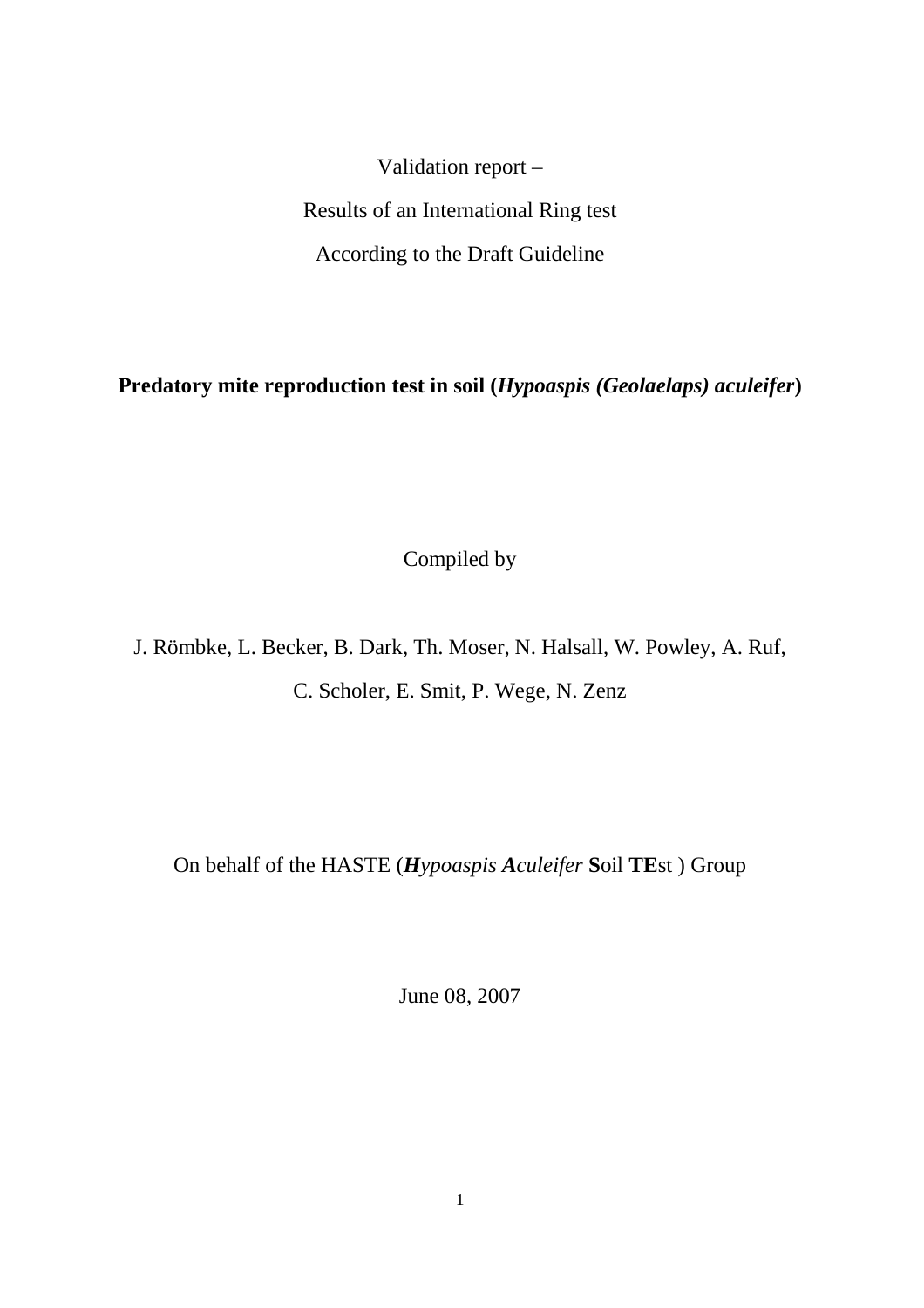### **Content:**

| 0.  | <b>Executive Summary</b>                                |
|-----|---------------------------------------------------------|
| 1.  | Introduction                                            |
| 1.1 | Background                                              |
| 1.2 | Information on the ring test                            |
| 1.3 | Work performed in the HASTE Ring test                   |
| 2.  | <b>Methodological Overview</b>                          |
| 2.1 | Compilation of experiences made with the standard tests |
| 2.2 | Results from the non-standardized tests                 |
| 3.  | <b>Summary of Results</b>                               |
| 3.1 | Experimental design                                     |
| 3.2 | Summary of control data                                 |
| 3.3 | Method of analysis and results                          |
| 3.4 | Discussion                                              |
| 4.  | <b>References</b>                                       |
|     |                                                         |

## **Annex I: Information on the HASTE group**

**Annex II: Draft Test Guideline (ninth draft; April 23, 2007) available on the OECD public website:** 

**[\[http://www.oecd.org/document/62/0%2C3343%2Cen\\_2649\\_34377\\_2348862\\_1\\_1\\_1\\_1%2C00.html\]](http://www.oecd.org/document/62/0%2C3343%2Cen_2649_34377_2348862_1_1_1_1%2C00.html)** 

**Annex III: Ring Test Report - Statistical Analysis (final version; May 14, 2007) available on the OECD public website:** 

**[\[http://www.oecd.org/document/62/0%2C3343%2Cen\\_2649\\_34377\\_2348862\\_1\\_1\\_1\\_1%2C00.html\]](http://www.oecd.org/document/62/0%2C3343%2Cen_2649_34377_2348862_1_1_1_1%2C00.html)**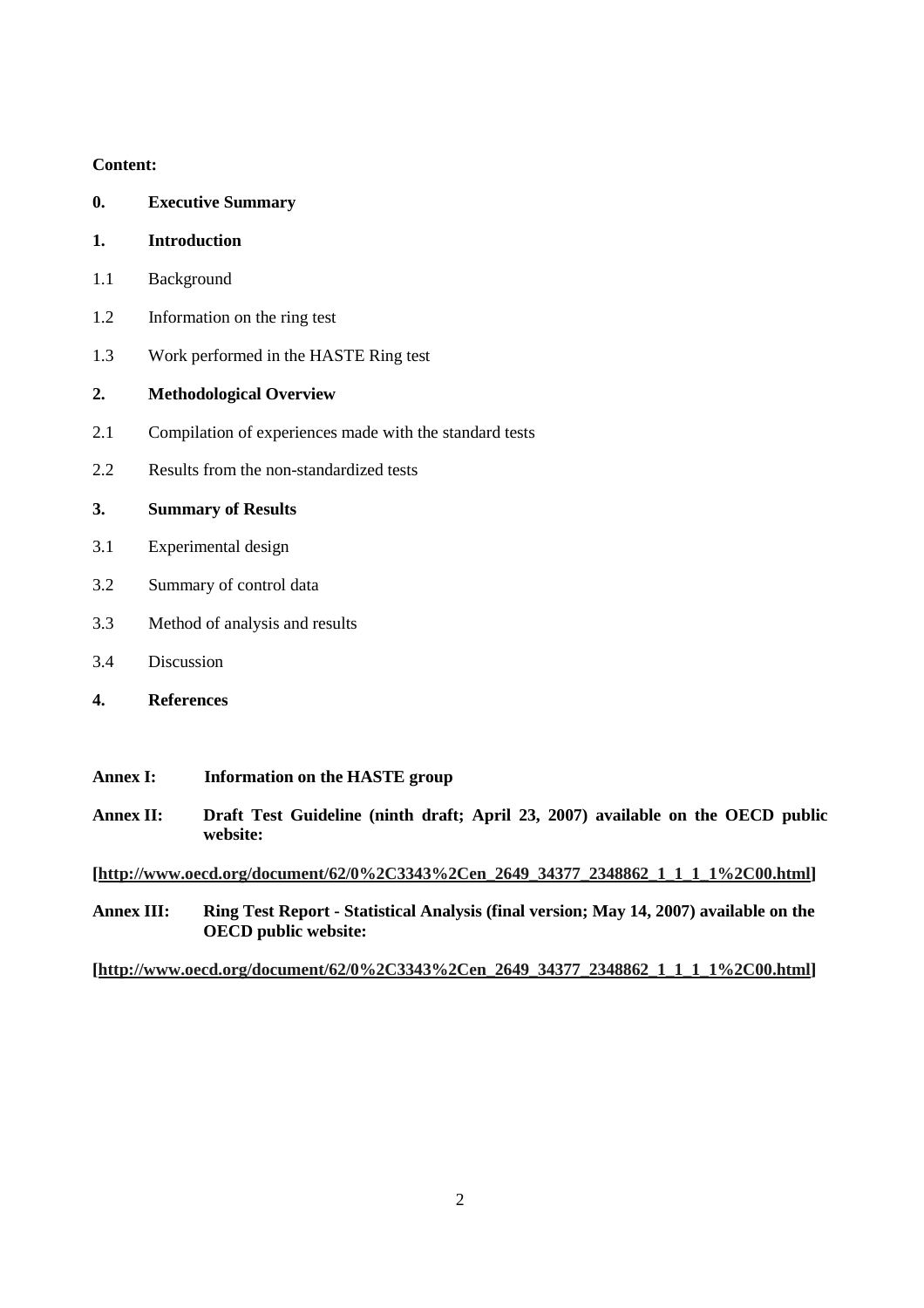### **0. Executive Summary**

A new Test Guideline has been developed, which is designed to be used for assessing the effects of chemical substances in soil on the reproductive output of the soil mite species *Hypoaspis (Geolaelaps) aculeifer* Canestrini (Acari: Laelapidae). *H. aculeifer* represents an additional trophic level to the species for which guidelines are already available. The main endpoint is the reproduction of the mites without discrimination and quantification of the different stages of the reproductive cycle. Based on already standardised OECD and ISO test guidelines as well as ideas from literature, the ad-hoc working group HASTE (*Hypoaspis aculeifer* Soil Test) prepared a draft guideline using OECD format in 2005. This group has about 30 members from different countries, representing authorities, industry (including contract laboratories) and universities.

Using the draft guideline as a starting point, HASTE developed a study protocol which was afterwards used in an international ring test. Twelve laboratories performed in total 48 tests using two test chemicals (dimethoate and boric acid) and two test designs (NOEC, ECx). Only five tests were not valid. Seven tests (plus further work) were intended to clarify methodological details, in particular to determine the optimal test duration. Originally, a test duration of 16 days was proposed but finally 14 days were determined to be more suitable and the results are at least as sensitive. The change of the test duration was the only relevant change of the test method caused by the ring test experiences.

The results determined in the ring test proved the suitability of the proposed test method. The LC50 values for both test chemicals differed by less than a factor of 2.5 from the mean and no statistically significant differences were found between laboratories.The EC50 values from the dimethoate tests differed by less than a factor of two from the mean and no statistically significant differences were found between laboratories. In the case of boric acid the range of EC50 values was broader (they differed by less than a factor of five from the mean), but still there were no statistically significant differences between laboratories. Smaller treatment effects could be detected in the tests with higher numbers of replicates.

After the discussion of the results of the ring test in a HASTE workshop (January 2007), the group decided to recommend to include the final draft version of this test guideline into the OECD test guideline program. This recommendation is based on the evidence summarised in this report and in particular its Annexes.

### **1. Introduction**

### **1.1 Background**

The proposed test guideline is intended to be used for the environmental risk assessment of chemical substances, in particular plant protection products (PPPs). The detailed requirements for this test are laid down in the Terrestrial Guidance Document (EC 2002). However, the test is also suitable for other chemical substances. Its applicability is supported by the fact that ecotoxicological studies using the same and very closely related mite species as proposed here are known in the literature for many years (e.g. Schlosser & Riepert 1992). Finally, proposals for standardised tests with *Hypoaspis aculeifer* have already been made (Schlosser & Riepert 1991/92; Krogh & Axelsson 1998; Bakker et al. 2003).

The test is designed to estimate the effects of a test chemical on the reproductive output of the predatory soil mite *Hypoaspis (Geolaelaps) aculeifer*. The mites are exposed under controlled conditions to the chemical which has been mixed into the test substrate (usually OECD artificial soil). *H. aculeifer* is considered to be a relevant representative of soil fauna and predatory mites in particular for the following reasons: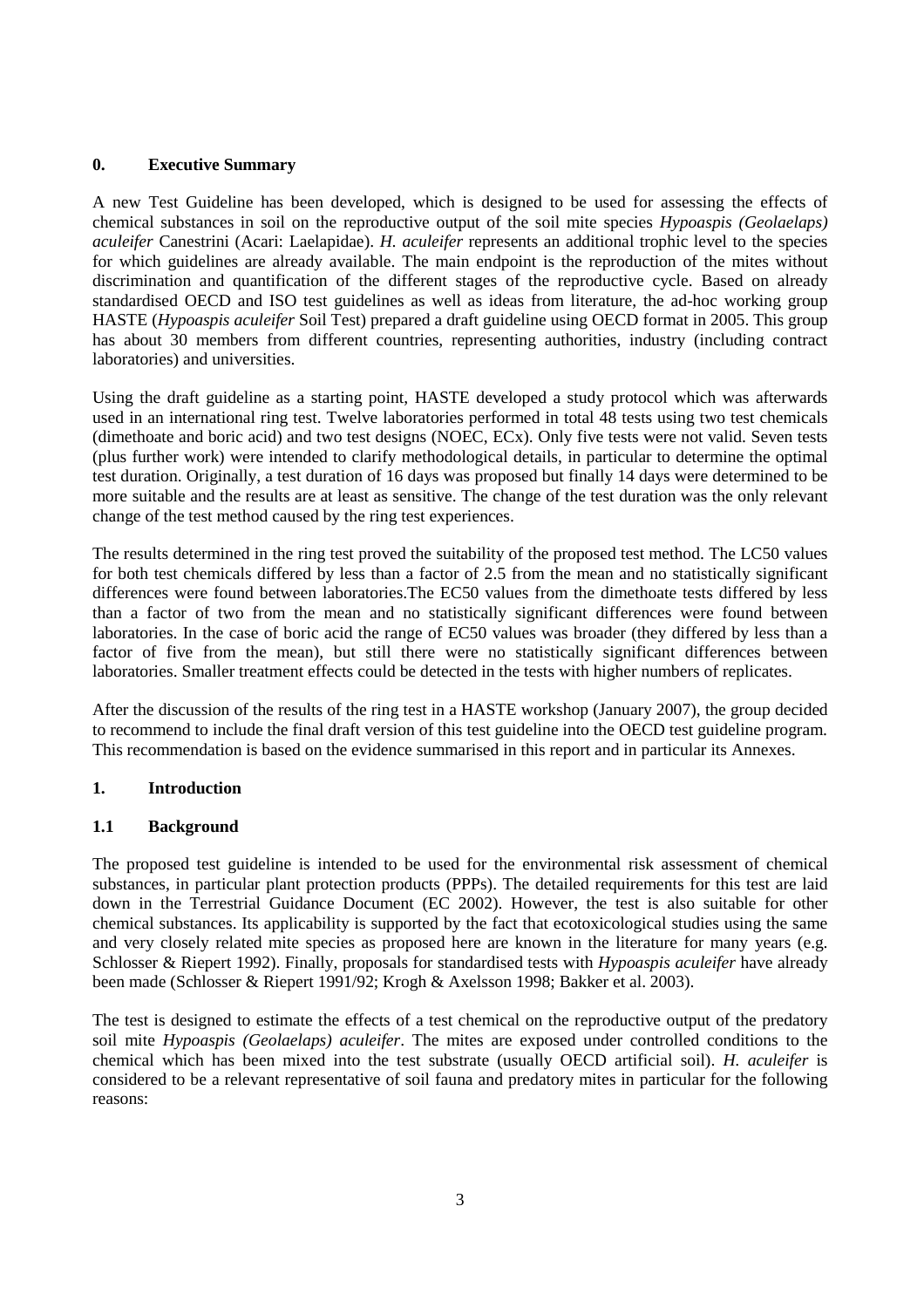- It is worldwide distributed (Karg 1993).
- The ecology of this species is well-known (e.g. Ruf 1991; 1995; 1996; Heckmann et al. 2007)
- Ecotoxicological background information is also available (e.g. Bakker et al. 2003; Heckmann et al. 2005)
- In the laboratory, it is easy to culture and to handle.

Therefore, this species was proposed as part of a battery of standard soil tests (Løkke et al. 2002), since it represents an additional tropic level to the species for which guidelines are already available.

The proposed draft guideline has been developed by the HASTE (*Hypoaspis aculeifer* Soil TEst) group. The group was founded at a meeting at the BBA in Braunschweig (Germany) on January 31, 2003. Since then, the group met once or twice per year in order to discuss various versions of the draft guideline. A first draft, already written in OECD format, was developed in late 2004. The practical work of the ring test started in late 2005, using the sixth version as its basis. It was supported by the German Environmental Agency (UBA, Dessau; S. Schmitz) and the Dutch National Institute for Public Health and Environmental Protection (RIVM, Bilthoven; E. Smit).

During a final meeting of the HASTE group in Bilthoven (The Netherlands) the results of the ring test were discussed and a new version (already the ninth one) of the guideline ready to be submitted to OECD was agreed-on. Already in late 2005, The Netherlands agreed to act as a lead country for this new guideline within OECD. Afterwards, encouraging comments from various member countries were received. This document will be used for another commenting round. It consists of four parts:

- A summary report, presenting the main methodological experiences from the ring test as well as the most important results of the this exercise
- Some information about the HASTE group in Annex I;
- The newest (ninth) version of the draft guideline, providing all the details how to perform the test, as Annex II
- In a third Annex, a detailed listing of the individual test results including their statistical evaluation is provided.

### **1.2 Information on the ring test**

In theory, in ecotoxicology a new test is developed after a specific requirement has been identified by authorities. In reality, test ideas were often developed as part of a study with other aims (e.g. basic ecological investigations on stress reactions). Using such information as a starting point, the idea has to be transformed into a standardised test method, usually in one laboratory followed by an inter-laboratory comparison study with the aim to produce a draft test guideline. The final step of this process would be the performance of an international ring test in order to validate the method. All details are published by the responsible standardisation organisation (here: OECD (2005a)).

The HASTE group had 32 members from seven countries and with very different background, i.e. governmental institutions, universities, chemical industry and contract laboratories. Its Organizing Committee / Advisory council consist of nine persons, representing the main institutional groups as well as countries.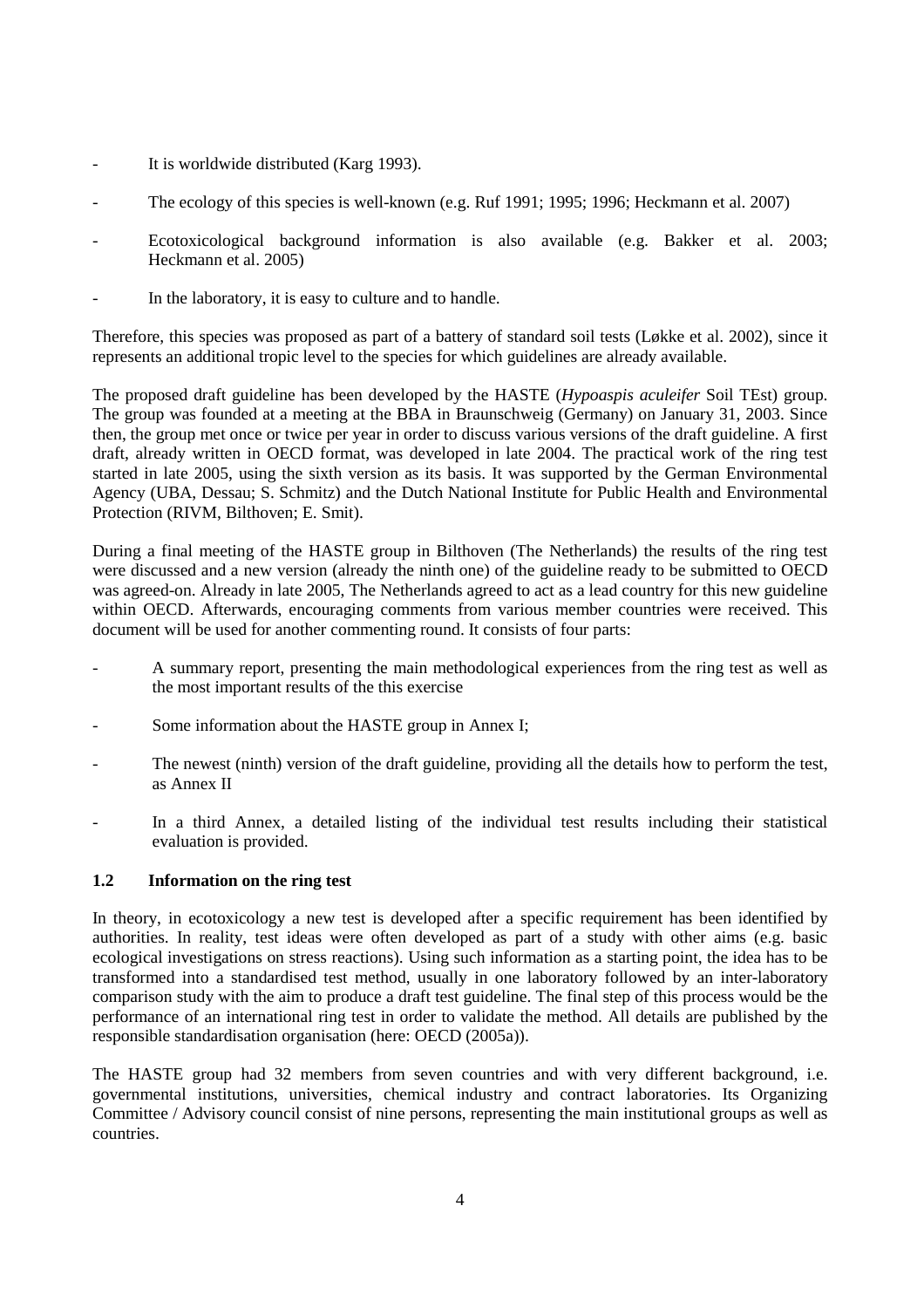In total, 12 laboratories participated in the ring test. Most of them (eight) were contract laboratories while two belonged to the chemical industry. One public institution as well as one university did also participate. About two third (seven) of the ring test participants are located in Germany. The regional background of the remaining institutions is as follows: United Kingdom (two), Denmark (one), The Netherlands (one) and Switzerland (one).

In the following, names and addresses of the HASTE ring test participants are listed.

| Andrea Ruf             | University of Bremen, FB 2 UFT, Department of Ecology Postbox 330440, D-<br>28334 Bremen. E-mail: aruf@uni-bremen.de                                         |
|------------------------|--------------------------------------------------------------------------------------------------------------------------------------------------------------|
| Frank Bakker:          | MITOX, Trial Management BV, Kruislaan 406, 1098SM Amsterdam, The<br>Netherlands. E-mail: frank.bakker@mitox.org                                              |
| Fred Heimbach:         | Bayer AG, Institute for Environmental Biology, Crop Protection Department, D-<br>51368 Leverkusen, Germany. E-mail: Fred.Heimbach@bayercropscience.com       |
| Karin Nienstedt:       | SpringbornSmithers Laboratories (Europe) AG, Terrestrial Ecotoxicoloy, Seestr.<br>21, CH-9326 Horn, Switzerland. E-mail: knienstedt@springbornsmithers.ch    |
| Lennart Schulz:        | BioChem agrar GmbH, Kupferstr. 6, D-04827 Machern OT Gerichshain,<br>Germany. E-mail: lennart.schulz@biochemagrar.de                                         |
| Nicola Davies:         | CEM Analytical Services Ltd., Glendale Park, Fernbank Road, North Ascot,<br>Berkshire, SL5 8JB, UK. E-mail: nicola.davies@CEMAS.CO.UK                        |
|                        | Paul-Henning Krogh: Dept. of Terrestrial Ecology, National Environmental Research Institute, Vejlsøvej<br>25, DK-8600 Silkeborg, Denmark. E-mail: phk@dmu.dk |
| Stephen Vinall:        | Mambo-Tox Ltd, 2 Venture Road, Chilworth Science Park, Chilworth,<br>Southampton, SO16 7NP, UK. E-mail: Stephen. Vinall@mambo-tox.co.uk                      |
| Thomas Moser:          | ECT Oekotoxikologie GmbH, Boettgerstr. 2-14, D-65437 Floersheim, Germany.<br>E-mail: Th-Moser@ect.de                                                         |
| <b>Ulf Lührs:</b>      | IBACON GmbH, Arheilger Weg 17, D-64380 Rossdorf, Germany. E-mail:<br>Ulf.Luehrs@IBACON.com                                                                   |
| Uschi Kölzer:          | GAB Biotechnologie GmbH, Eutingerstr. 24, D-75223 Niefern-Öschelbronn,<br>Germany. E-mail: Uschi.Koelzer@gab-biotech.de                                      |
| <b>Wolfgang Krieg:</b> | BASF AG, Crop Protection Division, Agricultural Center - APD/EE, Li 425. P.O.<br>Box 120, D-67114 Limburgerhof. E-mail: Wolfgang.krieg@basf-ag.de            |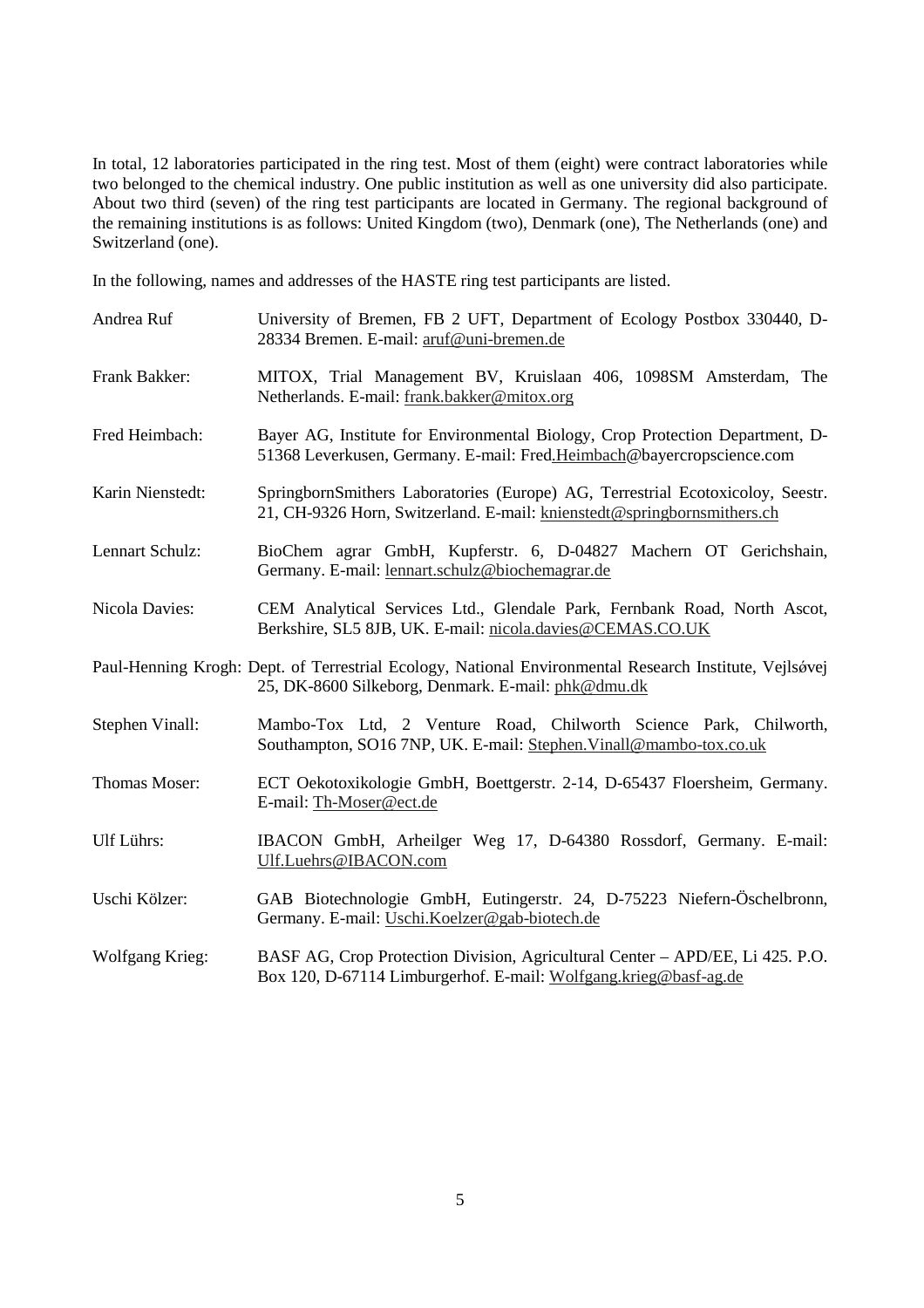### **1.3 Work performed in the HASTE Ring test**

The work performed in the ring test followed closely the draft guideline which in fact differed only slightly from the newest version provided in Annex II. Few differences will be discussed more in detail in Chapter 2.2. In the following list the main features of the practical work are summarized:

| Name:                        | Predatory mite reproduction test in soil                                                                                                                                                               |  |  |  |  |
|------------------------------|--------------------------------------------------------------------------------------------------------------------------------------------------------------------------------------------------------|--|--|--|--|
| <b>Guideline:</b>            | Proposal of an expert group in accordance with the collembolan test (ISO)<br>11267), the enchytraeid test (OECD 220) and experiences from the literature<br>(Krogh & Axelsen 1998; Bakker et al. 2003) |  |  |  |  |
| <b>Test species:</b>         | Hypoaspis (Geolaelaps) aculeifer                                                                                                                                                                       |  |  |  |  |
| <b>Test design:</b>          | Start with a dult mated females, 14 days old, exposure for 16 days                                                                                                                                     |  |  |  |  |
| <b>Experimental design:</b>  | EC <sub>x</sub> and NOEC approach (all tests were performed twice)                                                                                                                                     |  |  |  |  |
| Substrate:                   | Artificial soil (OECD 1984) with 5% peat                                                                                                                                                               |  |  |  |  |
| <b>Exposure:</b>             | Test substance mixed into the soil $(20 \text{ g }DW)$                                                                                                                                                 |  |  |  |  |
| <b>Parameter:</b>            | Number of surviving females after 16 days; number of offspring after 16 days,<br>population growth rate (optional)                                                                                     |  |  |  |  |
| Performance:                 | $20 \pm 2$ °C; light : dark cycle 16:8                                                                                                                                                                 |  |  |  |  |
| Food:                        | Cheese mites or other suitable food                                                                                                                                                                    |  |  |  |  |
| <b>Extraction method:</b>    | Berlese, handsorting                                                                                                                                                                                   |  |  |  |  |
| Reference substance:         | Dimethoate, boric acid                                                                                                                                                                                 |  |  |  |  |
|                              | The test substance dimethoate was provided by BASF AG.                                                                                                                                                 |  |  |  |  |
| <b>Statistical analysis:</b> | See Chapter 3: Statistical support was provided by Syngenta AG:                                                                                                                                        |  |  |  |  |
|                              | Jealott's Hill International Research Centre, Ecological Sciences Bracknell,<br>RG42 6 EY, United Kingdom.                                                                                             |  |  |  |  |

In total, 48 test runs were performed in the ring test. While seven of them can be classified as "nonstandard methodological tests", performed in order to clarify details of the test method, 41 tests were conducted according to the Draft Guideline. Out of 22 tests with dimethoate only two were invalid. The respective numbers for the tests with boric acid are 19 (total number), including three invalid tests. It should be noted that most of the individual laboratories provided up to four tests (two designs time two test substances), but in some cases only one or two data sets were delivered.

### **2. Methodological Overview**

This chapter is divided into two parts. Firstly, the experiences made with the standard tests, i.e. those performed according to the draft test guideline are described. In the second part, the aims and results of the additional tests "non-standard" tests are discussed.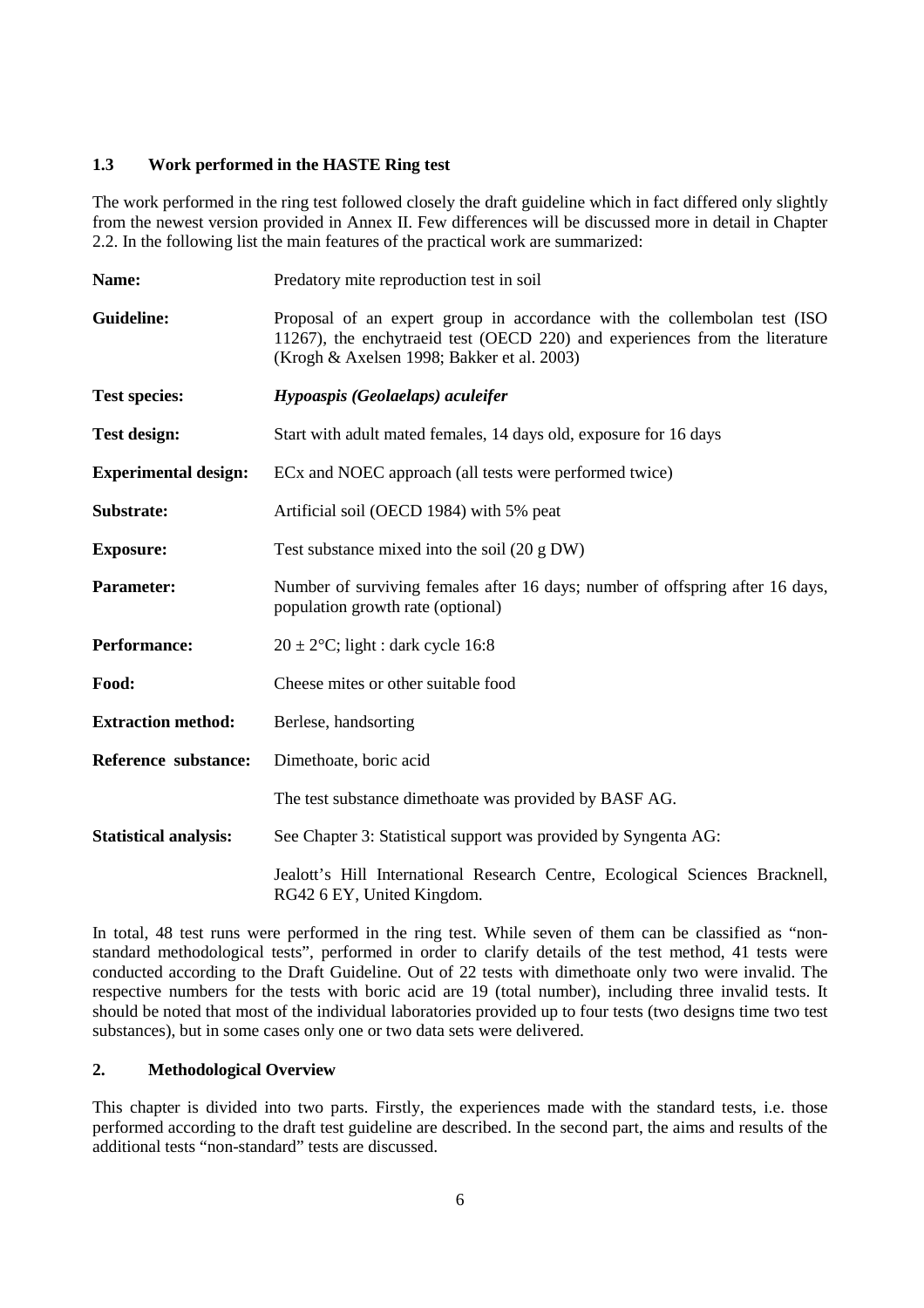### **2.1 Compilation of experiences made with the standard tests**

This compilation is organised like the draft guideline; i.e. it starts with those aspects of the test performance which may influence the test results and ends with a brief overall assessment of the quality of the data provided. Finally, some recommendations how to proceed are given. In order to facilitate reading, the information (which has been collected from the ring test participants in standard forms) is provided either in tables or figures.

The source of the mites used in the test is given in Table 1. Actually, two third of them derive from animals collected in The Netherlands and were cultured for many years at Mitox (Amsterdam). This situation raised the question whether the use of mites from other sites (or strains?) may influence the test results. For this reason, tests with mites from different sites were performed at the University of Bremen (see Chapter 2.2). While this situation may raise questions it has also to be stated that the fact to have a reliable source (including species determination) clearly improves and facilitates the test performance.

### **Tab. 1: Origin of test organisms:**

| Source:               | Dimethoate | Boric acid | Sum( %) |
|-----------------------|------------|------------|---------|
| Mitox (NL)            | 12         | 11         | 66      |
| Koppert (NL)          | 2          | 2          | 10      |
| $\text{Katz}$ (D)     | 4          | 2          | 14      |
| Biol. Crop Prot. (UK) | 2          | 2          | 10      |
| Sum                   | 22         | 19         | 100     |

Relatively few responses were received from the participants regarding the culturing conditions, which can be interpreted as a hint that no problems occurred. Actually, based on the experience with this species, this outcome was expected. In the different laboratories light regimes varied, but no conspicuities regarding this point were observed. Nearly all participants used the mite *Tyrophagus putrescentiae* as food source, while only in one laboratory juvenile collembolans (*Folsomia candida*) were provided as food. No problems were reported in all cases.

According to the Draft Guideline, the mites should be  $28 - 35$  days old at the beginning of the test. In the tests with dimethoate, the age ranged from  $21 - 35$  days (on average 29 days (Fig. 1)), while they were slightly older in the tests with boric acid:  $27 - 35$  days (on average 30 days (Fig. 2)). In the non-valid tests, the age of the mites was in the required range (dimethoate:  $28 + 34$  days; boric acid:  $28$ ,  $33 + 34$  days). Thus, the validity of a test run is not correlated with the age of the mites. One participant proposed to increase the age of the mites by about a week, i.e. 30 – 40 days at the beginning of the test. However, this proposal was rejected because most participants made good experiences with the proposed range of 28 – 35 days.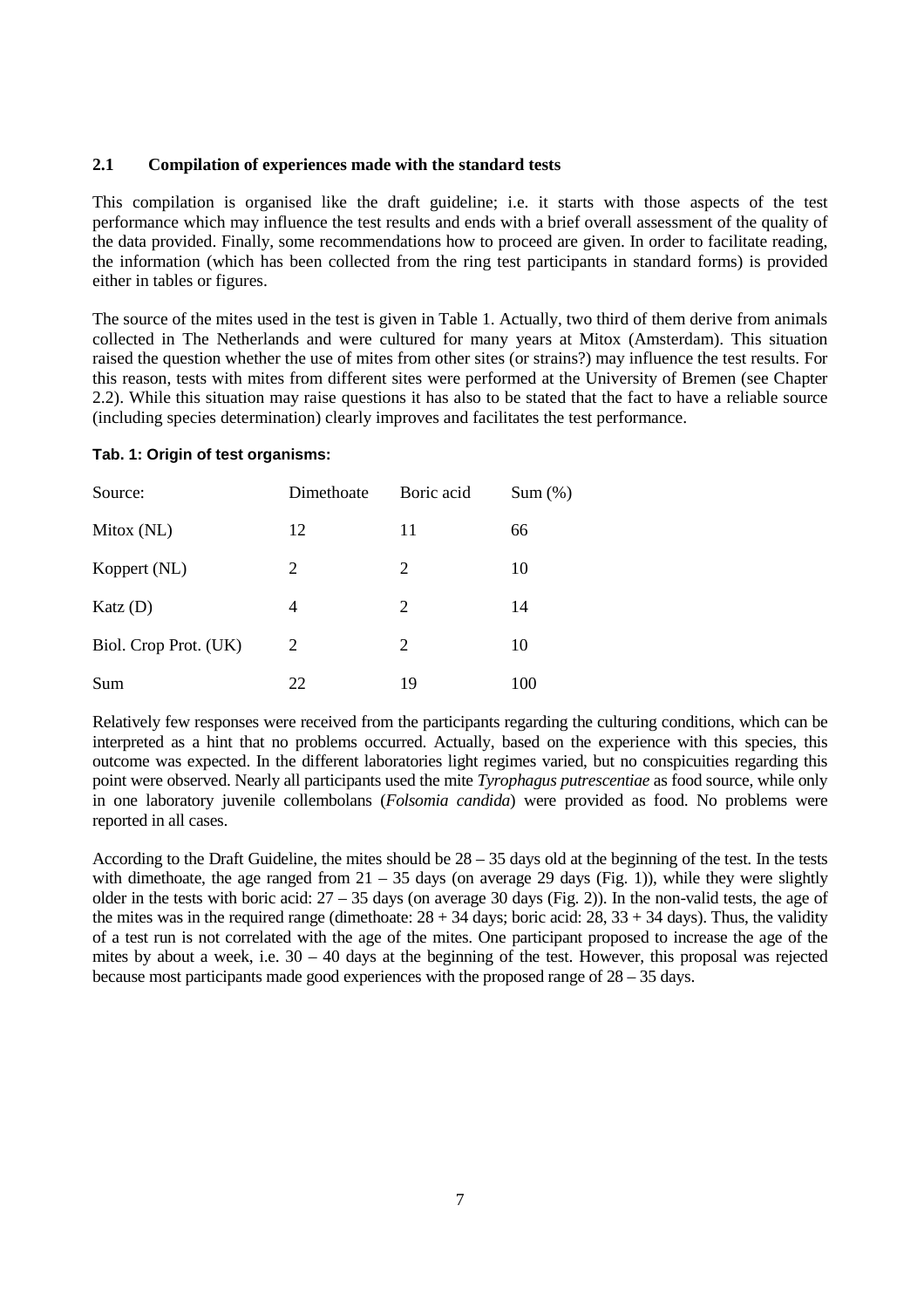

**Fig. 1: Age of the mites at the beginning of the tests with dimethoate (in red: range required by the draft guideline)** 



**Fig. 2: Age of the mites at the beginning of the tests with boric acid (in red: range required by the draft guideline)** 

The preparation of the test substrate OECD artificial soil did also not cause problems. It should be highlighted that this is the first standard test in which the peat content of the artificial soil is decreased from 10 to 5%. Most of the participants used glass vessels for the tests, but few were made of plastics. Their size differed considerably, but no correlation with the occurrence of invalid tests or other problems were reported. Out of 36 valid tests, in two cases the amount of soil per test vessel was not reported and in three cases more soil  $(24 – 30 g)$  than required was added. In all invalid tests the amount of soil was correctly 20g.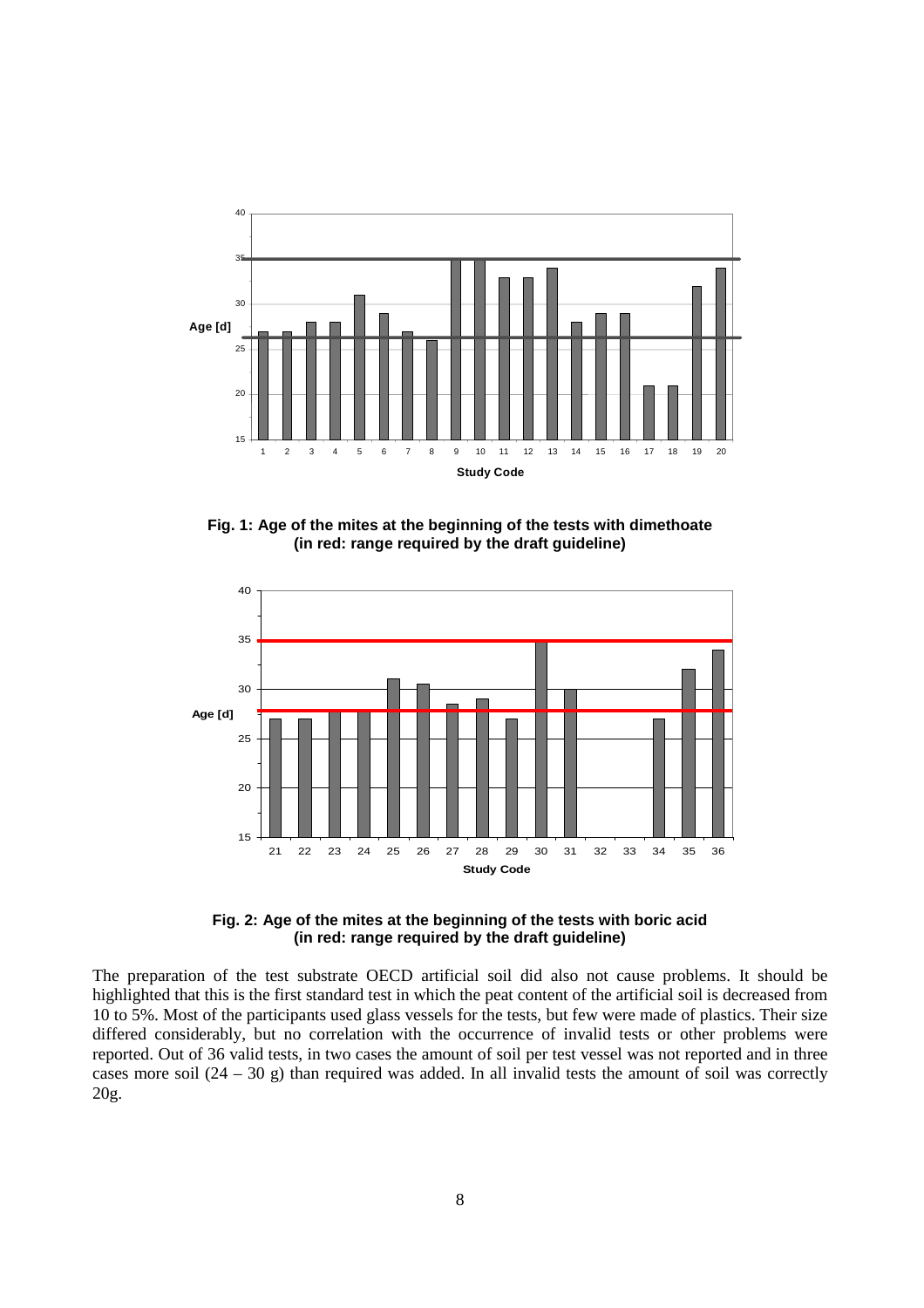

**Fig. 3: Mean soil moisture (% WHCmax) at the end of the tests with dimethoate (in red: range required by the draft guideline)** 



**Fig. 4: Mean soil moisture (% WHCmax) at the end of the tests with boric acid (in red: range required by the draft guideline)** 

The soil moisture at the end of the test (% WHC) was too low in 12 out of a total number of 36 valid tests (required:  $40 - 60$  % WHC) (Figs.  $3 + 4$ ). In the two and three non-valid tests with dimethoate and boric acid it was partly too low (28 % and 26 or 27%), partly not reported. Therefore, dryness has probably affected negatively mite reproduction, but it is surely not the sole reason, because there were more tests with relatively dry soil at the end of the test but with acceptable numbers of juveniles. This situation cannot be clarified in detail because it is not known for how long the soil was drier than required.

The pH values in soil should have been in the range of  $6.0 \pm 0.5$ . As can be seen from Figures 5 and 6, the pH value was never too low. In one test (slightly in three) out of 36 valid tests it was too high. However, the pH value in non-valid tests (dimethoate:  $6.0 - 6.3$ ; boric acid:  $6.1 - 6.3$ ) was within the required range, meaning that pH did not affect the validity of the tests.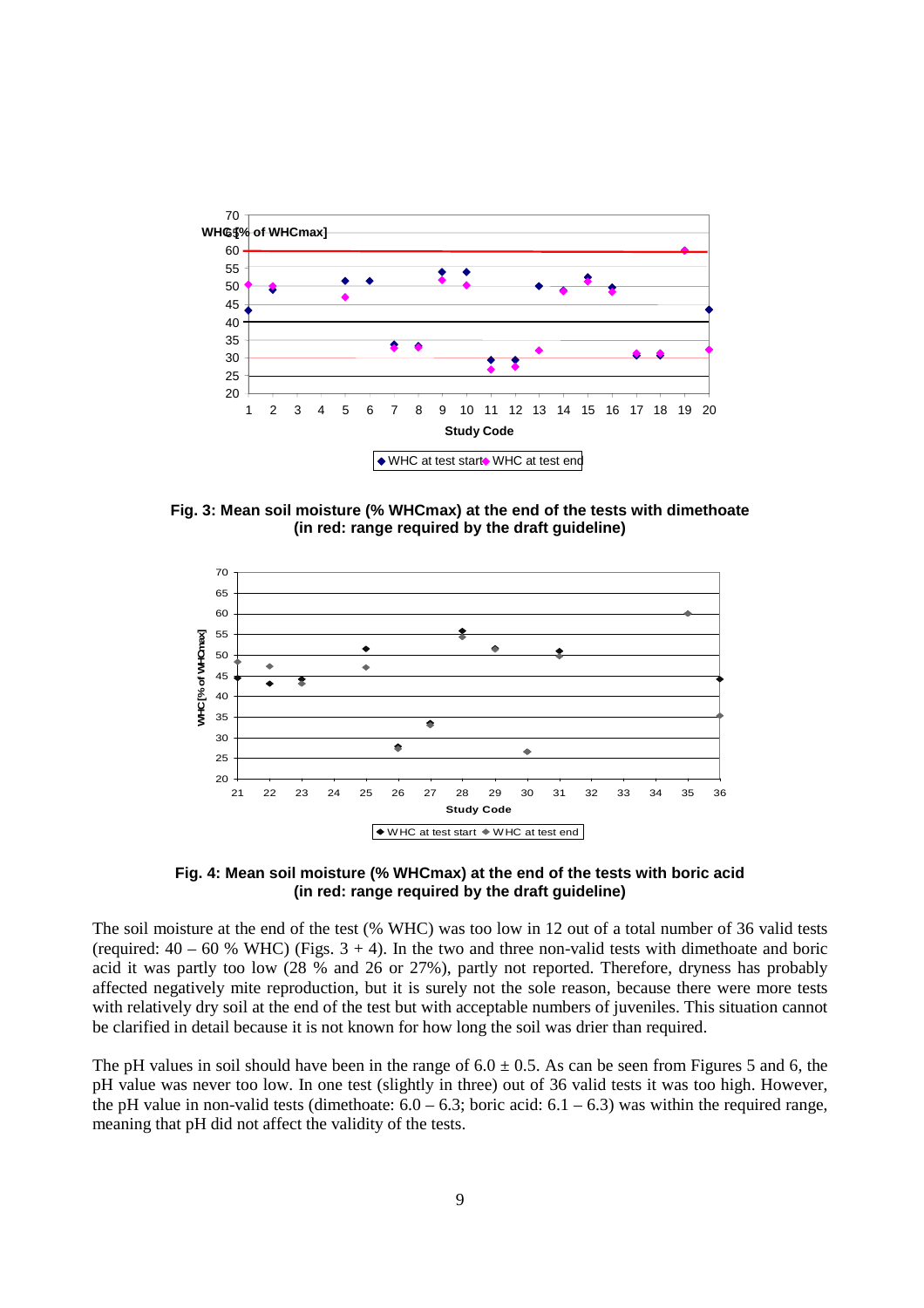

**Fig. 5: Mean soil pH at the start and the end of the tests with dimethoate (in red: range required by the draft guideline)** 



**Fig. 6: Mean soil pH at the start and the end of the tests with boric acid (in red: range required by the draft guideline)** 

According to the OECD Draft guideline, the test organisms should be introduced into the test vessels within 60 minutes. With two exceptions this step was performed in all tests in less than two hours. In the non-valid tests, the introduction of the mites occurred in less than one hour. Since there was no hint at all that this modification of the draft guideline did affect validity, it was proposed to change the text of the draft accordingly.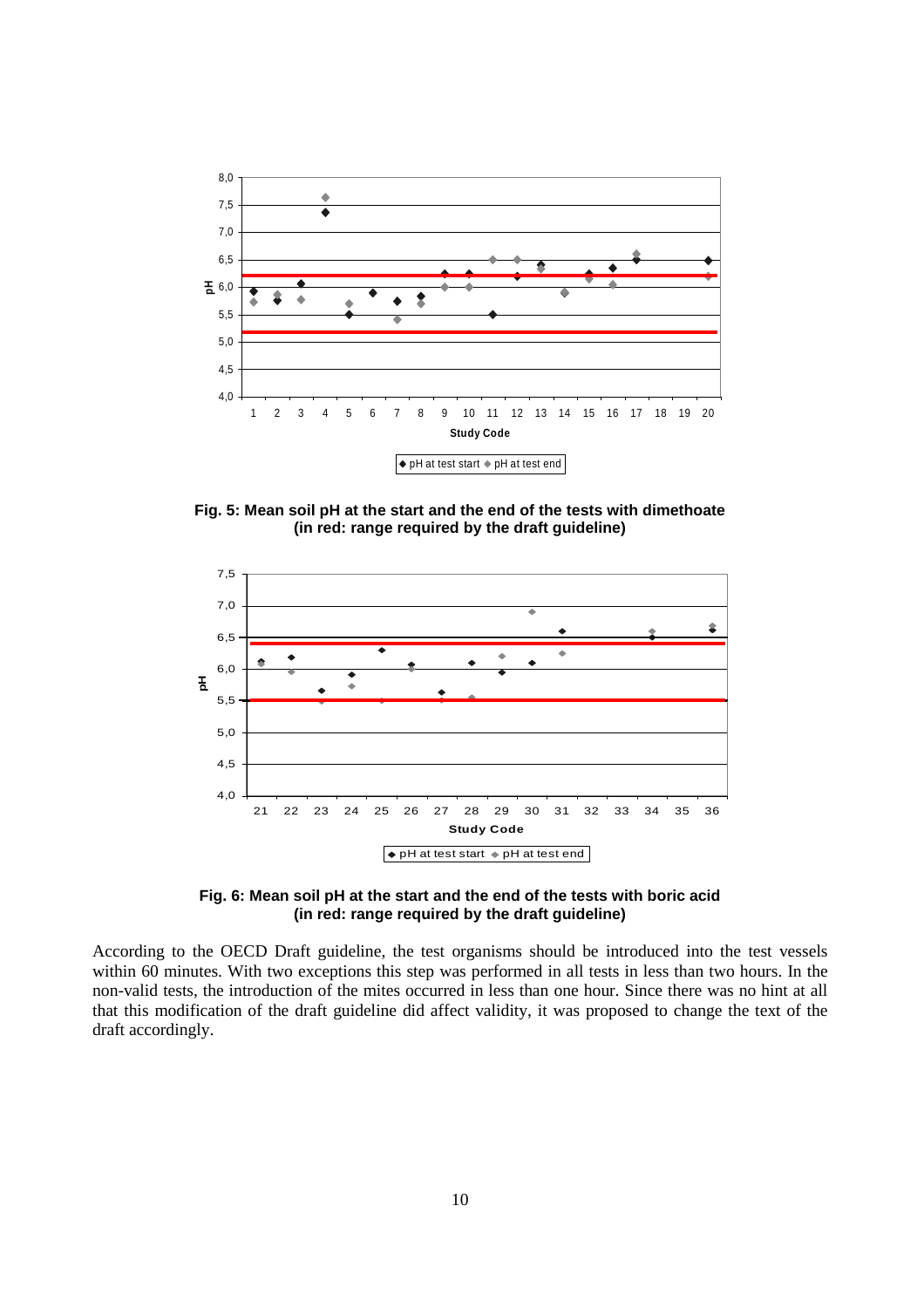

**Fig. 7: Introduction of test organisms in the tests with dimethoate** 



**Fig. 8: Introduction of test organisms in the tests with boric acid** 

Concerning the number of replicates it differed in 7 test runs with dimethoate from the draft guideline requirements, while changes were made in the test with boric acid. The test duration was not reported or longer than expected (16 days) in 14 out of 41 tests. Mainly caused by practical reasons (e.g. weekends) the test was running two days longer, in one case even for 21 days. Concerning other test properties like temperature, humidity, light regime and feeding, responses are not available from all participants. However, with one exception (no light; feeding only twice during the test) no conspicuities with test validity were observed.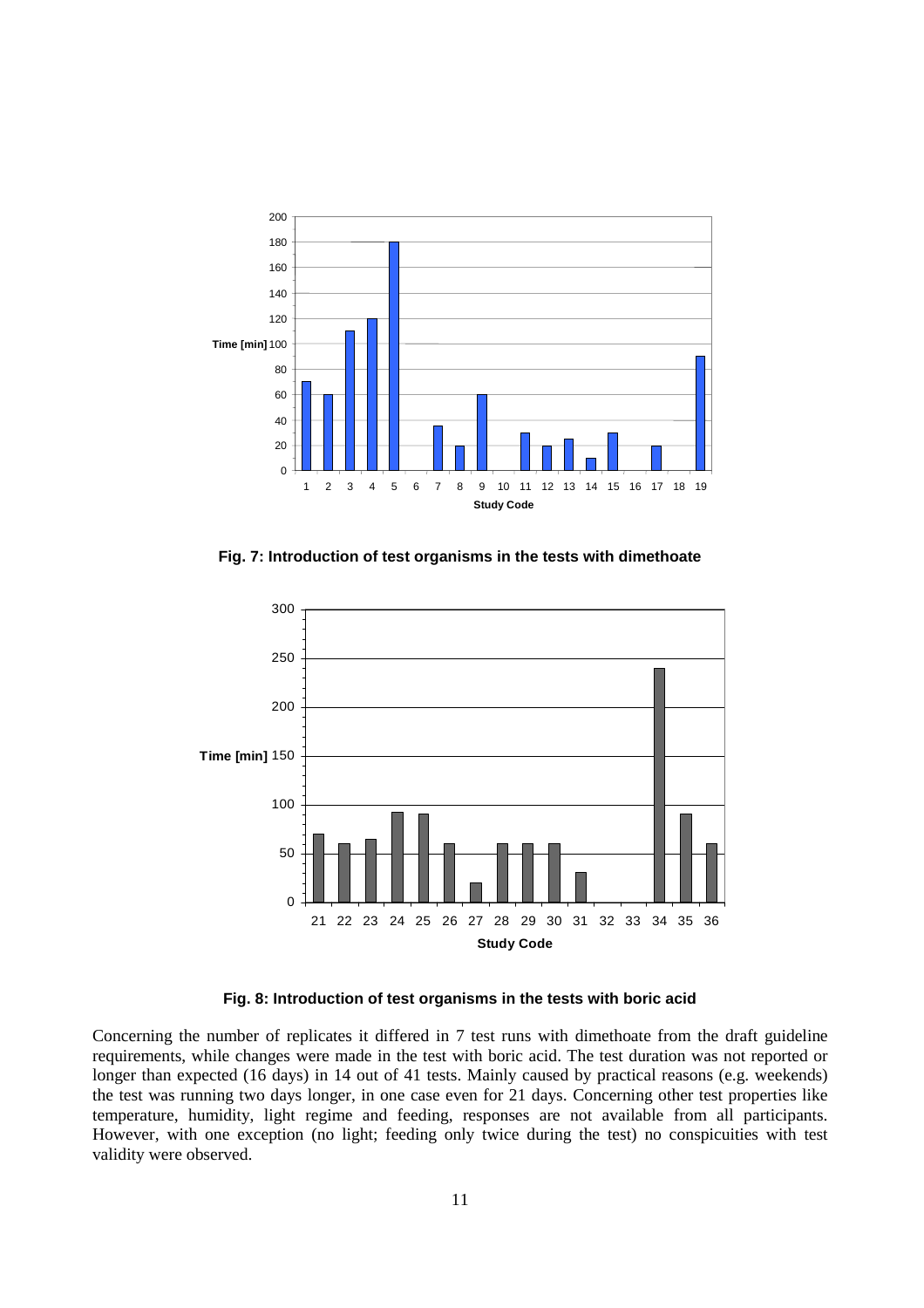According to the draft guideline the extraction efficiency should be higher than 90 %. Out of 36 valid tests only for 24 tests the efficiency was given (Figs.  $9 + 10$ ). In five cases the efficiency was lower than 90%. The efficiency in the non-valid tests is not known in two and between  $88 - 95$  % in three tests, meaning that there is probably no relationship with the validity status of the tests.



### **Fig. 9: Extraction efficiency (% of introduced mites) at the end of the tests with dimethoate (in red: range required by the draft guideline)**

### **Fig. 10: Extraction efficiency (% of introduced mites) at the end of the tests with boric acid (in red: range required by the draft guideline)**

In the following, the deviations from the OECD draft guideline are quantified, separately for the tests with dimethoate and those with boric acid (almost all participants performed firstly the tests with dimethoate before moving on to the test with boric acid).. As a general tendency, the amount of valid tests increased with increasing experience with this test system.

#### **Summary of valid dimethoate tests (20):**

| No deviations: | 11 tests $(= 55\%)$ |
|----------------|---------------------|
|                |                     |

Minor deviations:  $6 \text{ tests } (= 30\%)$ 

The minor deviations were for example a brief overstepping of pH or temperature values, mainly caused by established laboratory routine or simple mistakes.

Major deviations:  $3 \text{ tests } (= 15\%)$ 

For instance, no abiotic measurements were made, replicates got lost or feeding was only done twice. Again, these deviations were mainly caused by mistakes.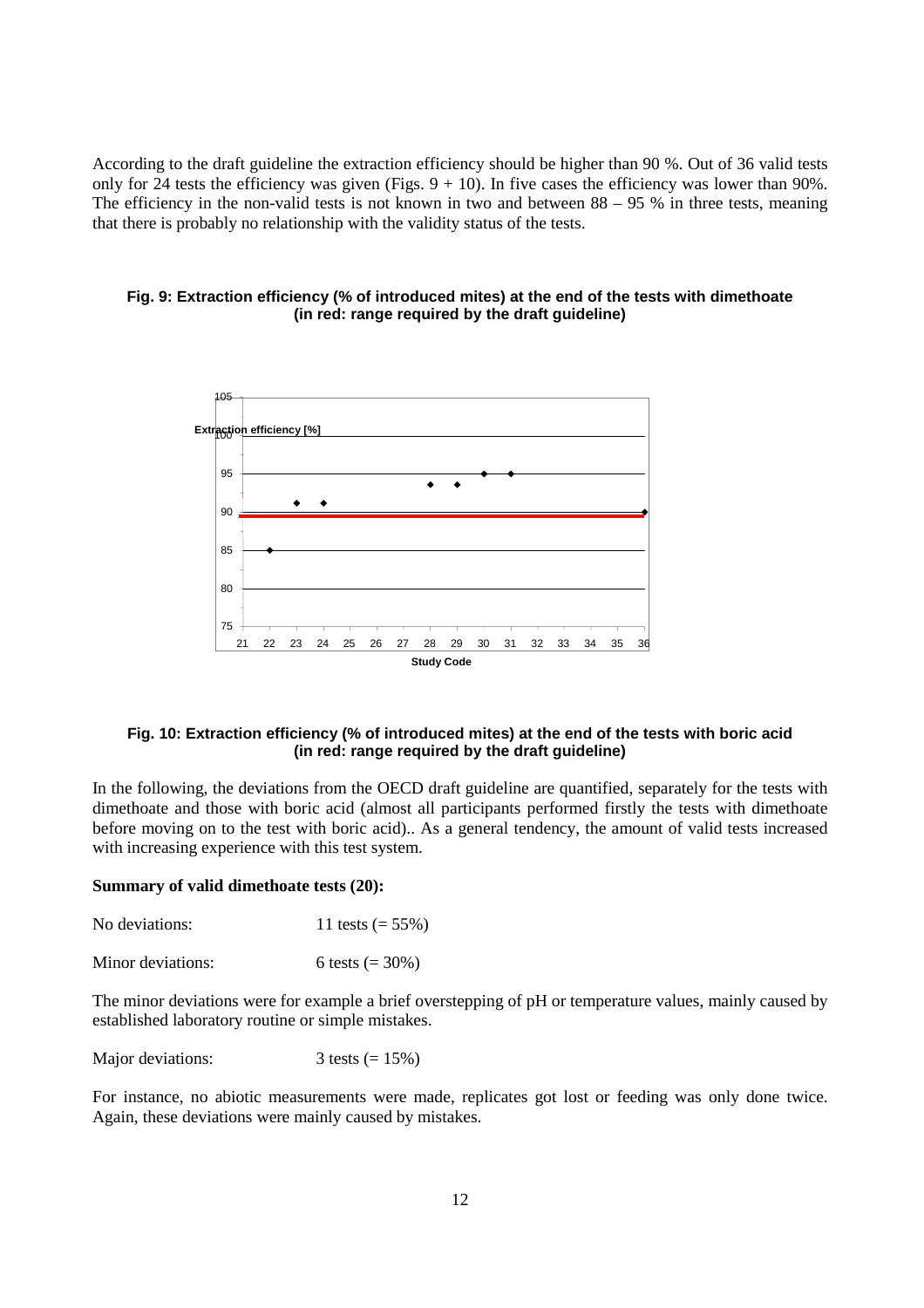#### **Summary of valid boric acid tests (16): Summary of invalid tests (5):**

| No deviations:    | 3 tests |
|-------------------|---------|
| Minor deviations: | 0 test  |
| Major deviations: | 2 tests |

(e.g. no abiotic measurements, no lid on the test vessel)

In general, no single factor could be identified why a test is invalid (i.e. number of juveniles too low). However, dryness of the test substrate as well as individual mistakes are probably the most important ones. The test performance and test result quality was evaluated on the basis of 22 criteria (i.e. all issues discussed in the Chapter so far but in more detail). In the following, the outcome of this evaluation presented is for the two test substances separately. The numbers indicate how many participants reported a specific criterion in a sufficient way (all participants  $= 100\%$ ).

| No deviations:    | 11 tests $(= 69\%)$ |
|-------------------|---------------------|
| Minor deviations: | 1 test $(= 6\%)$    |

For example, accidentally 20 instead of 10 animals were put into one replicate.

| Major deviations: | 2 tests $(= 12.5\%)$ |
|-------------------|----------------------|
|-------------------|----------------------|

The major deviations were actually the same like in the tests with dimethoate.

Not reported:  $2 \text{ tests } (= 12.5\%)$ 

#### **Dimethoate:**

| Maximum conformity with OECD draft: |     | 100% (preparation of artificial soil) |
|-------------------------------------|-----|---------------------------------------|
| Minimum conformity with OECD draft: | 45% | (moisture content at test end)        |
| Maximum issue not specified:        |     | 30 % (egg laying period)              |

Usually, important issues are reported by 80 – 100% of all participants.

### **Boric acid:**

| Maximum conformity with OECD draft: | 81%  | (culture temperature, test vessels) |
|-------------------------------------|------|-------------------------------------|
| Minimum conformity with OECD draft: | 37%  | (temperature during extraction)     |
| Maximum issue not specified:        | 50 % | (egg laying period)                 |

Usually, important issues are reported by 50 – 81%.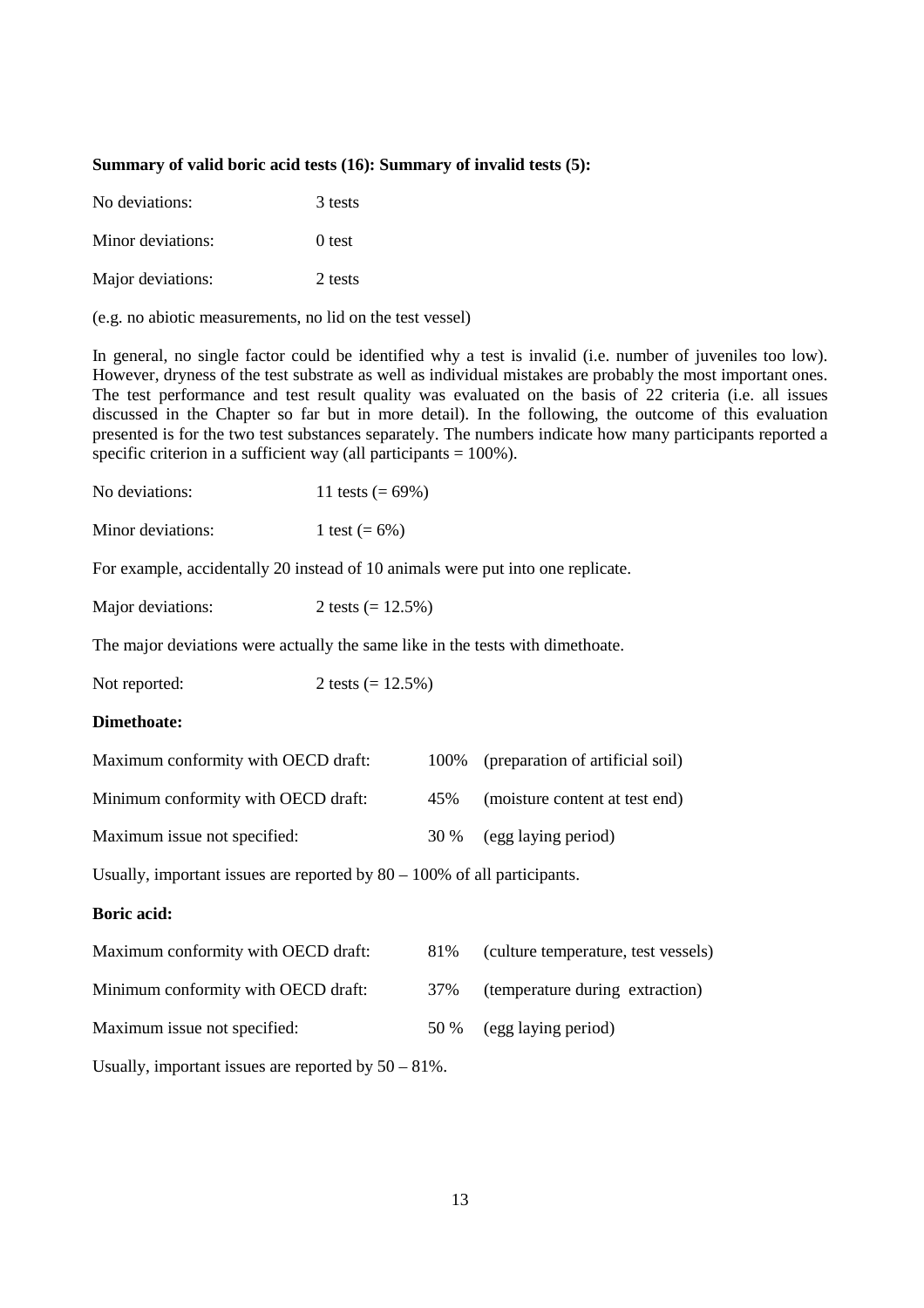### **2.2 Results from the non-standardized tests**

In these tests the effects of test duration, prey type and *Hypoaspis* strain on the test outcome were tested. The issues of prey type and *Hypoaspis* strain were important to clarify since the previous version of the guideline leave these points open up to now. The test duration was questioned for practical reasons and because of the problem of the presence of F1-adults.

### **2.2.1 Test duration (14 versus 16 days)**



**Fig. 11: Number of Juveniles at test end at different concentrations of boric acid at a test duration of 14 days (red / orange / yellow diamonds) compared to a test duration of 16 days (greenish diamonds). Tests were performed at Bremen University laboratory.**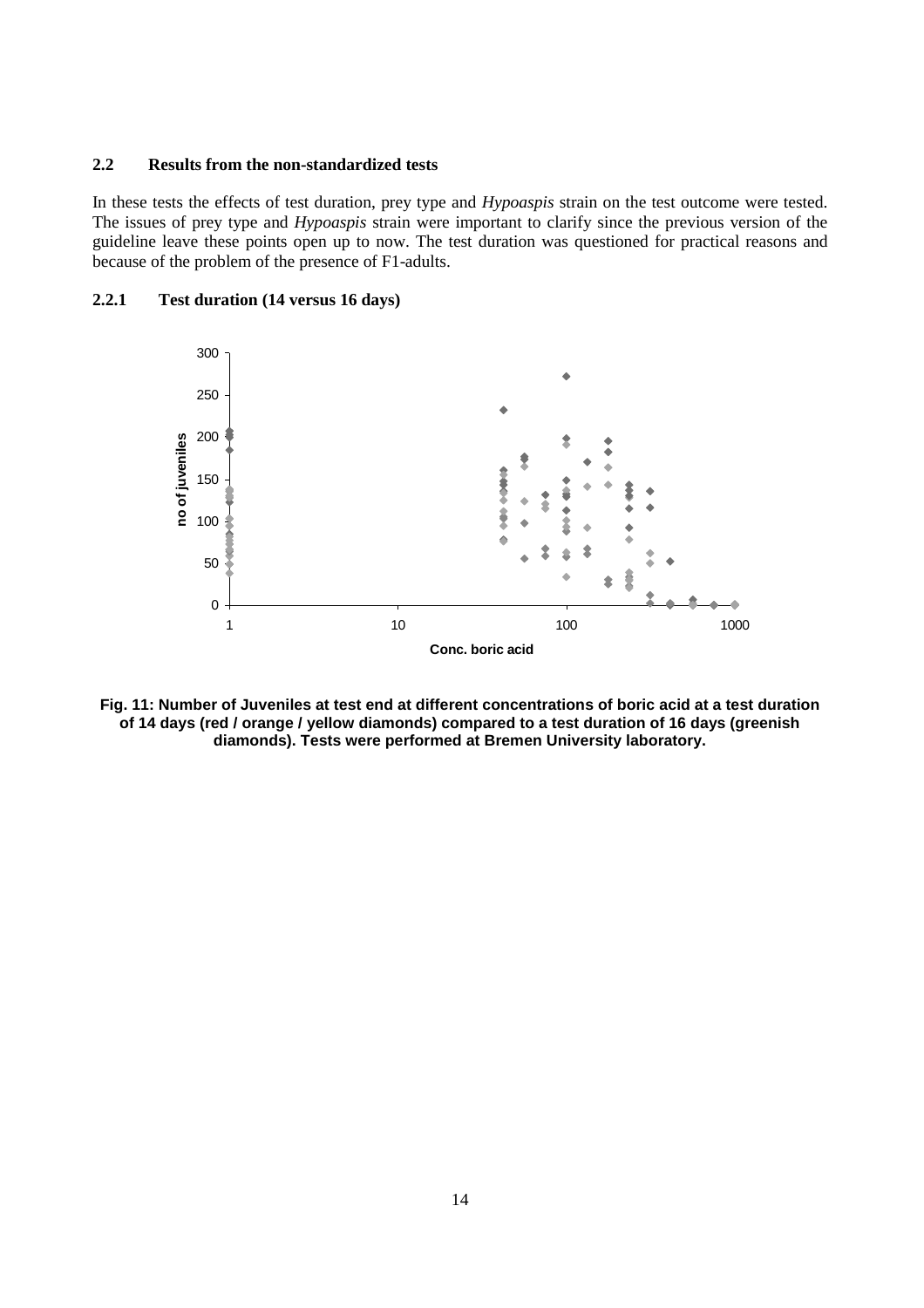

#### **Fig. 12: Number of Juveniles at test end at different concentrations of boric acid at a test duration of 14 days (orange diamonds) compared to a test duration of 16 days (greenish diamonds). Tests were performed at the ECT laboratory**

The shorter test duration of 14 days would facilitate the test handling in laboratory schedules because with 14 days no work on weekends has to be planned. But the more important concern was that after 16 days of test F1 adults could already be present in the test containers. Since these adults cannot be distinguished from the parent generation, such results would probably lead to wrong interpretation.

Therefore, tests were performed in the University of Bremen and ECT Oekotoxikologie GmbH. According to these results the number of mites is lower in the test containers after a test duration of 14 days tests compared to the number found after a test duration of 16 days (Figs.  $11 + 12$ ). In terms of sensitivity, no difference was found in the tests with the two durations. In addition, the variation is slightly lower in the 14 days tests, meaning that NOEC values could be lower than in the tests with a duration of 16 days (Tab. 2). At least the effect values (EC50, NOECs) are on a similar level.

In conclusion the 14 days tests could be less variable, slightly more sensitive, provide results two days earlier and make no weekend work necessary. In addition the 14 days tests are on the safe side in respect to the occurrence of F1 adults, meaning that a misinterpretation of the mortality rate would be avoided. So there are many arguments to favour 14 days as recommended test duration instead of 16 days.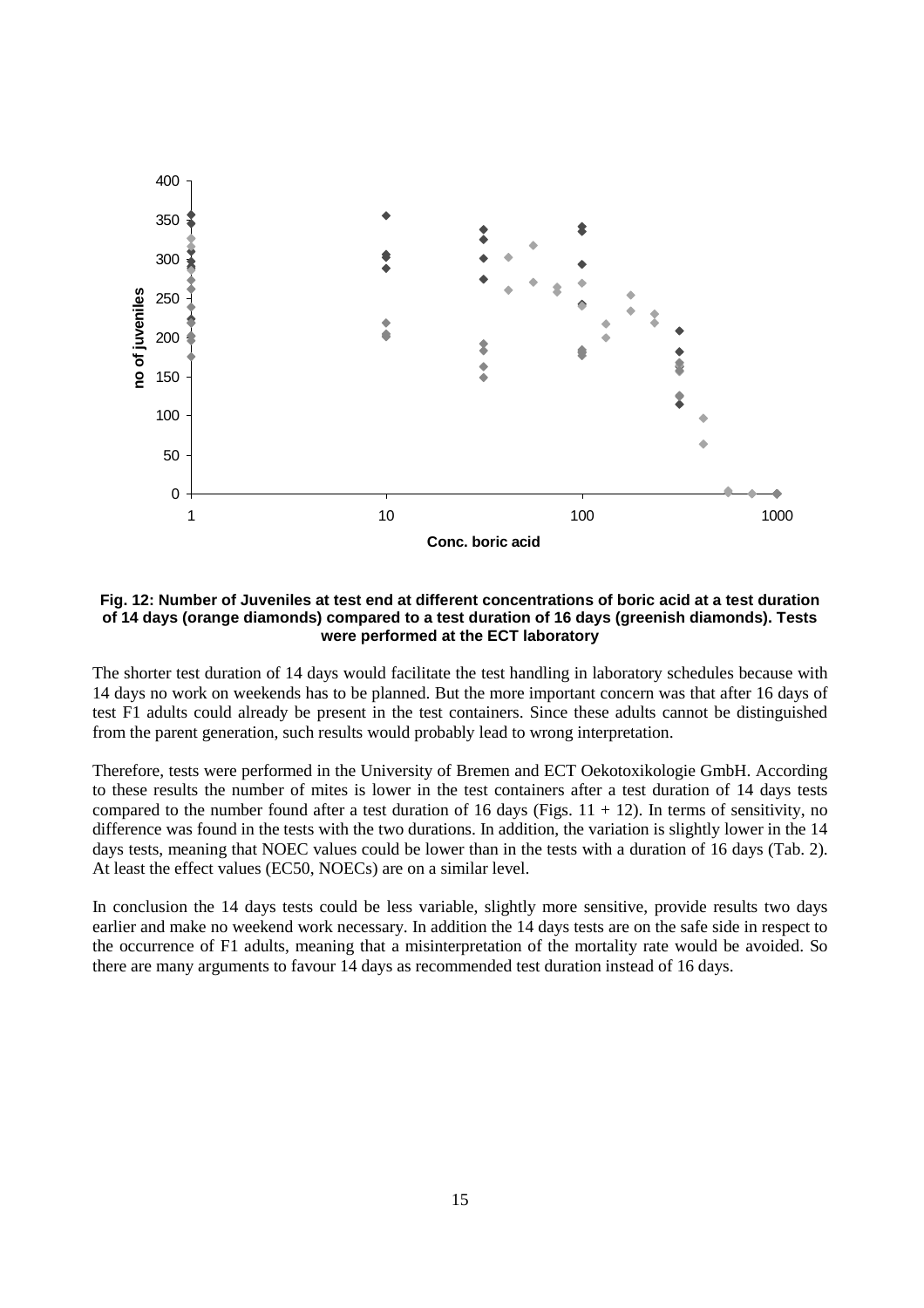| <b>Duration</b> | <b>Dimethoate</b> |                              |             |
|-----------------|-------------------|------------------------------|-------------|
|                 | <b>LC50</b>       | <b>NOEC</b> <sub>Repro</sub> | <b>EC50</b> |
| 14 days         | 4.7               | < 1.0                        | 5.0         |
| 16 days         | 4.4               | 3.2                          | 5.6         |
|                 |                   |                              |             |
| <b>Duration</b> | <b>Boric acid</b> |                              |             |
|                 | <b>LC50</b>       | <b>NOEC</b> <sub>Repro</sub> | <b>EC50</b> |
| 14 days         | 755.4             | 10                           | 370.9       |
| 16 days         | >1000             | 100                          | 347.3       |
|                 |                   |                              |             |

**Tab. 2: LC50, EC50 and NOEC values for tests with 14 days and 16 days duration. Tests were performed at the ECT lab. Data from Diploma Thesis of C. Scholer** 

### **2.2.2 Prey organisms**

Two prey species (*Tyrophagus putrescentia* and *Caloglyphus michaeli*) were compared using criteria like handling and test performance in studies performed at the University of Bremen. The first mite species is frequently used as prey since it has a good nutrition value, but it is very small and swift. The other mite species is thought to be of lower nutritional value (Heckmann et al., 2006), but it is large and hardly leaves the substrate it is exposed on.

The results show that there was hardly any effect on test performance and sensitivity when using the two different mite species with different nutritional quality (Fig. 13). Therefore, prey type seems to be not an important issue for this test. The predatory mite test showed its robustness in this respect. But results could be different for other chemicals and prey species from different orders because such prey species could differ in terms of the exposure pathway and their sensitivity toward the tested chemical.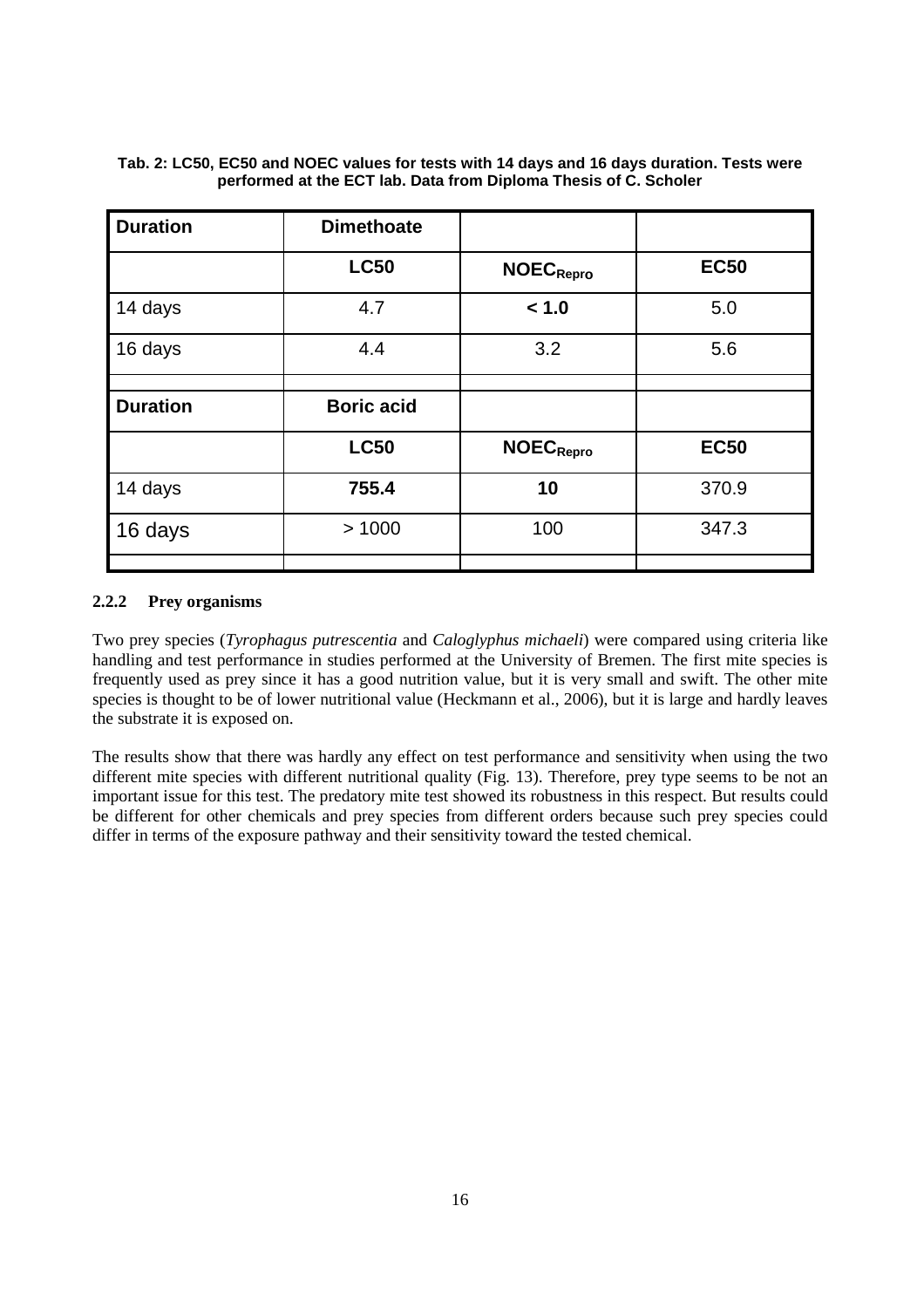

**Fig. 13: Number of Juveniles at test end at different concentrations of boric acid at with**  *Caloglyphus michaeli* **as prey (orange dots) compared to** *Tyrophagus putrescentiae* **as prey (green dots). Tests were performed at the Bremen University lab.** 

### **2.2.3** *Hypoaspis* **strain**

The comparison of the two *Hypoaspis* strains from Bremen and those from Mitox, Amsterdam showed that they differed considerably in their life history traits (Fig.  $14 + 15$ ). The Amsterdam strain was somewhat more fertile and had a slightly quicker juvenile development.



**Fig. 14: Average number of eggs per day (first 18 days) of** *Hypoaspis aculeifer* **mites from the Bremen strain (red column) compared to the Amsterdam, Mitox strain (blue column).**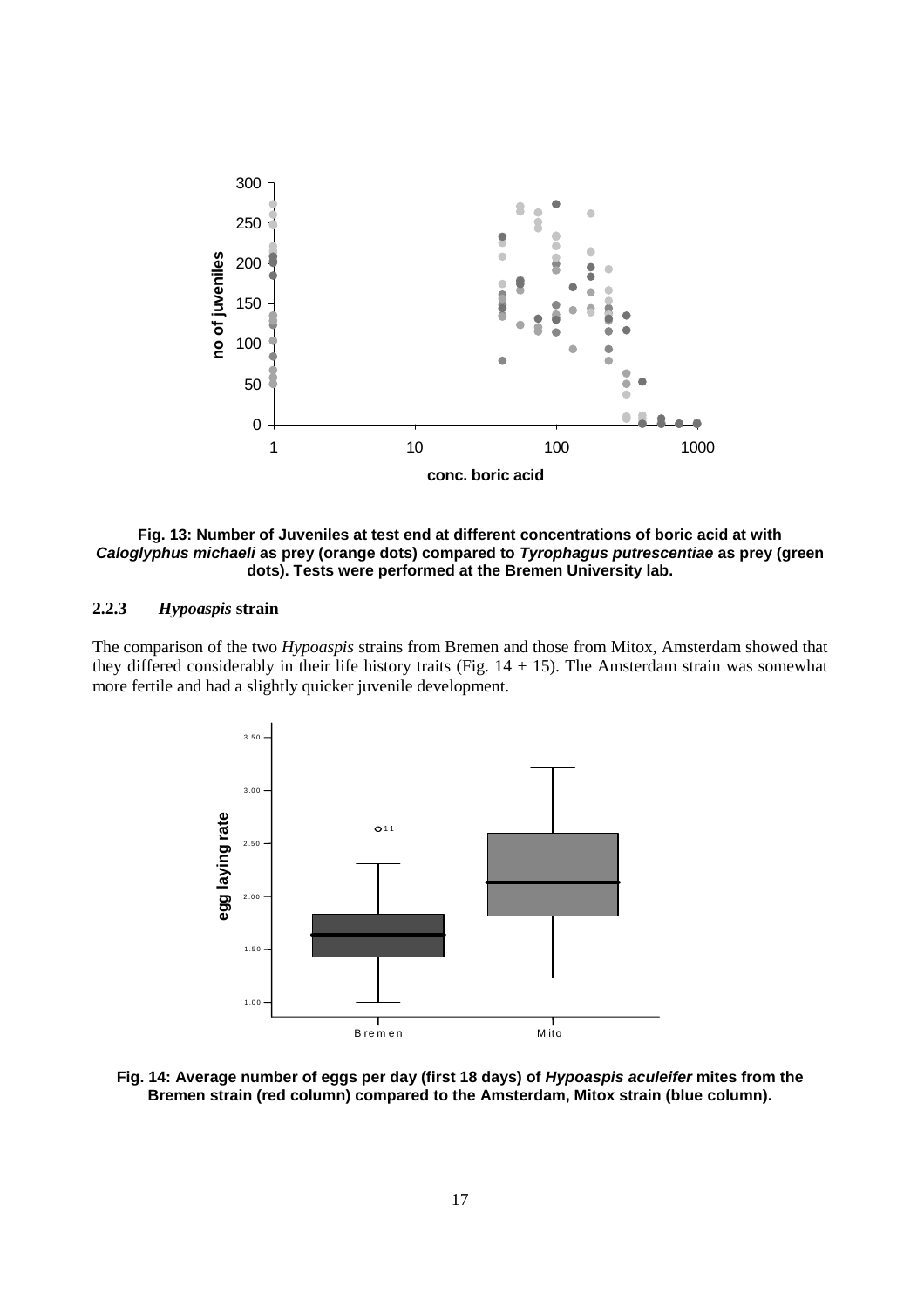

**Fig. 15: Number of eggs per day of** *Hypoaspis aculeifer* **mites from the Bremen strain (red) compared to the Amsterdam, Mitox strain (blue) during the early adult stage of the mite.** 

In conclusion there is no obvious difference in sensitivity towards chemicals between the two strains (data not shown but included in overall results). Therefore it is not necessary to define a specific strain to fulfil the aims of the guideline. But there are differences in life history traits between strains and those could have consequences for defining validity criteria, like the minimum number of offspring and variability.

### **3. Summary of Results**

The purpose of this chapter is to report the statistical analyses performed on the data available from a ring test of the new OECD draft guideline (OECD 2005b). The test guideline is designed to be used for assessing the effects of chemicals in soil on the reproductive output of the soil mite species *Hypoaspis (Geolaelaps) aculeifer* Canestrini (Acari: Laelapidae). Two test items were used in the ring test, namely dimethoate and boric acid.

#### **3.1 Experimental design**

The new draft guideline (OECD 2005b) recommends two different experimental designs depending on whether a NOEC or ECx (based on reproduction) is to be determined. Each of the twelve laboratories involved in the ring test carried out one or more tests using a NOEC design, an ECx design, or a combined NOEC/ECx design. These designs are discussed for each test item below.

Dimethoate: The NOEC design comprised five or six test concentrations of dimethoate and a control, with four replicates per test concentration and eight replicates per control. The test concentrations used in the NOEC design ranged from 0.85 to 11.2 mg a.s./kg soil (dw). The ECx design comprised between eight and twelve test concentrations of dimethoate and a control, with two replicates per test concentration and four or six replicates per control. The test concentrations used for the ECx design ranged from 0.18 to 100 mg a.s./kg soil (dw). The combined NOEC/ECx design used by laboratory 10 comprised ten test concentrations of dimethoate and a control, with two or four replicates per test concentration and eight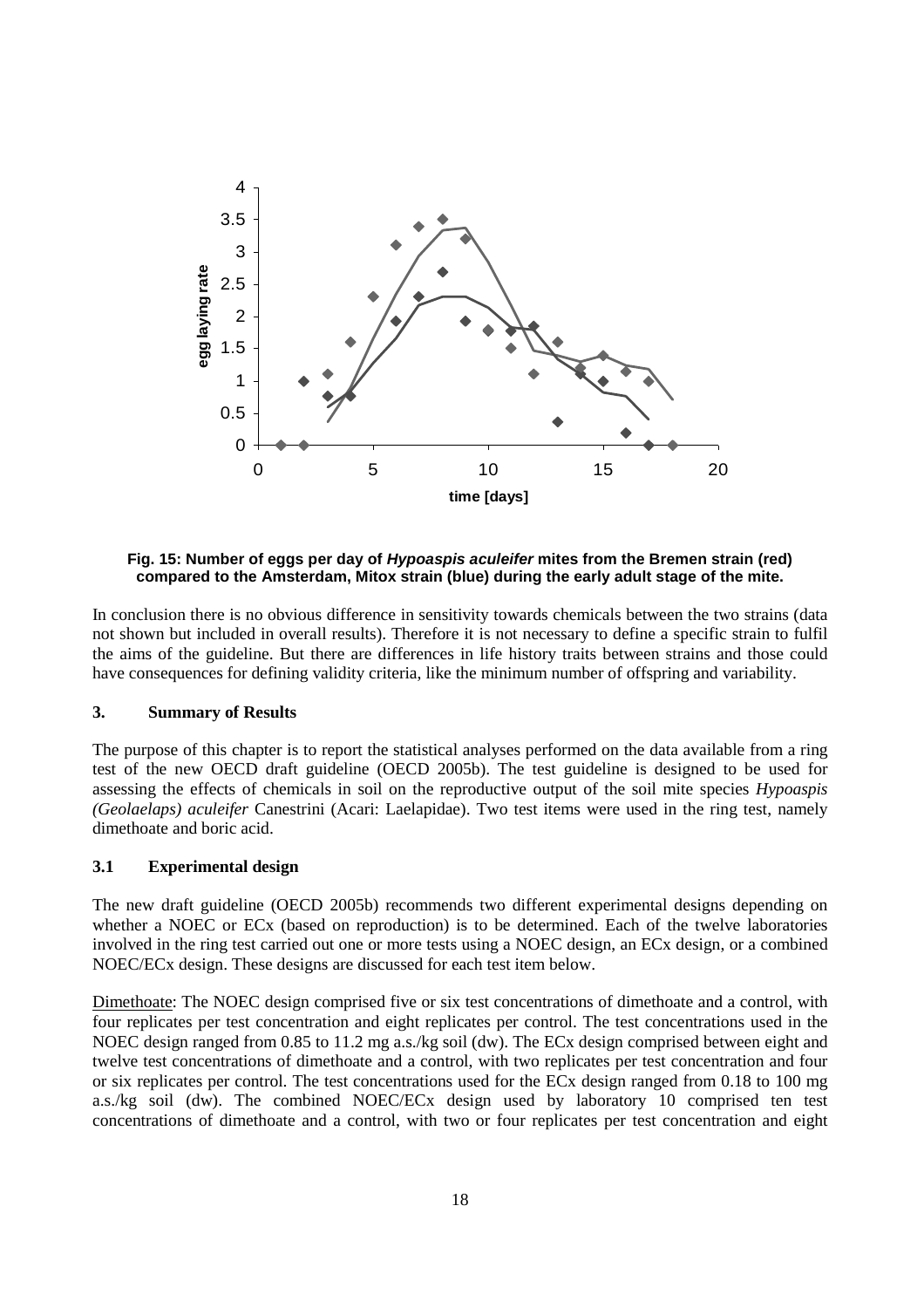replicates for the control. The test concentrations used by laboratory 11 for the NOEC/ECx design ranged from 1 to 13.3 mg a.s./kg soil (dw). For details see Table 1a (Annex III).

Boric acid: The NOEC design comprised five or six test concentrations of boric acid and a control, with four replicates per test concentration and six or eight replicates per control. The test concentrations used in the NOEC design ranged from 10 to 1000 mg a.s./kg soil (dw). The ECx design comprised between seven and twelve test concentrations of boric acid and a control, with two or three replicates per test concentration and four or six replicates per control. The test concentrations used for the ECx design ranged from 1.8 to 1800 mg a.s./kg soil (dw). The combined NOEC/ECx design used by laboratory nine comprised eleven test concentrations of boric acid and a control, with four replicates per test concentration and eight replicates for the control. The test concentrations used by laboratory 10 for the combined NOEC/ECx design ranged from 42.2 to 1000 mg a.s./kg soil (dw). For further details see Table 1b (Annex III).

At test initiation, ten mated adult female soil mites (*H. aculeifer*) were introduced into each test vessel. At test termination (after 16 days exposure), the number of surviving females and the number of juveniles per test vessel were determined. Mortality was determined as the number of missing females. The mortality and reproduction data are summarised in Tables 2.1a to 2.20a in Annex IIIa (dimethoate) and Tables 2.1b to 2.16b in Annex IIIb (boric acid), and shown in full in Tables 1.1a to 1.20a in Annex IIIa (dimethoate) and Tables 1.1b to 1.16b in Annex IIIb (boric acid). It should be noted that mortality and reproduction data are missing in (i) dimethoate test 12 (lab. 6, NOEC design): replicates 5, 6, 7 and 8 of the control and replicates 3 and 4 of the 7.5 and 10 mg a.s./kg soil (dw) treatments, (ii) dimethoate test 13 (lab. 6, ECx design): replicates 5 and 6 of the control, (iii) dimethoate test 18 (lab. 10, NOEC/ECx design): replicate 4 of 1.8 mg a.s/kg soil (dw) treatment and replicate 2 of 5.6 mg a.s./kg soil (dw) treatment, (iv) boric acid test 13 (lab. 9, ECx design): replicate 3 of the control, replicate 1 of the 75 mg a.s./kg soil (dw) treatment, replicate 2 of the 133 mg a.s./kg soil (dw) treatment and replicate 2 of the 237.1 mg a.s./kg soil (dw) treatment.

#### **3.2 Summary of Control Data**

The information of the controls as summarised in Tables 3a (dimethoate) and 3b (boric acid) may be used to establish the validity criteria, i.e. the minimum level of survival and number of offspring that should be met in the controls for a test to be considered valid.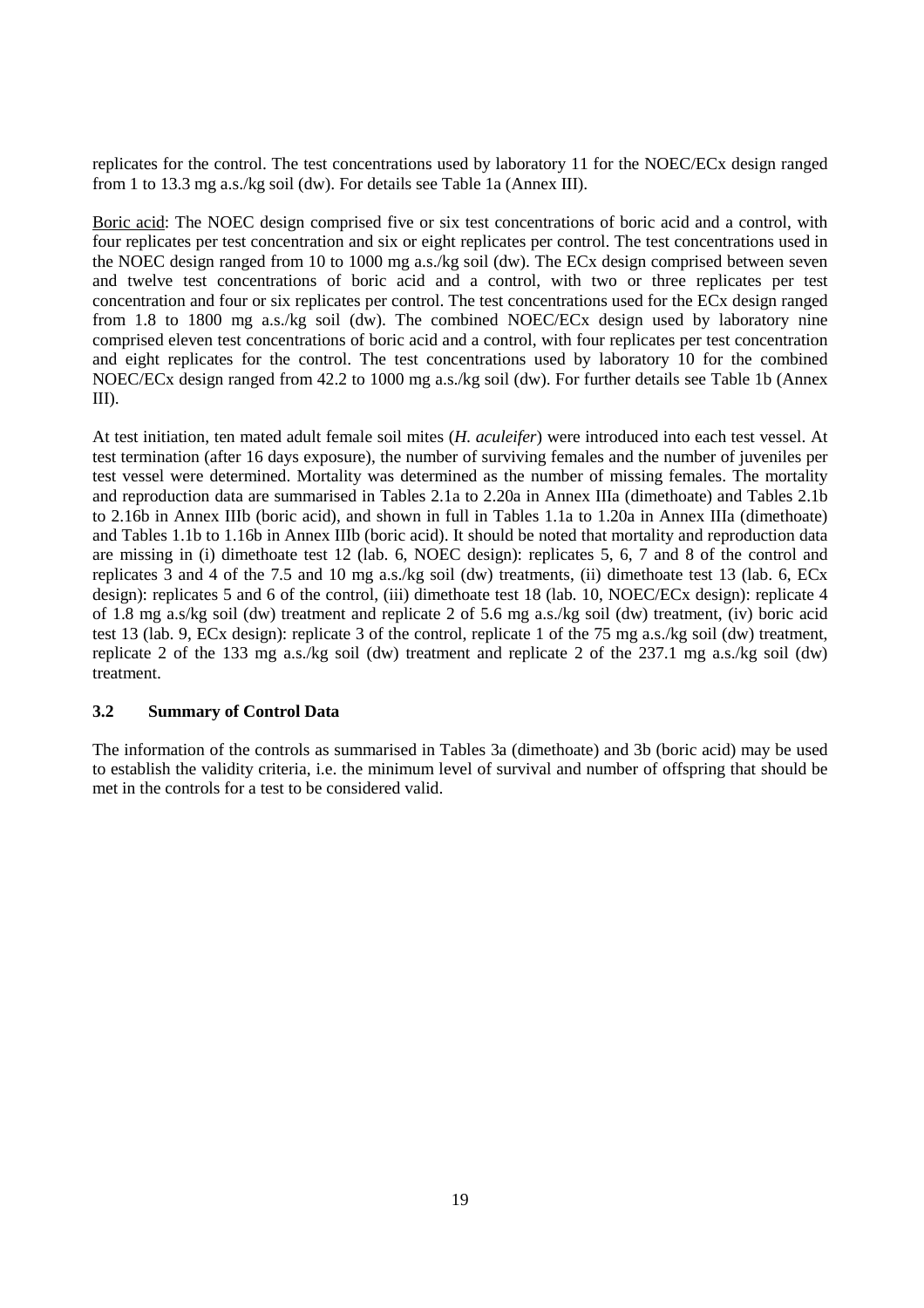| <b>Test</b>     | Lab.           | <b>Design</b> | Mean %<br><b>Mortality</b> | Min. juveniles<br>per replicate | Max. juveniles<br>per replicate | % CV           |
|-----------------|----------------|---------------|----------------------------|---------------------------------|---------------------------------|----------------|
| $\mathbf 1$     | $\mathbf{1}$   | <b>NOEC</b>   | 3.75                       | 318                             | 385                             | $\overline{7}$ |
| $\overline{2}$  |                | <b>ECx</b>    | 6.67                       | 311                             | 344                             | $\overline{4}$ |
| 3               | $\overline{2}$ | <b>NOEC</b>   | 2.50                       | 308                             | 355                             | 5              |
| $\overline{4}$  |                | ECx           | 3.33                       | 365                             | 437                             | $\overline{7}$ |
| 5               | $\mathfrak{S}$ | <b>NOEC</b>   | 2.50                       | 188                             | 259                             | 10             |
| 6               |                | ECx           | 3.33                       | 265                             | 326                             | 8              |
| $\overline{7}$  | $\overline{4}$ | <b>NOEC</b>   | 5.00                       | 179                             | 294                             | 17             |
| 8               |                | ECx           | 3.33                       | 102                             | 207                             | 23             |
| $9^a$           | 5              | <b>NOEC</b>   | 5.00                       | 186                             | 321                             | 20             |
| 10 <sup>b</sup> |                |               | 5.00                       | 209                             | 262                             | 8              |
| 11 <sup>a</sup> |                | ECx           | 5.00                       | 186                             | 321                             | 24             |
| 12              | 6              | <b>NOEC</b>   | 7.50                       | 165                             | 214                             | 11             |
| 13              |                | ECx           | 12.50                      | 80                              | 151                             | 25             |
| 14              | $\overline{7}$ | <b>NOEC</b>   | 3.75                       | 300                             | 387                             | 8              |
| 15              |                | ECx           | 5.00                       | 216                             | 304                             | 11             |
| 16              | 8              | <b>NOEC</b>   | 7.50                       | 144                             | 199                             | 12             |
| 17              |                | ECx           | 6.67                       | 172                             | 204                             | $\overline{7}$ |
| 18              | 10             | NOEC/ECx      | 2.50                       | 237                             | 337                             | 12             |
| 19 <sup>c</sup> | 11             | ECx           | 2.50                       | 48                              | 119                             | 38             |
| 20              | 12             | <b>NOEC</b>   | 1.25                       | 214                             | 296                             | 12             |

**Table 3a: Dimethoate: Summary of control data** 

<sup>a</sup> these controls were shared between the two tests

 $<sup>b</sup>$  this test was not part of the ring test (14 days exposure rather than 16)</sup>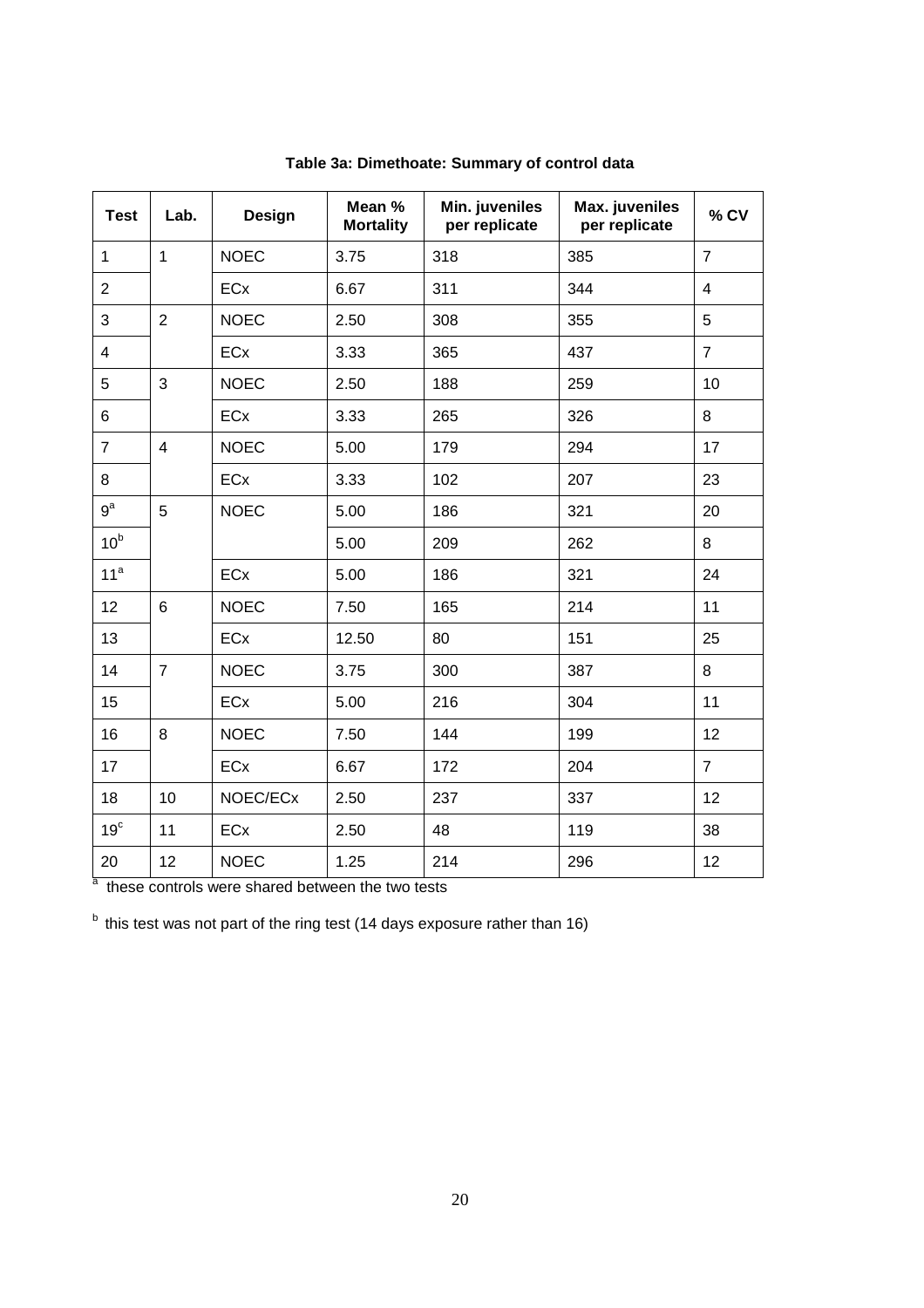| <b>Test</b>     | Lab.           | <b>Design</b>         | Mean %<br><b>Mortality</b> | Min. juveniles<br>per replicate | Max. juveniles<br>per replicate | % CV           |
|-----------------|----------------|-----------------------|----------------------------|---------------------------------|---------------------------------|----------------|
| $\mathbf{1}$    | $\mathbf{1}$   | <b>NOEC</b>           | 1.25                       | 268                             | 363                             | 12             |
| 2               |                | ECx                   | 1.67                       | 301                             | 388                             | 10             |
| 3               | $\overline{2}$ | <b>NOEC</b>           | 2.50                       | 381                             | 471                             | $\overline{7}$ |
| $\overline{4}$  |                | <b>EC<sub>x</sub></b> | 0.00                       | 358                             | 398                             | $\overline{4}$ |
| 5               | 3              | <b>NOEC</b>           | 1.67                       | 198                             | 275                             | 14             |
| 6               | 4              | <b>NOEC</b>           | 1.25                       | 103                             | 153                             | 16             |
| $\overline{7}$  |                | <b>ECx</b>            | 3.33                       | 126                             | 154                             | 8              |
| 8               | 5              | <b>NOEC</b>           | 22.50                      | 202                             | 357                             | 19             |
| 9 <sup>b</sup>  |                | <b>NOEC</b>           | 8.75                       | 175                             | 273                             | 15             |
| 10              |                | <b>ECx</b>            | 10.00                      | 219                             | 326                             | 15             |
| 11              | 6              | <b>ECx</b>            | 6.67                       | 123                             | 182                             | 14             |
| 12              | 8              | ECx                   | 5.00                       | 168                             | 251                             | 16             |
| 13              | 9              | <b>ECx</b>            | 8.00                       | 184                             | 207                             | 5              |
| 14              |                | NOEC/ECx              | 2.50                       | 213                             | 272                             | 9              |
| 15 <sub>c</sub> | 11             | ECx                   | 2.50                       | 48                              | 119                             | 38             |
| 16              | 12             | <b>NOEC</b>           | 2.50                       | 176                             | 257                             | 11             |

**Table 3b: Boric acid: Summary of control data** 

<sup>b</sup> this test was not part of the ring test (14 days exposure rather than 16).

 $\textdegree$  this control was shared with dimethoate test 19

From Table 3a and 3b it can be seen that: (i) the average female control mortality at the end of the test ranged from 0 to 22.5%, (ii) the number of juveniles produced per control replicate at the end of the test ranged from 48 to 471, and (iii) the coefficient of variation based on the number of juveniles produced per control replicate at the end of the test ranged from 4 to 38%.

#### **3.3 Method of Analysis and Results**

#### *3.3.1 Mortality Data*

#### 3.3.1.1 Estimation of Median Lethal Concentration  $(LC_{50})$

The median Lethal Concentration  $(LC_{50})$  is defined as the concentration which results in 50% mortality of the test population. The  $LC_{50}$  values from the individual tests were obtained by fitting a linear probit model to the mortality per replicate, with logarithm (base 10) of nominal concentration as the explanatory variable (Collett 1999). Since mortality was observed in one or more replicates of the control groups of all twenty dimethoate tests (see Table 1a) and fifteen of the sixteen boric acid tests (see Table 1b), the probit model included an additional parameter to account for natural (or background) mortality. The probit model was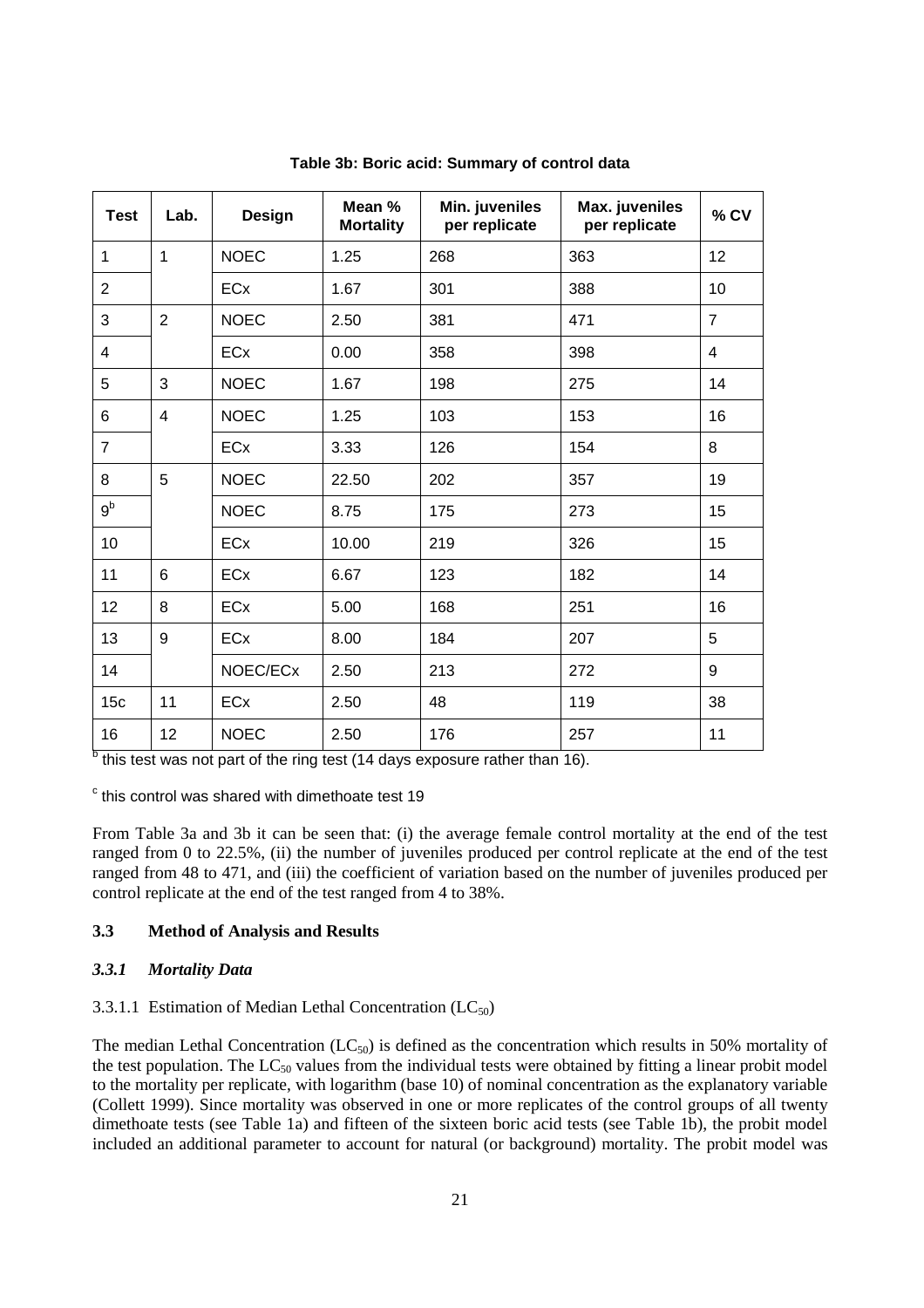fitted using the method of maximum likelihood, in which the binomial distribution of the data was taken into account. If possible, confidence limits for the  $LC_{50}$  estimate were determined using Fieller's method. Goodness of fit of the model was assessed using the likelihood ratio residual deviance. The probit model was fitted using the PROC PROBIT procedure in SAS version 9.1 (SAS 2002-2003). The LC<sub>50</sub> values and their associated lower and upper 95% confidence limits are shown in Tables 4a (dimethoate) and 4b (boric acid), below.

| <b>Test</b>     | Lab.            | <b>Design</b> | $LC_{50}$ | Lower | <b>Upper</b>   |
|-----------------|-----------------|---------------|-----------|-------|----------------|
| $\mathbf{1}$    | $\mathbf{1}$    | <b>NOEC</b>   | 3.66      | 3.33  | 4.03           |
| $\overline{2}$  |                 | ECx           | 4.23      | 3.48  | 4.84           |
| $\mathbf{3}$    | $\overline{2}$  | <b>NOEC</b>   | 4.04      | ¥.    | ¥.             |
| $\overline{4}$  |                 | ECx           | 4.53      | 3.04  | 5.12           |
| $5\overline{)}$ | 3               | <b>NOEC</b>   | 3.86      | ¥.    | $\mathbf{r}$   |
| $6\phantom{a}$  |                 | ECx           | 2.47      | 2.08  | 2.93           |
| $\overline{7}$  | $\overline{4}$  | <b>NOEC</b>   | 4.62      | 3.95  | 5.07           |
| 8               |                 | ECx           | 5.44      | k,    | ¥,             |
| 9               | 5               | <b>NOEC</b>   | 3.67      | 3.25  | 4.09           |
| $10*$           |                 |               | 4.80      | 3.86  | 5.64           |
| 11              |                 | ECx           | 4.07      | 3.30  | 4.77           |
| 12              | 6               | <b>NOEC</b>   | 7.13      | 6.47  | 7.93           |
| 13              |                 | ECx           | 3.74      | 2.89  | 4.51           |
| 14              | $\overline{7}$  | <b>NOEC</b>   | 3.53      | 2.72  | 4.12           |
| 15 <sub>1</sub> |                 | ECx           | 5.59      | k.    | $\blacksquare$ |
| 16              | 8               | <b>NOEC</b>   | 5.80      | 5.03  | 6.42           |
| 17              |                 | ECx           | 6.40      | 5.56  | 7.27           |
| 18              | 10              | NOEC/ECx      | 25.54     | 15.26 | 95.62          |
| 19              | 11              | ECx           | 4.10      | 2.94  | 5.07           |
| 20              | 12 <sub>2</sub> | <b>NOEC</b>   | 2.64      | 2.31  | 2.95           |

Table 4a: Dimethoate: LC<sub>50</sub> values with 95% lower and upper confidence limits

\* this test was not part of the ring test (14 days exposure rather than 16).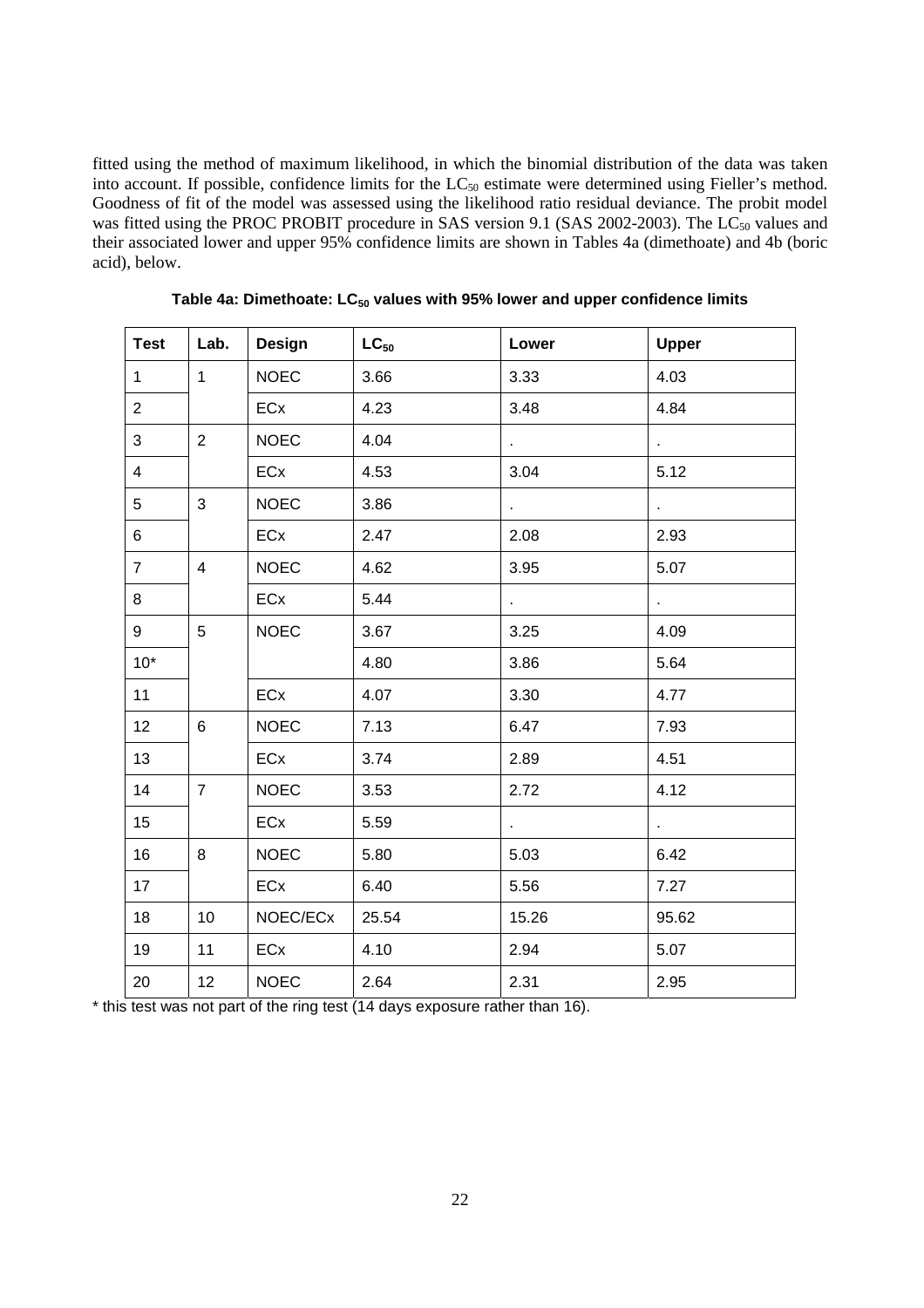| <b>Test</b>    | Lab.           | Design      | $LC_{50}$  | Lower          | <b>Upper</b>   |
|----------------|----------------|-------------|------------|----------------|----------------|
| $\mathbf{1}$   | $\mathbf{1}$   | <b>NOEC</b> | 19416.42   | $\mathbf{r}$   |                |
| $\overline{2}$ |                | ECx         | 20906.28   | à.             |                |
| 3              | 2              | <b>NOEC</b> | 587.49     | $\blacksquare$ | $\bullet$      |
| $\overline{4}$ |                | ECx         | 749.18     | ¥,             | $\bullet$      |
| 5              | 3              | <b>NOEC</b> | 991.57     | $\bullet$      |                |
| 6              | $\overline{4}$ | <b>NOEC</b> | 8267.48    | $\mathbf{r}$   | $\blacksquare$ |
| $\overline{7}$ |                | ECx         | 567.51     | 470.84         | 665.35         |
| 8              | 5              | <b>NOEC</b> | 1567.43    | $\mathbf{r}$   | $\bullet$ .    |
| $9^*$          |                |             | 751.48     | 495.12         | 1347.41        |
| 10             |                | ECx         | 668.43     | 523.41         | 791.06         |
| 11             | 6              | ECx         | 748.65     | 657.10         | 820.12         |
| 12             | 8              | ECx         | 164221.87  | ¥.             |                |
| 13             | 9              | ECx         | 396.66     | 282.72         | 517.16         |
| 14             |                | NOEC/ECx    | 762.72     | $\mathbf{r}$   | $\mathbf{r}$   |
| 15             | 11             | ECx         | 6926684.28 | $\mathbf{r}$   | $\bullet$      |
| 16             | 12             | <b>NOEC</b> | 293.34     | 251.71         | 326.60         |

Table 4b: Boric acid: LC<sub>50</sub> values with 95% lower and upper confidence limits

\* this test was not part of the ring test (14 days exposure rather than 16).

LC<sub>50</sub> values have been obtained for all twenty dimethoate tests and all sixteen boric acid tests. Confidence limits around the  $LC_{50}$  values have been obtained for sixteen of the twenty dimethoate tests and for six of the sixteen boric acid tests. The LC<sub>50</sub> value for dimethoate test 18 (namely 25.54 mg a.s./kg soil (dw)) and for boric acid tests 1, 2, 6, 8, 12 and 15 (namely 19,416.42, 20,906.28, 8,267.48, 1,567.43, 164221.87 and 6,926,684.28 mg a.s./kg soil (dw) respectively) were obtained from the probit model by extrapolation and, in each case, are higher than the highest concentration tested. The mean dimethoate  $LC_{50}$  value is 4.44 mg a.s./kg soil (dw), with minimum and maximum values of 2.47 and 7.13 mg a.s./kg soil (dw) respectively (excluding dimethoate test 18). The mean boric acid  $LC_{50}$  value is 651.71 mg a.s./kg soil (dw), with minimum and maximum values of 293.34 and 991.57 mg a.s./kg soil (dw) respectively (excluding boric acid tests 1, 2, 6, 8, 12 and 15). The individual  $LC_{50}$  values, together with the mean, minimum, and maximum values are shown graphically in Figure 16a (dimethoate) and Figure 16b (boric acid).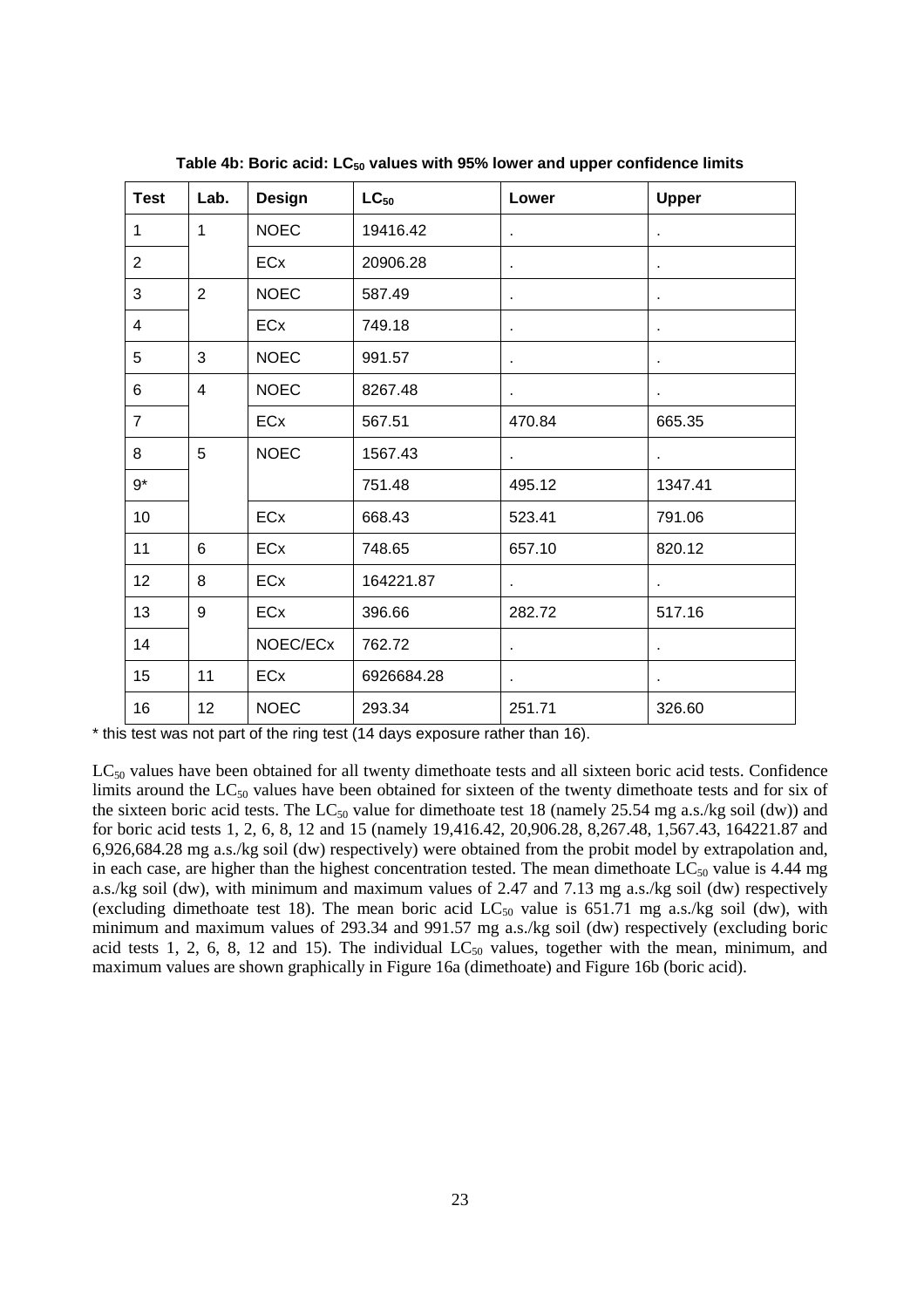Figure 16a: Dimethoate LC<sub>50</sub> values obtained from nineteen predatory mite reproduction tests in soil. [Note: The LC<sub>50</sub> value for dimethoate test eighteen has been excluded as it was obtained by **extrapolation and is higher than the highest concentration tested.]** 



Predatory mite reproduction test in soil (Hypoaspis (Geolaelaps) aculeifer)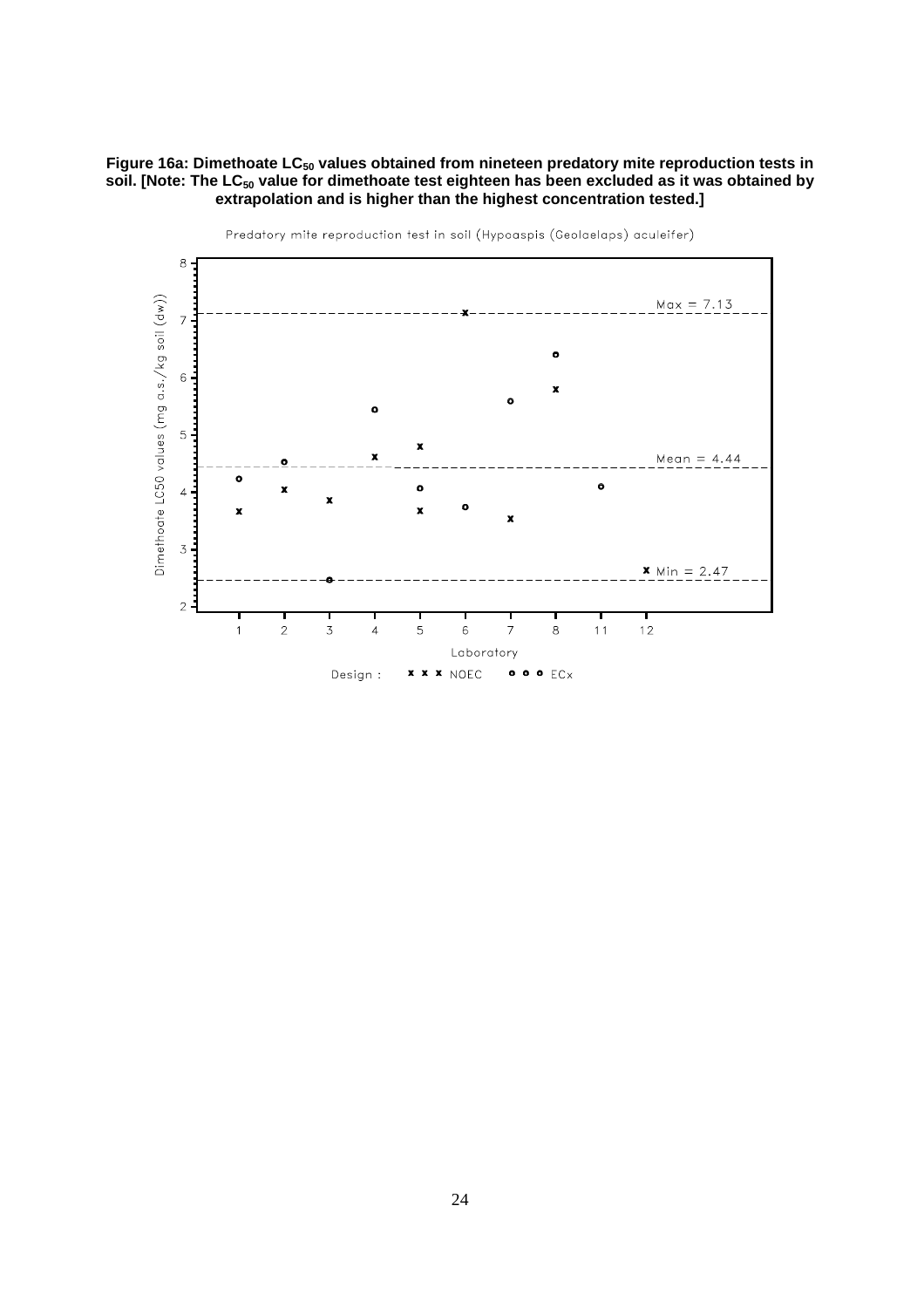Figure 16b: Boric acid LC<sub>50</sub> values obtained from ten predatory mite reproduction tests in soil. [Note: The LC<sub>50</sub> values for boric acid tests one, two, six, eight, twelve and fifteen have been **excluded as, in each case, they were obtained by extrapolation and are higher than the highest concentration tested]** 



Figures 3.1.2a to 3.20.2a in Annex IIIa (dimethoate) and Figures 3.1.2b to 3.16.1b in Annex IIIb (boric acid) display the observed mortality data and fitted probit models. Control data has been included on the figures in Annex IIIa (dimethoate) at 0.1 mg a.s./kg soil (dw) and on the figures in Annex IIIb (boric acid) at 1 mg a.s./kg soil (dw) (rather than 0 mg a.s./kg soil (dw)) as the x-axis has been displayed on the log (base 10) scale (and log of zero does not exist). The values of 0.1 and 1 mg a.s./kg soil (dw) for dimethoate and boric acid tests respectively were chosen as they are lower than any of the concentrations used in any of the tests. The model parameters are shown in Table 3.1a in Annex IIIa (dimethoate) and Table 3.1b in Annex IIIb (boric acid). From Tables 3.1a and 3.1b it can be seen that the estimated natural mortality from the fitted probit models ranged from 1.19 to 15.31%.

Results of the goodness of fit test are shown in Table 3.2a in Annex IIIa (dimethoate) and Table 3.2b in Annex IIIb (boric acid). From Table 3.2a it can be seen that there is evidence that for eight of the twenty dimethoate tests (namely tests 5, 7, 10, 11, 14, 16, 17 and 19) the probit model displays a significant lack of fit. A similar observation can be made for six of the sixteen boric acid tests (namely tests 1, 6, 8, 10, 13 and 14; see Table 3.2b) For these tests, the confidence limits around the  $LC_{50}$  values have been inflated using a heterogeneity factor (based on the likelihood ratio residual deviance).

#### 3.3. 1.2 Estimation of No Observed Effect Concentration (NOEC)

The No Observed Effect Concentration (NOEC) is defined as the highest test concentration that does not produce a statistically significant adverse effect on mortality when compared to the control. The NOEC values from the individual tests were obtained by comparing the mean mortality at each test concentration with the control using a two-tailed Fisher's exact test with a stepdown Bonferroni adjustment (the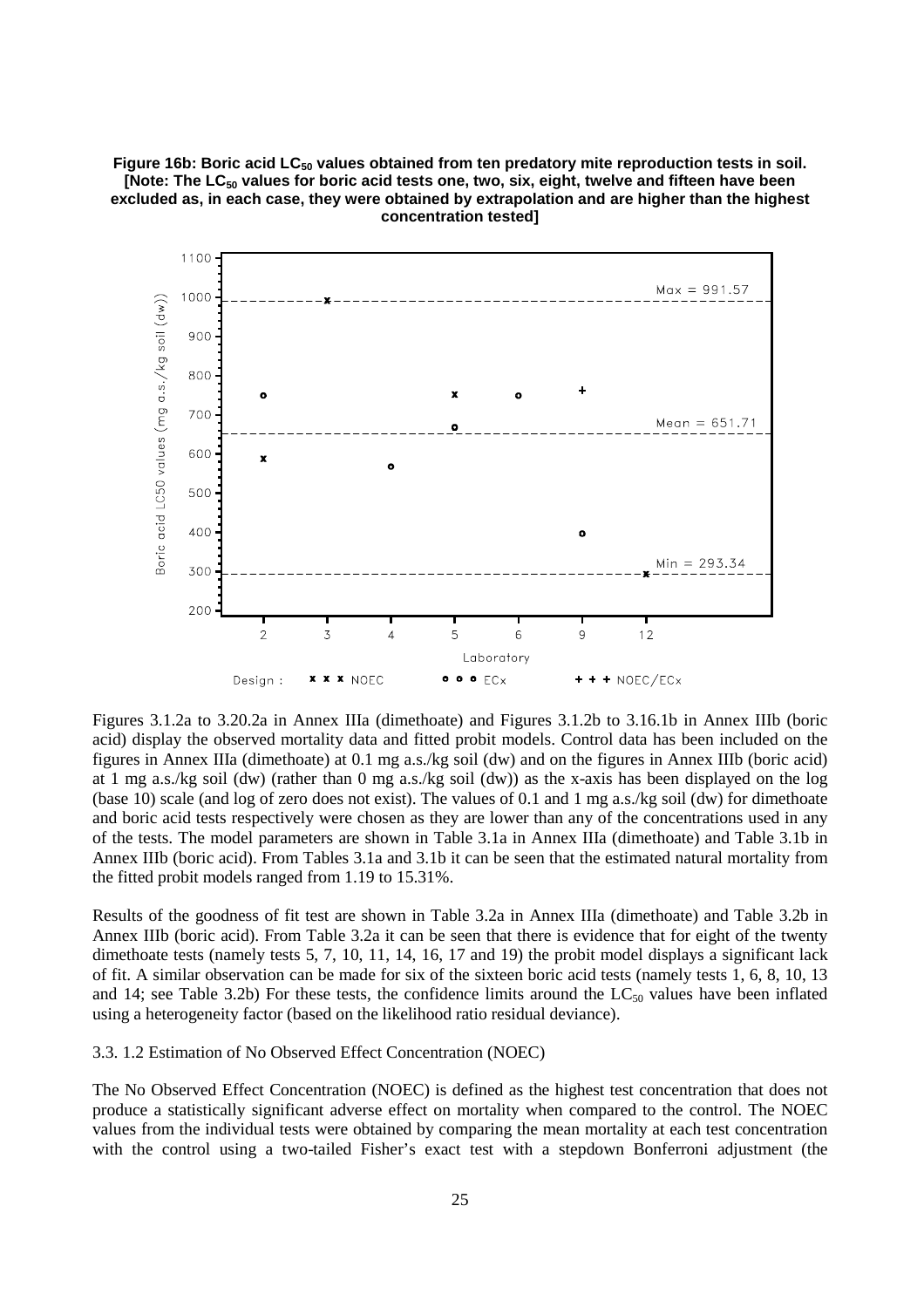Bonferroni-Holm adjustment) with a 5% type one error rate (Sokal & Rohlf 1995). Statistical analyses to determine the NOEC values were carried out using the PROC MULTTEST procedure in SAS version 9.1 (SAS 2002-2003).

For each test the minimum detectable treatment effect (MDTE) was computed. The MDTE is the smallest level of mortality (after adjusting for any control mortality) on a test item treatment which would be declared statistically significant. The MDTEs are unique to their respective tests, since they are functions of the number of individuals on the control and test item treatments, the number of comparisons made against the control and the response rate on the control treatment. They were computed as follows: The number of individuals allocated to the control and test item treatment and the number that died in the control were fixed at the corresponding values in the test. Separate contingency tables were created by varying the number of dead individuals on the test item treatment from zero to the total number exposed. P-values for each table were determined (using a two-tailed Fisher's exact test). The cut-off p-value depends upon the overall number of comparisons made in the test and is computed as 0.05 divided by the number of test item treatments. Contingency tables with p-values less than the cut-off are significant. Abbott's correction (Abbott 1925) was used to adjust the percentage mortality on the test item treatments from the significant tables. The MDTE is the smallest positive adjusted value from the significant tables. The dimethoate NOEC values (Table 5a) range from 0.75 to 7.50 mg a.s./kg soil (dw) and the boric acid NOEC values (Table 5b) range from <42.4 to 1000 mg a.s./kg soil (dw) .

| <b>Test</b>    | Lab.           | <b>Design</b> | <b>NOEC</b>                                                   |
|----------------|----------------|---------------|---------------------------------------------------------------|
| $\mathbf 1$    | $\mathbf{1}$   | <b>NOEC</b>   | 1.80                                                          |
| $\overline{2}$ |                | ECx           | 3.20                                                          |
| 3              | $\overline{2}$ | <b>NOEC</b>   | 3.20                                                          |
| 4              |                | ECx           | 3.20                                                          |
| 5              | $\mathfrak{S}$ | <b>NOEC</b>   | 1.37                                                          |
| 6              |                | ECx           | 1.80                                                          |
| $\overline{7}$ | $\overline{4}$ | <b>NOEC</b>   | 4.00                                                          |
| 8              |                | ECx           | 3.20                                                          |
| 9              | 5              | <b>NOEC</b>   | 1.78                                                          |
| $10$           |                |               | 3.16 (not part of the ring test: 14, not 16 days of exposure) |
| 11             |                | ECx           | 3.16                                                          |
| 12             | 6              | <b>NOEC</b>   | 5.60                                                          |
| 13             |                | ECx           | 1.80                                                          |
| 14             | $\overline{7}$ | <b>NOEC</b>   | 3.00                                                          |
| 15             |                | ECx           | 5.35                                                          |
| 16             | 8              | <b>NOEC</b>   | 4.10                                                          |
| 17             |                | ECx           | 4.62                                                          |
| 18             | 10             | NOEC/ECx      | 7.50                                                          |
| 19             | 11             | ECx           | 0.75                                                          |
| 20             | 12             | <b>NOEC</b>   | 1.00                                                          |

|  |  | Table 5a: Dimethoate: NOEC values |
|--|--|-----------------------------------|
|--|--|-----------------------------------|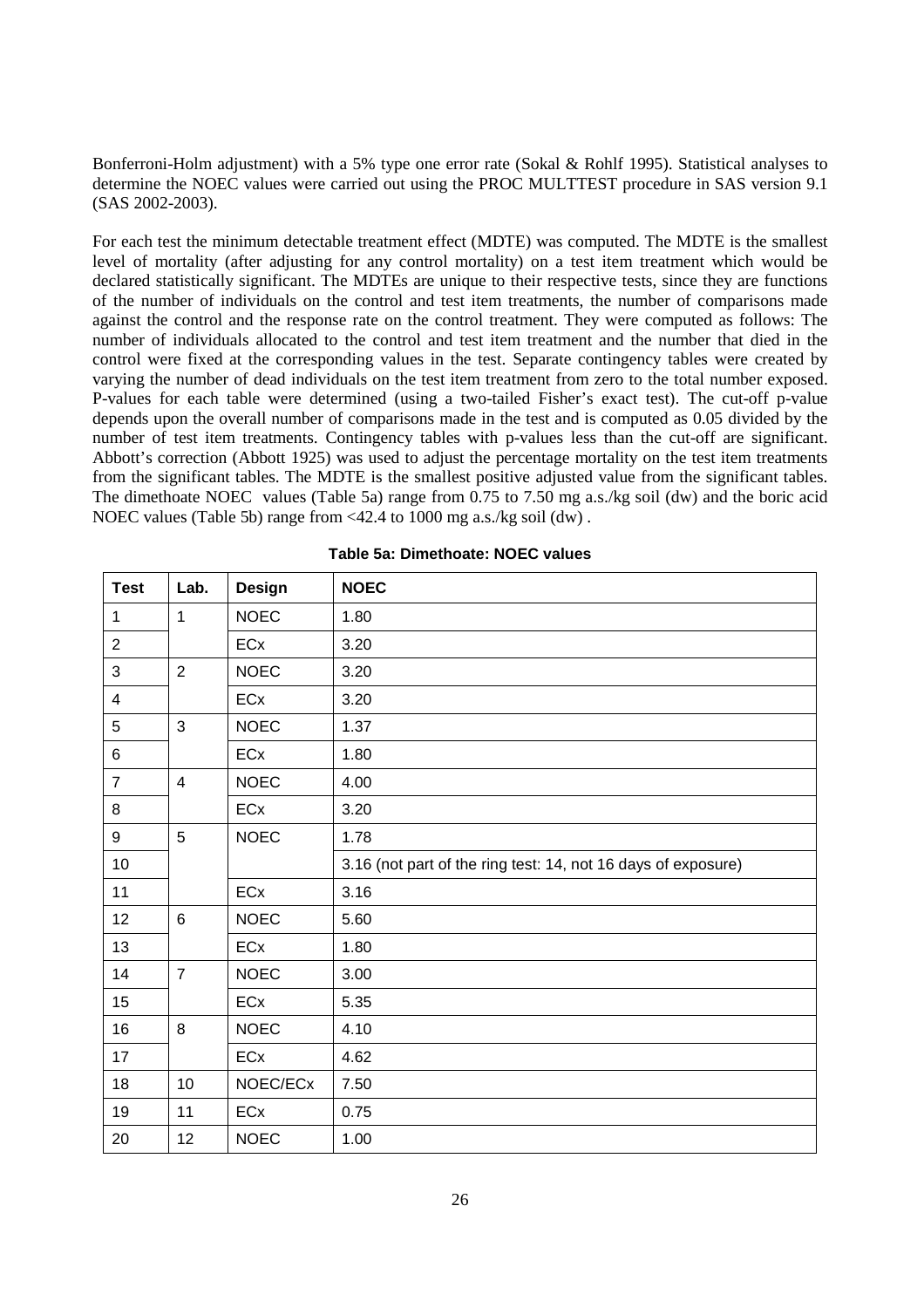| <b>Test</b>             | Lab.           | <b>Design</b> | <b>NOEC</b>                                                    |
|-------------------------|----------------|---------------|----------------------------------------------------------------|
| 1                       | 1              | <b>NOEC</b>   | 316.0                                                          |
| $\overline{2}$          |                | ECx           | 562.0                                                          |
| 3                       | $\overline{2}$ | <b>NOEC</b>   | 524.9                                                          |
| $\overline{\mathbf{4}}$ |                | ECx           | 565.3                                                          |
| 5                       | 3              | <b>NOEC</b>   | 500.0                                                          |
| 6                       | $\overline{4}$ | <b>NOEC</b>   | 60.0                                                           |
| $\overline{7}$          |                | ECx           | 320.0                                                          |
| 8                       | 5              | <b>NOEC</b>   | 1000.0                                                         |
| $9^*$                   |                |               | 316.0 (not part of the ring test: 14, not 16 days of exposure) |
| 10                      |                | <b>ECx</b>    | 562.3                                                          |
| 11                      | 6              | ECx           | 563.0                                                          |
| 12                      | 8              | ECx           | 1000.0                                                         |
| 13                      | 9              | ECx           | 177.8                                                          |
| 14                      |                | NOEC/ECx      | $<$ 42.2                                                       |
| 15                      | 11             | <b>ECx</b>    | 749.9                                                          |
| 16                      | 12             | <b>NOEC</b>   | 200.0                                                          |

| Table 5b: Boric acid: NOEC values |  |  |  |  |
|-----------------------------------|--|--|--|--|
|-----------------------------------|--|--|--|--|

\* this test was not part of the ring test (14 days exposure rather than 16).

The minimum detectable treatment effect values are shown in Table 3.6a in Annex IIIa (dimethoate) and Table 3.6b in Annex IIIb (boric acid). These values, together with the minimum and maximum values are shown graphically in Figure 17a (dimethoate) and Figure 17b (boric acid). The level of control mortality in boric acid test 8 was such that it was also possible to detect a decrease in mortality relative to control if the unadjusted observed mean mortality on a test item treatment was  $\langle 2.5\%$ . In all of the situations where laboratories tried both NOEC and ECx designs the NOEC designs were able to detect smaller treatment effects than the ECx designs could.

Figures 3.1.1a to 3.20.1a in Annex IIIa (dimethoate) and Figures 3.1.1b to 3.16.1b in Annex IIIb (boric acid) display the observed mortality data. The results of Fisher's exact test are shown in Table 3.4a in Annex IIIa (dimethoate) and Table 3.4b in Annex IIIb (boric acid).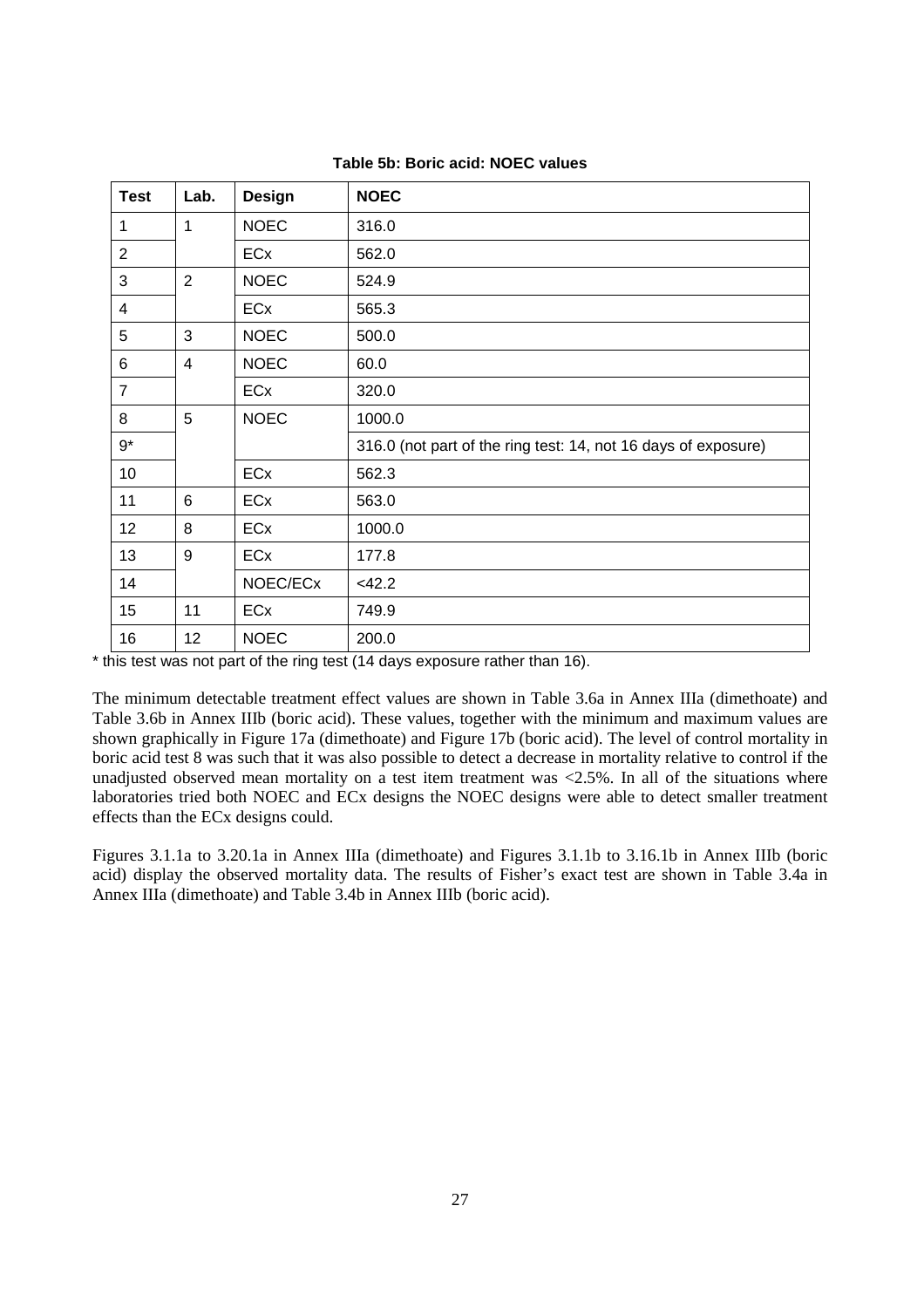**Figure 17a: Dimethoate Minimum detectable treatment effect (after adjusting for control mortality), expressed as a percentage of exposed individuals, obtained from twenty predatory mite reproduction tests in soil (***Hypoaspis (Geolailaps) aculeifer***)** 

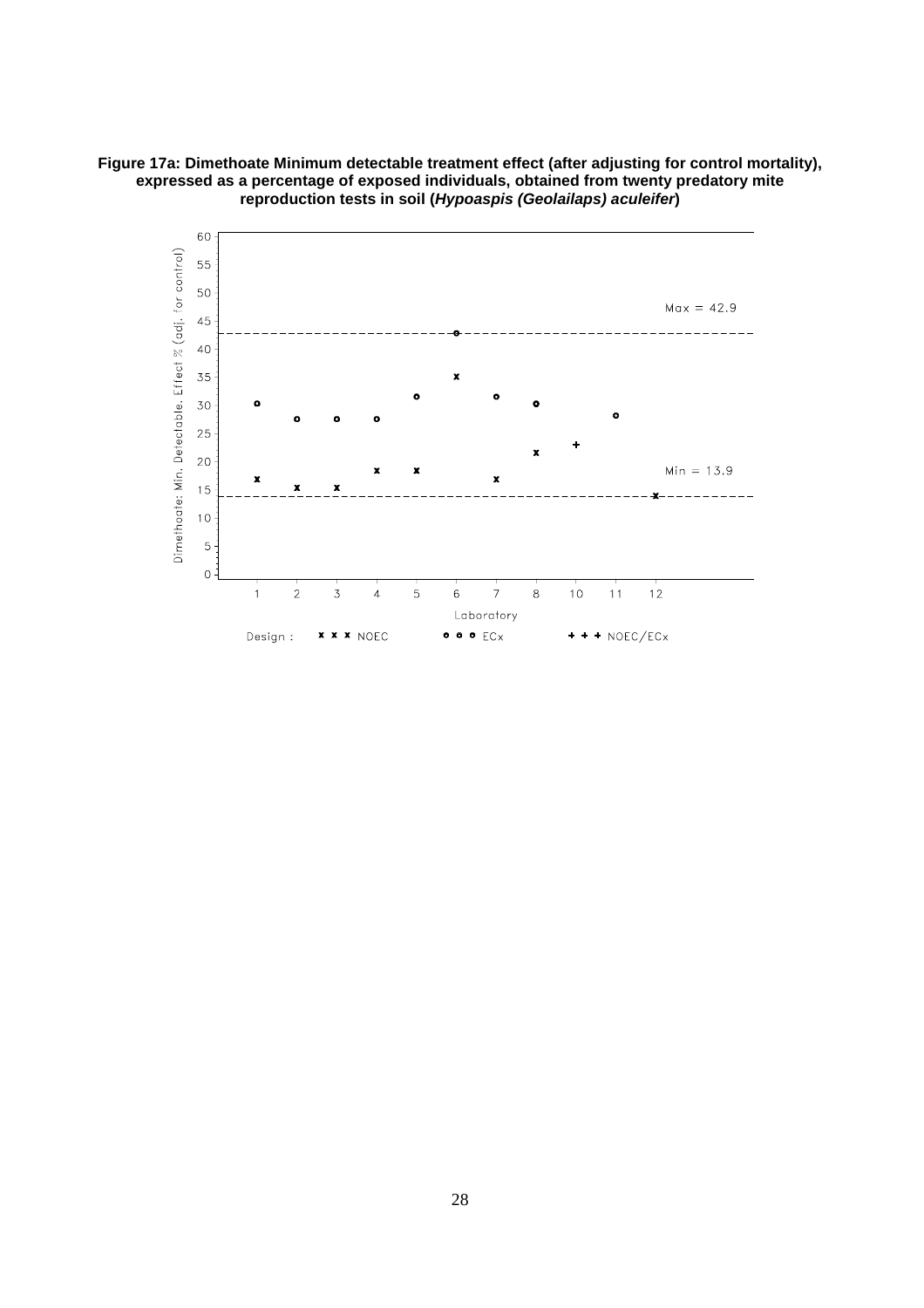**Figure 17b: Boric acid Minimum detectable treatment effect (after adjusting for control mortality), expressed as a percentage of exposed individuals, obtained from sixteen predatory mite reproduction tests in soil (***Hypoaspis (Geolailaps) aculeifer***)** 



#### *3.3.2 Reproduction Data*



The median Effect Concentration ( $EC_{50}$ ) is defined as the concentration which results in a 50% reduction in reproduction relative to the control. The  $EC_{50}$  values from the individual tests were obtained by fitting a logistic model to the number of juveniles per replicate, with nominal concentration as the explanatory variable (Van Ewijk & Hoekstra 1992).

The general form of the logistic model is:

$$
y=\frac{\alpha}{1+\left(x/EC_{_{50}}\right)^{\beta}}\,,
$$

where y = number of juveniles per replicate,  $\alpha$ ,  $\beta$  and  $\text{EC}_{50}$  are model parameters  $(\alpha > 0, \beta > 0, EC_{50} > 0)$ , and x = nominal concentration.

The  $EC_{50}$  is included in the model specification as a parameter, and has been estimated directly, along with its approximate confidence limits. The background response, alpha (), is also included in the model specification as a parameter. Goodness of fit of the model was assessed by partitioning the residual error into lack of fit error and pure error (Draper & Smith 1998). The logistic model was fitted using the NEWTON iterative method of parameter estimation within the PROC NLIN procedure in SAS version 9.1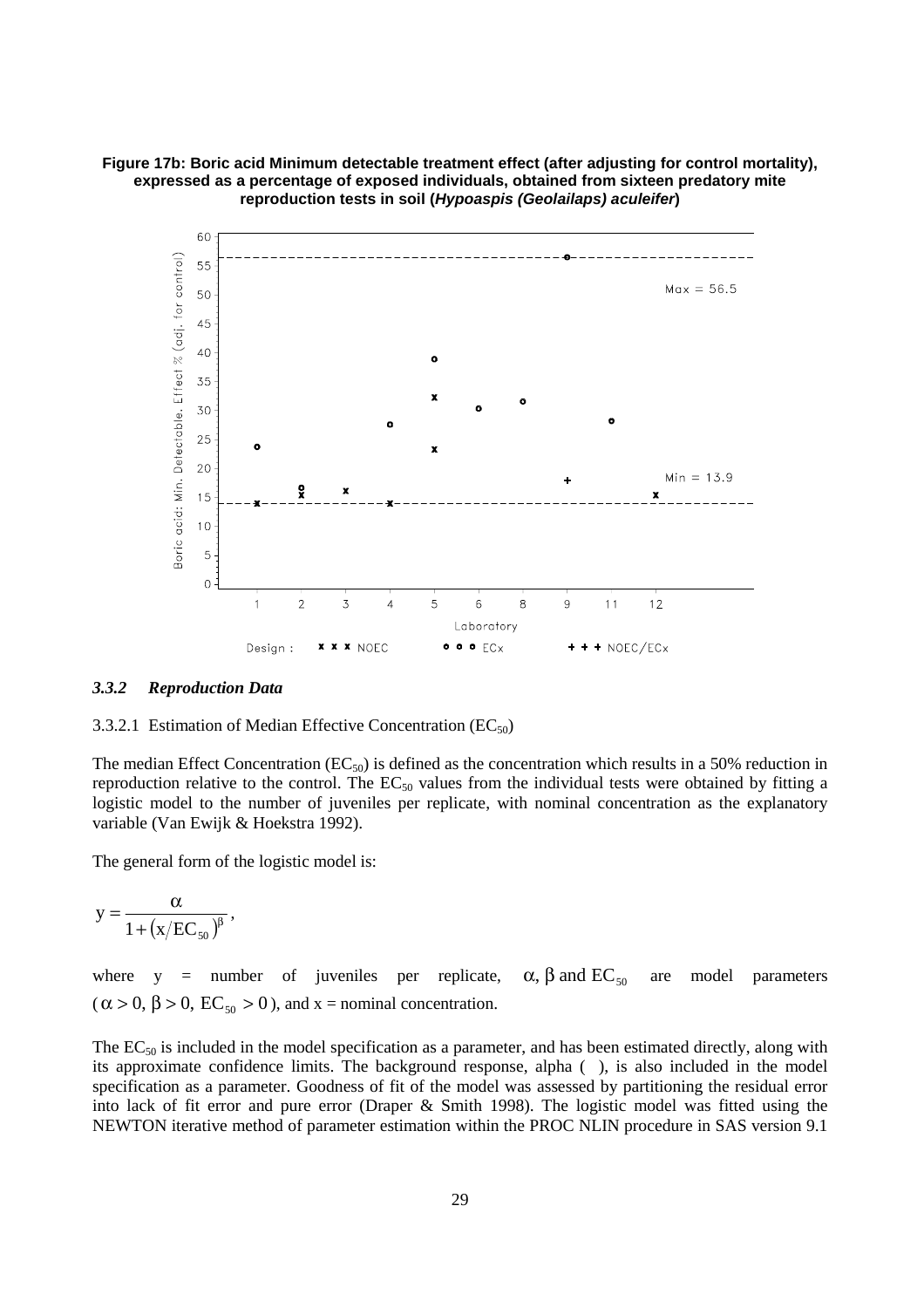(2002-2003). Any derivatives of the model that were needed to fit the model were automatically derived by the SAS procedure.

EC<sub>50</sub> values and their associated confidence limits have been obtained for all twenty dimethoate tests and all sixteen boric acid tests. The mean dimethoate  $EC_{50}$  value is 4.93 mg a.s./kg soil (dw), with minimum and maximum values of 2.67 and 8.27 mg a.s./kg soil (dw) respectively. The mean boric acid  $EC_{50}$  value is 296.08 mg a.s./kg soil (dw), with minimum and maximum values of 70.83 and 402.35 mg a.s./kg soil (dw) respectively. The individual  $EC_{50}$  values, together with the mean, minimum, and maximum values are shown graphically in Figures 18a (dimethoate) and 18b (boric acid).

The  $EC_{50}$  values and their associated lower and upper 95% confidence limits are shown in Tables 6a (dimethoate) and 6b (boric acid).

| <b>Test</b>             | Lab.           | Design      | $EC_{50}$ | Lower    | <b>Upper</b> |
|-------------------------|----------------|-------------|-----------|----------|--------------|
| $\mathbf 1$             | $\mathbf{1}$   | <b>NOEC</b> | 5.09      | 4.61     | 5.56         |
| $\overline{2}$          |                | ECx         | 5.13      | 4.42     | 5.83         |
| 3                       | $\overline{2}$ | <b>NOEC</b> | 5.62      | $-2.08$  | 13.32        |
| $\overline{\mathbf{4}}$ |                | ECx         | 5.55      | $-2.58$  | 13.68        |
| 5                       | 3              | <b>NOEC</b> | 5.50      | $-10.68$ | 21.69        |
| 6                       |                | ECx         | 3.11      | 2.35     | 3.87         |
| $\overline{7}$          | $\overline{4}$ | <b>NOEC</b> | 3.98      | 3.27     | 4.69         |
| 8                       |                | ECx         | 4.11      | 2.33     | 5.88         |
| 9                       | 5              | <b>NOEC</b> | 3.97      | 3.42     | 4.52         |
| $10*$                   |                |             | 6.07      | 5.48     | 6.66         |
| 11                      |                | ECx         | 3.91      | 3.35     | 4.48         |
| 12                      | 6              | <b>NOEC</b> | 8.27      | 7.58     | 8.97         |
| 13                      |                | ECx         | 5.08      | 3.98     | 6.18         |
| 14                      | $\overline{7}$ | <b>NOEC</b> | 3.97      | 3.73     | 4.21         |
| 15 <sub>15</sub>        |                | ECx         | 6.28      | 5.78     | 6.77         |
| 16                      | 8              | <b>NOEC</b> | 5.97      | 5.26     | 6.68         |
| 17                      |                | ECx         | 5.38      | 4.85     | 5.91         |
| 18                      | 10             | NOEC/ECx    | 3.63      | 3.37     | 3.90         |
| 19                      | 11             | ECx         | 5.34      | 4.06     | 6.63         |
| 20                      | 12             | <b>NOEC</b> | 2.67      | 2.35     | 2.99         |

Table 6a: Dimethoate: EC<sub>50</sub> values with 95% lower and upper confidence limits

\* this test was not part of the ring test (14 days exposure rather than 16).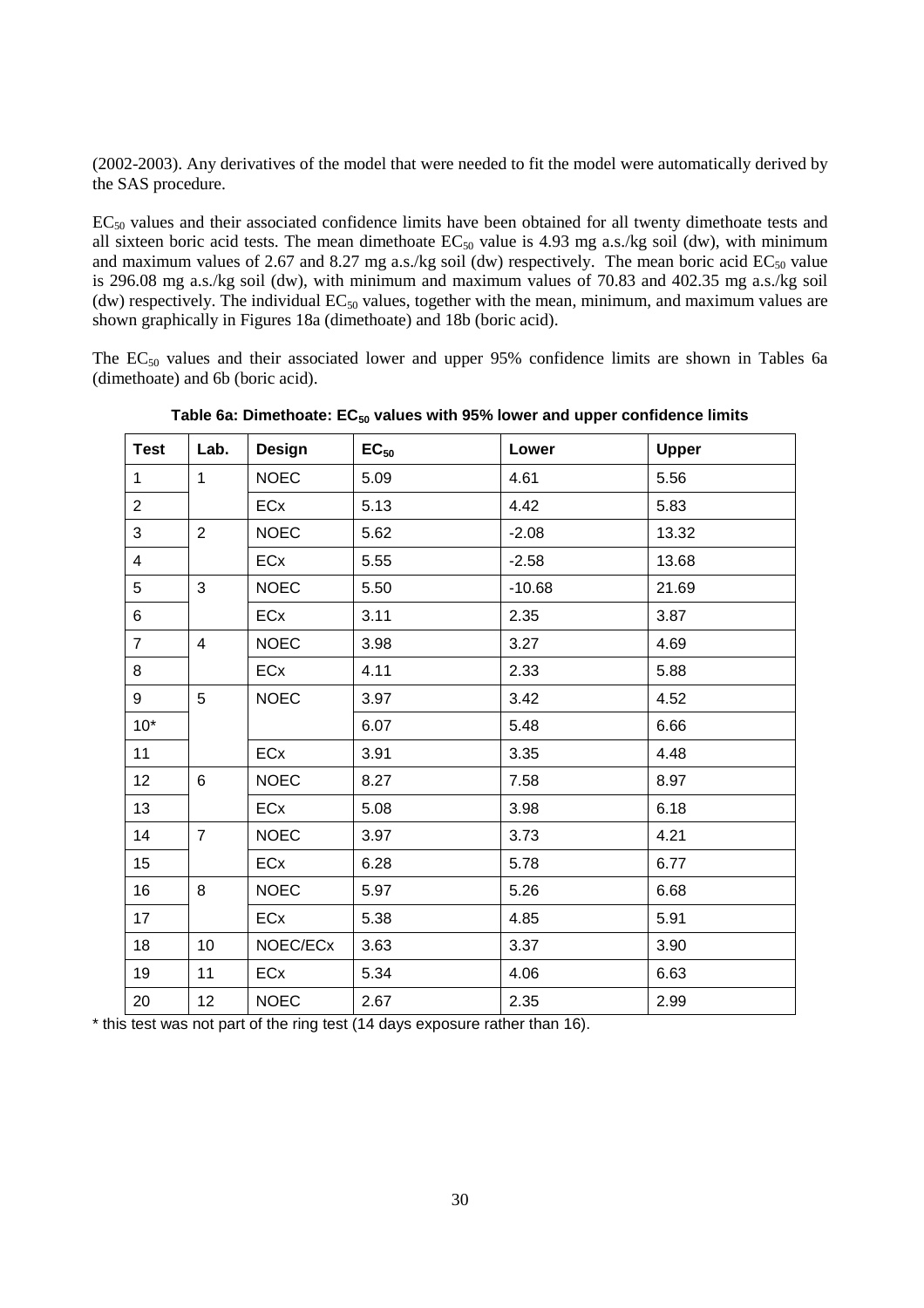| <b>Test</b>     | Lab.            | <b>Design</b> | $EC_{50}$ | Lower      | <b>Upper</b> |
|-----------------|-----------------|---------------|-----------|------------|--------------|
| 1               | 1               | <b>NOEC</b>   | 383.0     | 268.6      | 497.4        |
| $\overline{2}$  |                 | ECx           | 402.4     | 313.0      | 491.7        |
| 3               | $\overline{2}$  | <b>NOEC</b>   | 356.4     | 333.1      | 379.8        |
| $\overline{4}$  |                 | ECx           | 331.2     | 313.9      | 348.4        |
| 5               | 3               | <b>NOEC</b>   | 259.8     | $-2324.1$  | 2843.7       |
| 6               | 4               | <b>NOEC</b>   | 250.0     | $-23550.7$ | 24050.7      |
| $\overline{7}$  |                 | ECx           | 70.8      | 36.9       | 104.8        |
| 8               | 5               | <b>NOEC</b>   | 320.0     | $-1687.2$  | 2327.1       |
| $9*$            |                 |               | 390.1     | 245.0      | 535.2        |
| 10 <sup>°</sup> |                 | ECx           | 332.4     | 291.7      | 373.2        |
| 11              | 6               | ECx           | 363.6     | 330.9      | 396.3        |
| 12 <sub>2</sub> | 8               | ECx           | 270.2     | 162.0      | 378.3        |
| 13              | 9               | ECx           | 337.3     | 291.0      | 383.5        |
| 14              |                 | NOEC/ECx      | 256.1     | 242.4      | 269.7        |
| 15              | 11              | ECx           | 233.2     | $-614.9$   | 1081.2       |
| 16              | 12 <sub>2</sub> | <b>NOEC</b>   | 180.8     | 133.7      | 227.9        |

Table 6b: Boric acid: EC<sub>50</sub> values with 95% lower and upper confidence limits

\* this test was not part of the ring test (14 days exposure rather than 16).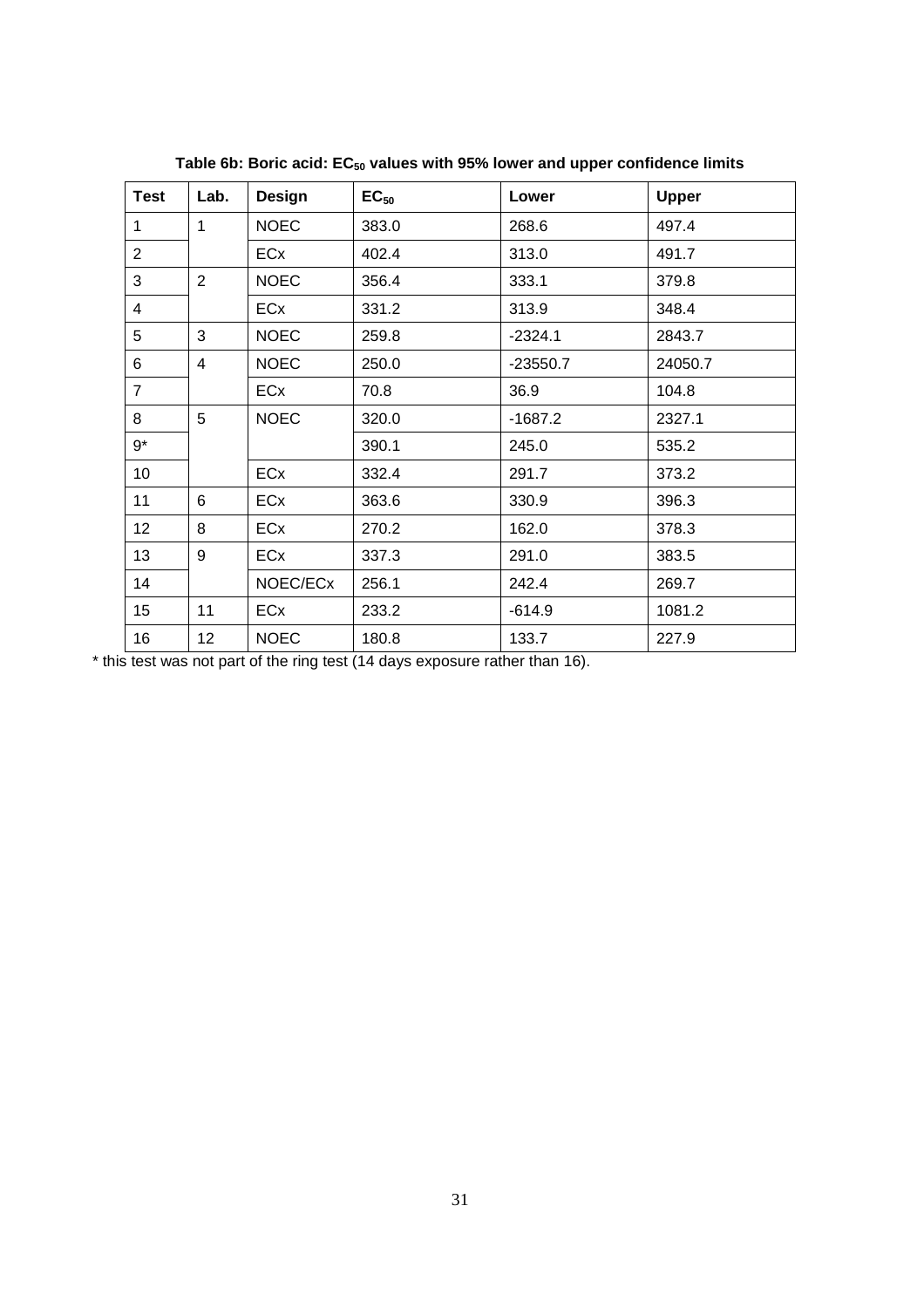

Figure 18a: Dimethoate EC<sub>50</sub> values obtained from twenty predatory mite reproduction tests in soil **(***Hypoaspis (Geolailaps).*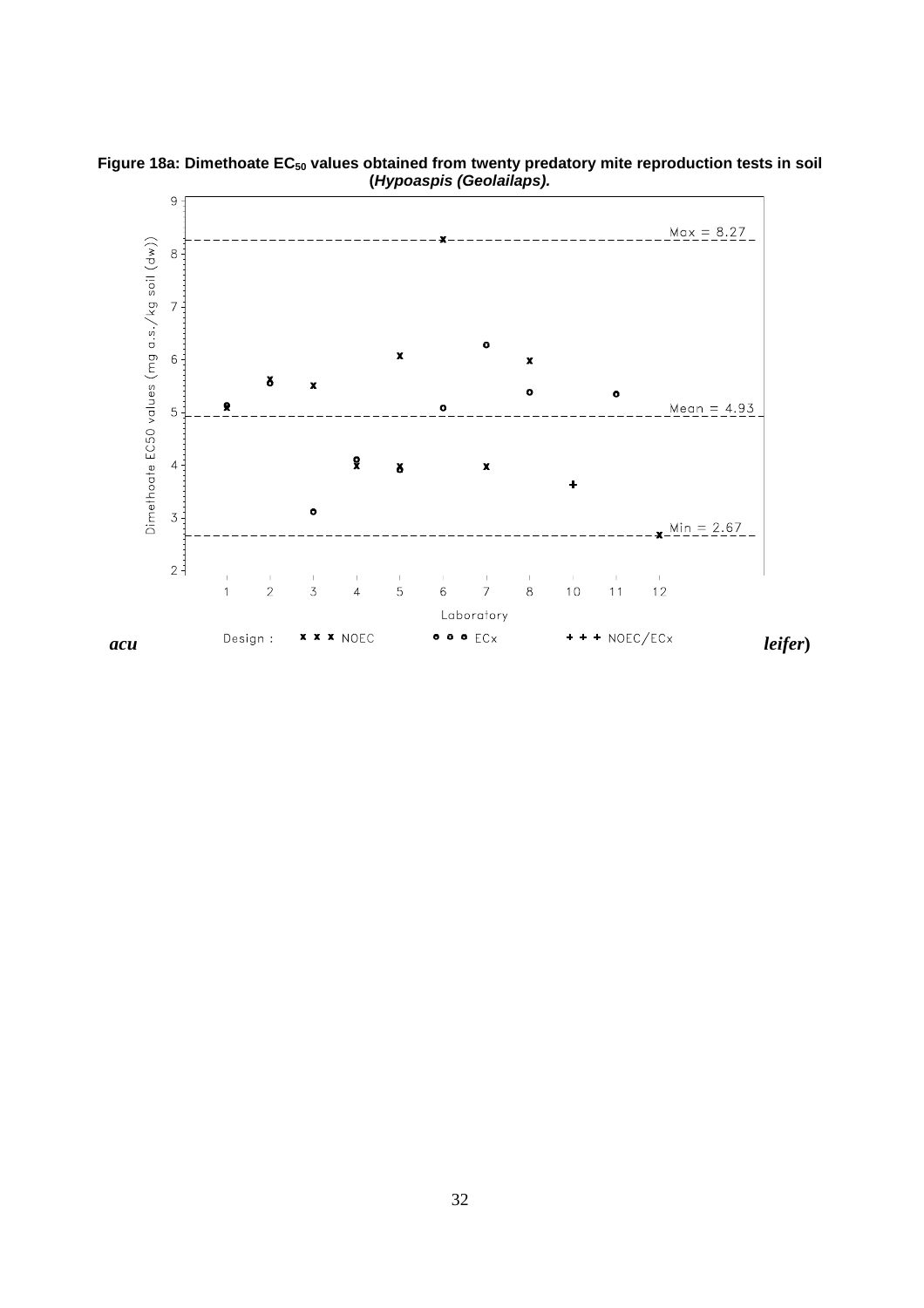

#### Figure 18b: Boric acid EC<sub>50</sub> values obtained from sixteen predatory mite reproduction tests in soil **(***Hypoaspis (Geolailaps) aculeifer***).**

Figures 4.1.2a to 4.20.2a in Annex IIIa (dimethoate) and Figures 4.1.2b to 4.16.2b in Annex IIIb (boric acid) display the observed reproduction data and fitted logistic models. Control data has been included on the figures in Annex IIIa (dimethoate) at 0.1 mg a.s./kg soil (dw) and on the figures in Annex IIIb (boric acid) at 1 mg a.s./kg soil (dw) (rather than 0 mg a.s./kg soil (dw)) as the x-axis has been displayed on the log (base 10) scale (and log of zero does not exist). The values of 0.1 and 1 mg a.s./kg soil (dw) for dimethoate and boric acid tests respectively were chosen as they are lower than any of the concentrations used in any of the tests. The model parameters are shown in Table 4.1a in Annex IIIa (dimethoate) and Table 4.1b in Annex IIIb (boric acid). From Table 4.1a and 4.1b it can be seen that the estimated background response from the logistic model ranges from 76.0 to 413.2.

Results of the goodness of fit test are shown in Table 4.2a in Annex IIIa (dimethoate) and Table 4.2b in Annex III4b (boric acid). From Table 4.2a and 4.2b it can be seen that for two of the twenty dimethoate tests (namely tests 10 and 18) and for one of the sixteen boric acid tests (namely test 9) the logistic model displays a significant lack of fit. For completeness, a hormesis model was also fitted (Van Ewijk and Hoekstra 1992). Hormesis was found to be significant in dimethoate tests 4, 6, 8, 16, 17, 18, 19 and 20, and boric acid tests 4 and 10. However the  $EC_{50}$  values obtained from the hormesis model for these tests (not reported here) differ to those from the logistic model by less than 0.9 and 15 mg a.s./kg soil (dw) (for the dimethoate and boric acid data respectively).

#### 3.3.2.2 Estimation of No Observed Effect Concentration (NOEC)

The No Observed Effect Concentration (NOEC) is defined as the highest test concentration that does not produce a statistically significant adverse effect on reproduction when compared to the control.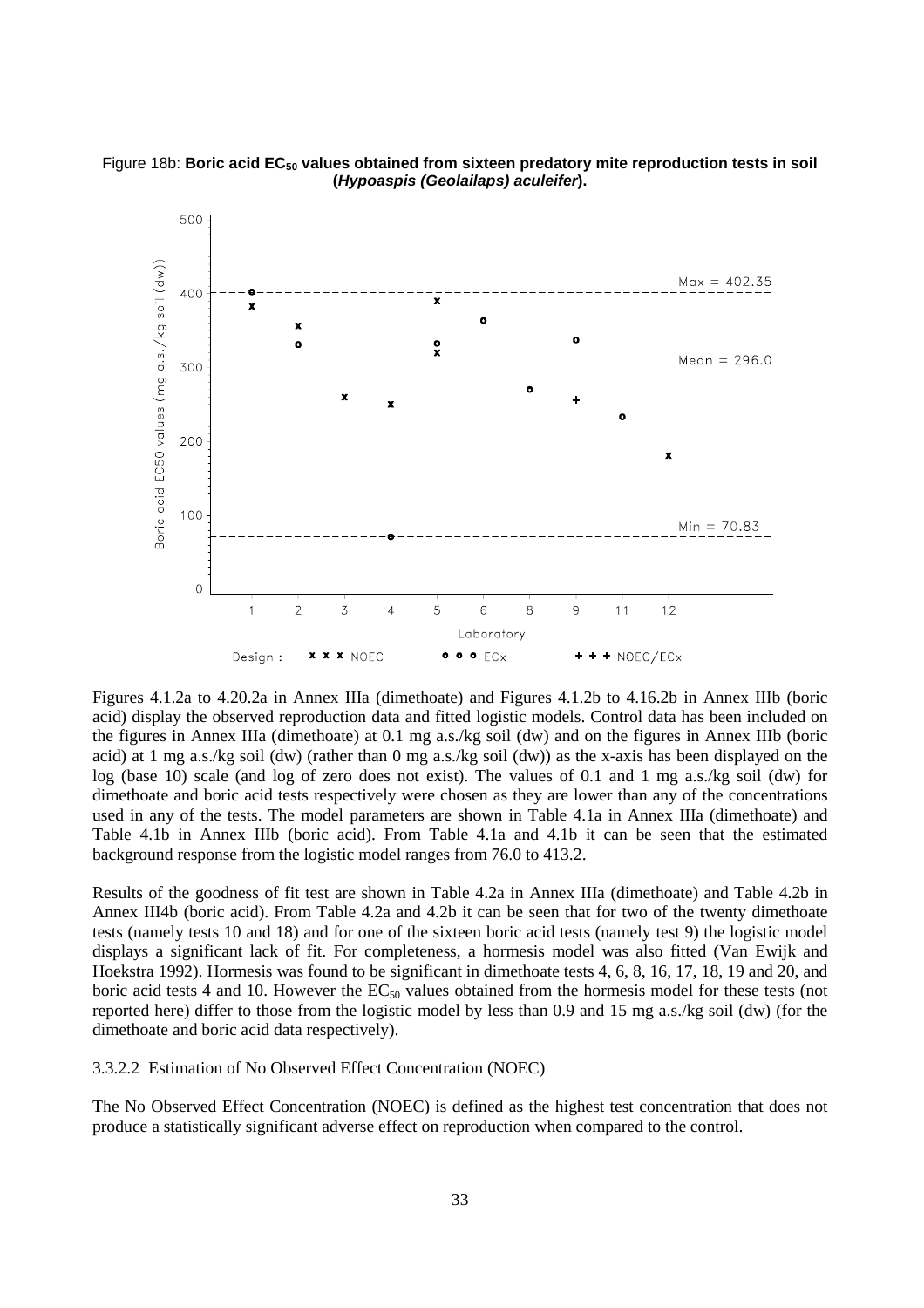The NOEC values from the individual tests were obtained by performing an analysis of variance (ANOVA) and then by comparing the mean number of juveniles at each test concentration with the control using a two-tailed Dunnett's test (Hsu 1996) with a 5% type one error rate. In an attempt to satisfy the assumption of homogeneity of variance, test concentrations with low or zero variability were excluded from the analysis (see Table 5a (dimethoate) and Table 5b (boric acid) for details). Following analysis, the assumption of homogeneity of variance was checked using Levene's test (only possible for tests with three or more replicates in one or more test concentrations) and the assumption of normality was checked using Shapiro-Wilk's test.

For each test the minimum detectable difference (M.D.D.J) was computed and expressed as a percentage of the control response. The M.D.D.J is the smallest difference between the mean number of juveniles on a test item treatment and the mean number on control which would be declared statistically significant (given the observed variation and the actual replication). It is computed as follows:

$$
M.D.D.J = D_{crit} \times \sqrt{MSE \times \left(\frac{1}{n_c} + \frac{1}{n_t}\right)}, \quad M.D.D.J \text{ as } \% \text{ of Control} = \frac{M.D.D.J}{\text{Control mean}}
$$

where :

 $D_{\text{crit}}$  = Critical value for Dunnett's test (2 - sided, 5% level, accounting for unequal replication)

*MSE* = Pooled estimate of residual (error) variation

 $n_c$  and  $n_t$  = Replication on the control and test item treatments respectively

Statistical analyses to determine the NOEC values were carried out using the PROC GLM procedure in SAS version 9.1 (SAS 2002-2003).

For completeness, NOEC values from the individual tests were also obtained (for tests using a NOEC or NOEC/ECx design only) using a two-tailed Mann-Whitney test (Hollander & Wolfe 1999) with a stepdown Bonferroni adjustment (also known as the Bonferroni-Holm adjustment) with a 5% type one error rate. The NOEC values obtained using this non-parametric approach (not reported here) were either the same or higher than those obtained using the parametric approach. Thus the NOEC values from the parametric approach can be considered worse case values. The NOEC values are shown in Tables 7a (dimethoate) and 7b (boric acid). From these Tables it can be seen that the dimethoate NOEC values ranged from 1 to 7.49 mg a.s./kg soil (dw) and that the boric acid NOEC values ranged from 10 to 316.2 mg a.s./kg soil (dw).

Figures 4.1.1a to 4.20.1a in Annex IIIa (dimethoate) and Figures 4.1.1b and 4.16.1b in Annex IIIb (boric acid) display the observed reproduction data. The results of Dunnett's test are presented in Table 4.4a in Annex IIIa (dimethoate) and Table 4.4b in Annex IIIb (boric acid).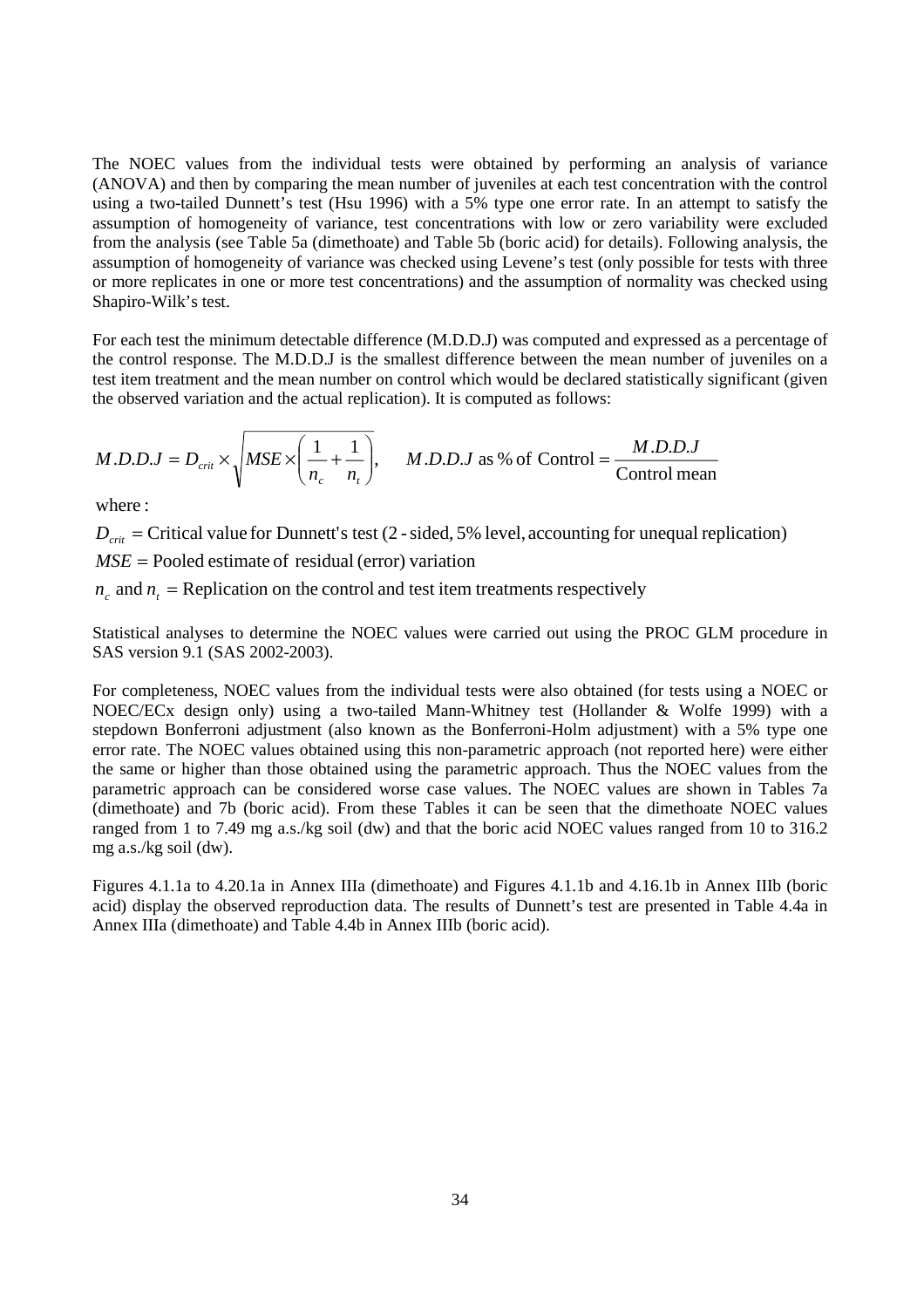| <b>Test</b>    | Lab.           | <b>Design</b> | <b>NOEC</b> |
|----------------|----------------|---------------|-------------|
| $\mathbf{1}$   | $\mathbf{1}$   | <b>NOEC</b>   | 3.20        |
| $\overline{2}$ |                | ECx           | 3.20        |
| 3              | $\overline{2}$ | <b>NOEC</b>   | 3.20        |
| $\overline{4}$ |                | ECx           | 3.20        |
| 5              | 3              | <b>NOEC</b>   | 3.50        |
| 6              |                | ECx           | 1.80        |
| $\overline{7}$ | $\overline{4}$ | <b>NOEC</b>   | 2.00        |
| 8              |                | ECx           | 3.20        |
| 9              | 5              | <b>NOEC</b>   | 1.78        |
| $10*$          |                |               | 1.00        |
| 11             |                | ECx           | 3.16        |
| 12             | $6\phantom{1}$ | <b>NOEC</b>   | 5.60        |
| 13             |                | ECx           | 5.60        |
| 14             | $\overline{7}$ | <b>NOEC</b>   | 3.00        |
| 15             |                | ECx           | 5.35        |
| 16             | 8              | <b>NOEC</b>   | 5.12        |
| 17             |                | ECx           | 3.55        |
| 18             | 10             | NOEC/ECx      | 2.40        |
| 19             | 11             | ECx           | 7.49        |
| 20             | 12             | <b>NOEC</b>   | 1.00        |

| Table 7a: Dimethoate: NOEC values |
|-----------------------------------|
|-----------------------------------|

\* this test was not part of the ring test (14 days exposure rather than 16).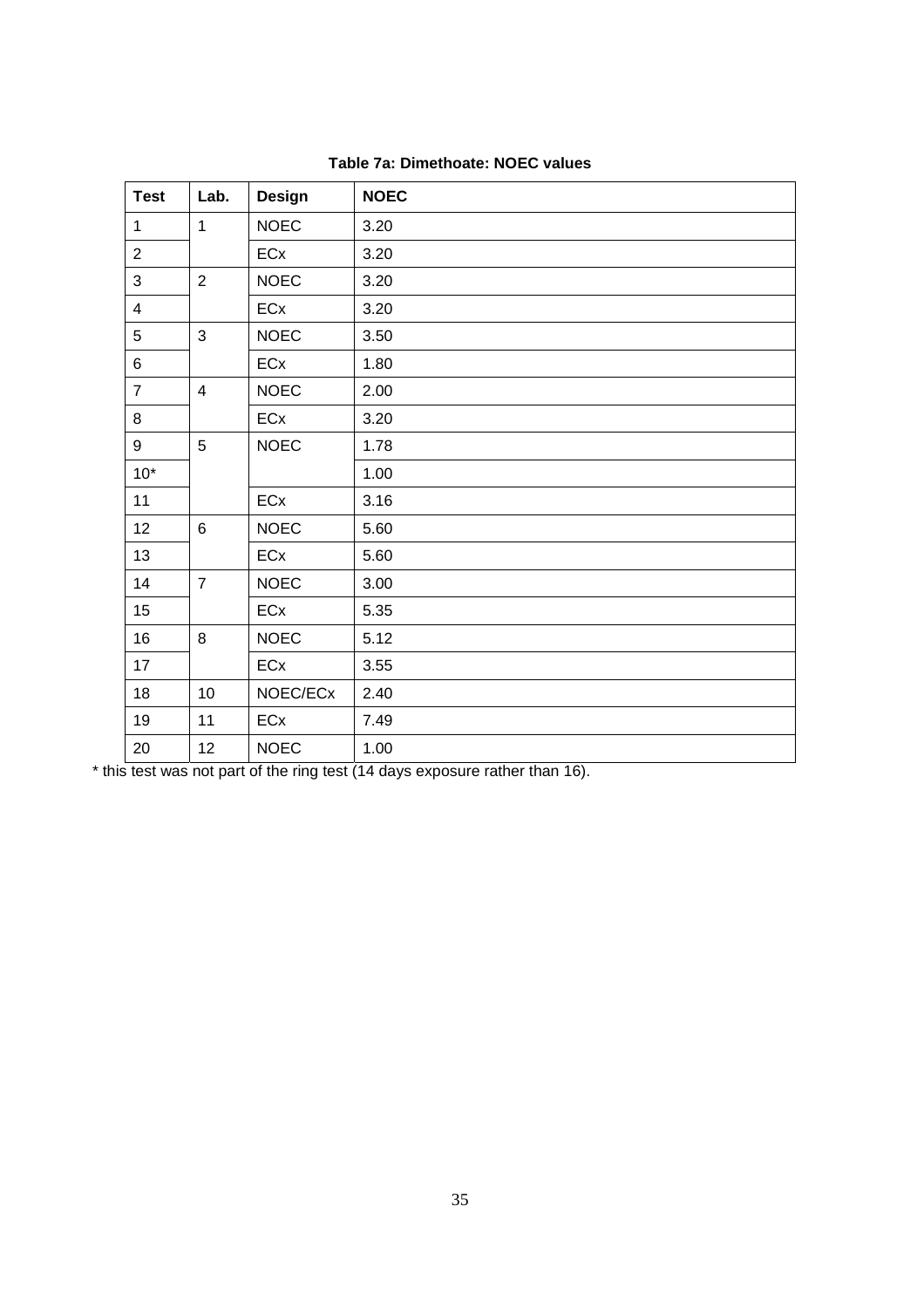| <b>Test</b>    | Lab.                    | Design      | <b>NOEC</b> |
|----------------|-------------------------|-------------|-------------|
| 1              | $\mathbf{1}$            | <b>NOEC</b> | 316.0       |
| $\overline{2}$ |                         | ECx         | 316.0       |
| 3              | $\overline{2}$          | <b>NOEC</b> | 162.0       |
| $\overline{4}$ |                         | ECx         | 180.7       |
| 5              | 3                       | <b>NOEC</b> | 250.0       |
| 6              | $\overline{\mathbf{4}}$ | <b>NOEC</b> | 240.0       |
| $\overline{7}$ |                         | ECx         | 32.0        |
| 8              | 5                       | <b>NOEC</b> | 100.0       |
| $9*$           |                         |             | 10.0        |
| 10             |                         | ECx         | 100.0       |
| 11             | 6                       | <b>NOEC</b> | 316.0       |
| 12             | 8                       | ECx         | 178.0       |
| 13             | 9                       | <b>ECx</b>  | 316.2       |
| 14             |                         | NOEC/ECx    | 177.8       |
| 15             | 11                      | ECx         | 177.8       |
| 16             | 12 <sub>2</sub>         | <b>NOEC</b> | 100.0       |

**Table 7b: Boric acid: NOEC values** 

\* this test was not part of the ring test (14 days exposure rather than 16).

The results of Levene's test for homogeneity of variance and Shapiro-Wilk's test for normality are shown in Table 4.5a in Annex IIIa (dimethoate) and Table 4.5b in Annex IIIb (boric acid). From Tables 4.5a and 4.5b it can be seen that there is no evidence that the assumption of normality is invalid for any of the twenty dimethoate tests and for fifteen of the sixteen boric acid tests. There was some evidence to suggest that the assumption of normality is invalid for boric acid test 13, although the p-value was only just significant ( $p=0.043$ ). Since ANOVA is robust to small departures from normality this result was not considered a cause for concern. There is evidence that the assumption of homogeneity of variance is invalid for four of the dimethoate tests (namely tests 1, 3, 7 and 9) and for three of the boric acid tests (namely tests 4, 5 and 14). Therefore responses for these seven tests were log (base 10) transformed and reanalysed. The transformation resulted in a non-significant Levene's test for dimethoate tests 1 and 7 only. However for these two tests, NOEC values for the untransformed and transformed responses were identical.

The minimum detectable difference values are shown in Table 4.7a in Annex IIIa (dimethoate) and Table 4.7b in Annex IIIb (boric acid). The individual M.D.D.J values, together with the minimum and maximum values are shown graphically in Figure 19a (dimethoate) and Figure 19b (boric acid). Since the data were untransformed the M.D.D.J values also represent the minimum detectable increase in juveniles. In all of the situations where laboratories tried both NOEC and ECx designs the NOEC designs were able to detect smaller differences than the ECx designs could.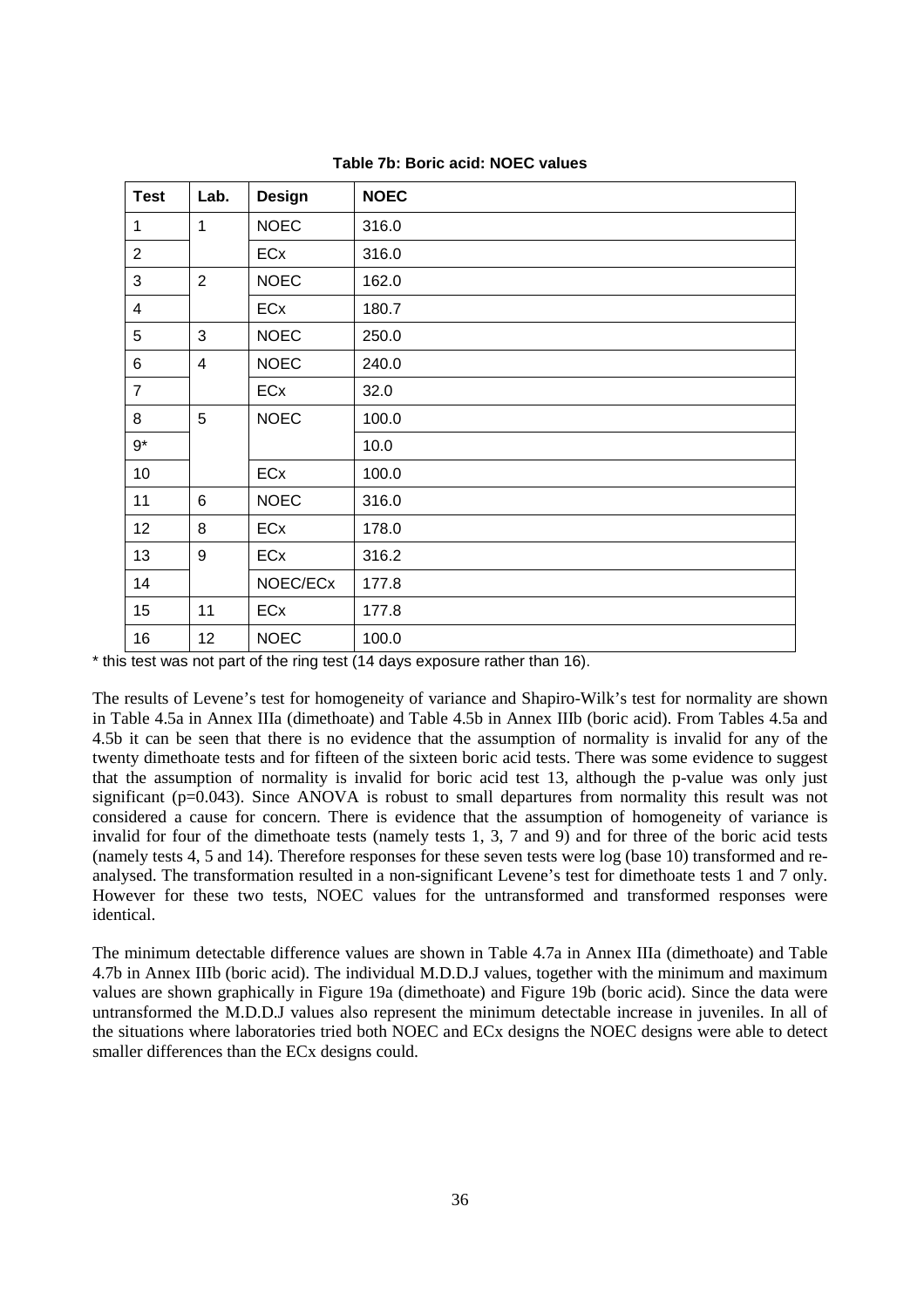

Figure 19a: **Dimethoate Minimum Detectable Difference in Juvenile reproduction, expressed as a percentage of the control response, obtained from twenty predatory mite reproduction tests in soil (***Hypoaspis (Geolailaps) aculeifer***).**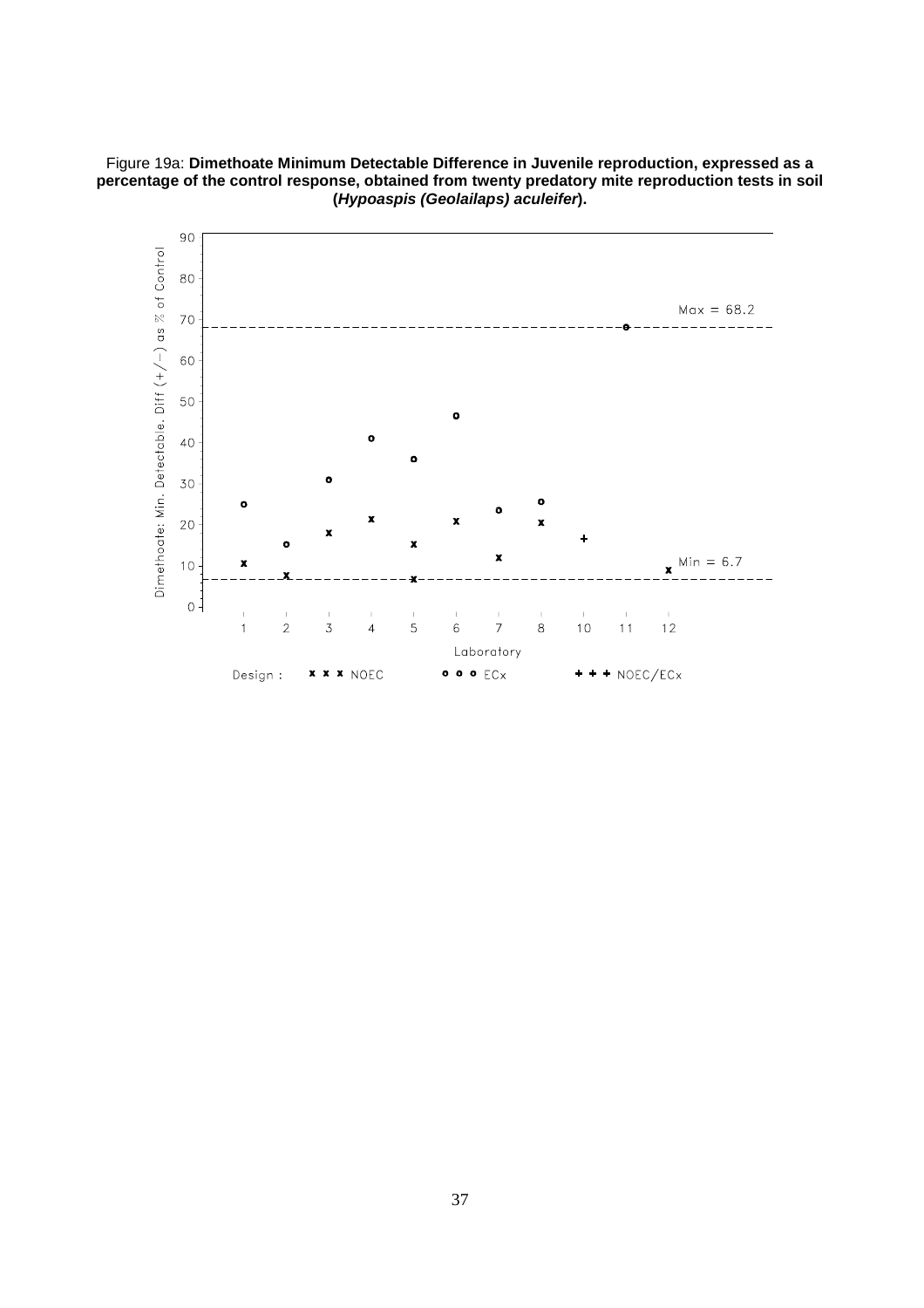



3.3.2.3 Power of the Mann-Whitney Test

For dimethoate and boric acid tests using the ECx design it is not possible to detect a difference (of any size) between a test concentration and control as significant using the two-tailed Mann-Whitney test (with a stepdown Bonferonni adjustment). This can be explained as follows. For dimethoate and boric acid tests using the ECx design we wish to compare between seven and twelve test concentrations with a control, with at most three replicates per test concentration and six replicates per control. Let us consider one such comparison. In order to apply the Mann-Whitney test, the nine responses (three from the test concentration and six from the control) are ranked from highest to lowest. The number of possible ways of arranging these ranks over the test concentration and control is  ${}^9C_3 = {}^9C_6 = 84$ . In a two-tailed Mann-Whitney test the unadjusted p-value for the most extreme arrangement (where all three responses from the test concentration are higher or lower than the six responses from the control) is  $2/84 = 0.024$ . This is the smallest unadjusted p-value possible for dimethoate and boric tests using the ECx design. Since the stepdown Bonferroni adjustment will always multiply the smallest p-value by the number of treatment comparisons to get the adjusted p-value, the smallest adjusted p-value possible for dimethoate and boric acid tests using the ECx design is  $7 \times 0.024 = 0.167$ , i.e. non-significant. Hence we see that for dimethoate and boric acid tests using the ECx design, the two-tailed Mann-Whitney test (with a stepdown Bonferroni adjustment) cannot detect a difference (of any size) as significant.

### **3.4 Discussion**

The  $LC_{50}$  values obtained from the nineteen dimethoate tests (excluding test 18 - see Section 4.1.1) show a good level of agreement. All the individual dimethoate test results differ by less than a factor of two from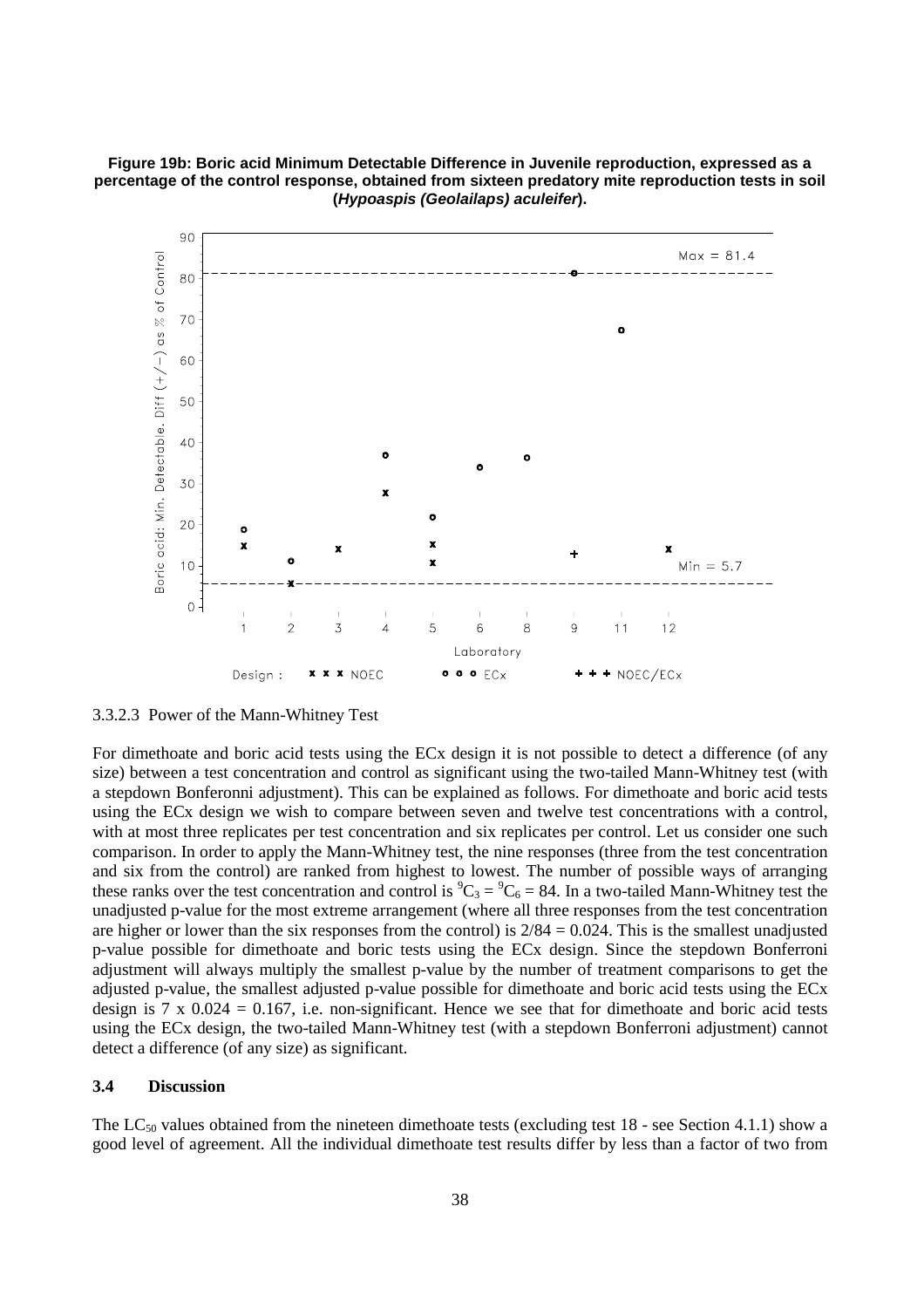the mean in each case. Furthermore, there was no overall statistically significant difference in dimethoate  $LC_{50}$  values between laboratories.

The  $LC_{50}$  values obtained from the ten boric acid tests (excluding tests 1, 2, 6, 7, 12 and 15 - see Section 4.1.1) show a reasonable level of agreement. All the individual boric acid test results differ by less than a factor of two and a half from the mean in each case. Furthermore, there was no overall statistically significant difference in boric acid  $LC_{50}$  values between laboratories.

The  $EC_{50}$  values obtained from the twenty dimethoate tests show a good level of agreement. All the individual dimethoate test results differ by less than a factor of two from the mean in each case. Furthermore, there was no overall statistically significant difference in dimethoate  $EC_{50}$  values between laboratories.

The  $EC_{50}$  values obtained from the sixteen boric acid tests do not show as good a level of agreement as those obtained from the twenty dimethoate tests. All the individual boric acid test results differ by less than a factor of five from the mean in each case. There was no overall statistically significant difference in  $EC_{50}$ values between laboratories.

In general, smaller treatment effects could be detected in the tests with higher numbers of replicates.

All twenty dimethoate tests and sixteen boric acid tests, using a NOEC design, an ECx design, or a combined NOEC/ECx design, were able to provide  $LC_{50}$  and NOEC estimates based on mortality, and  $EC_{50}$  and NOEC estimates based on reproduction. Hence, when testing dimethoate or boric acid, one experimental design can be used to determine all these estimates, provided the doses are chosen appropriately.

#### **4. References**

- Abbott, W.S. (1925): A method of computing the effectiveness of an insecticide. Journal of Economic Entomology 18: 265-267.
- Bakker, F.M., Feije, R., Grove, A. J., Hoogendorn, G., Jacobs, G., Loose, E.D., van Stratum, P. (2003): A laboratory test protocol to evaluate effects of plant protection products on mortality and reproduction of the predatory mite *Hypoaspis aculeifer* Canestrini (Acari: Laelapidae) in standard soil. JSS – Journal of Soils and Sediments 3, 73-77.
- Collet, D. (1999): Modelling Binary Data, Chapman and Hall/CRC Press LLC, FL, USA.
- Draper, N.R., Smith, H. (1998): Applied Regression Analysis, (third edition). John Wiley and Sons Inc., New York, USA.
- EC (European Commission) (2002): Guidance Document on Terrestrial Ecotoxicology. Draft Working Document Sanco/10329/2002 rev. 2 final.
- Heckmann, L.-H., Maraldo, K., Krogh, P.H. (2005): Life stage specific impact of dimethoate on the predatory mite *Hypoaspis aculeifer* Canestrini (Gamasida: Laelapidae). Environmental Science & Technology 39: 7154-7157.
- Heckmann, L.-H., Ruf, A., Nienstedt, K.M., Krogh, P.H. (2007): Reproductive performance of the generalist predator *Hypoaspis aculeifer* (Acari: Gamasida) when foraging on different invertebrate prey. Applied Soil Ecology, in press.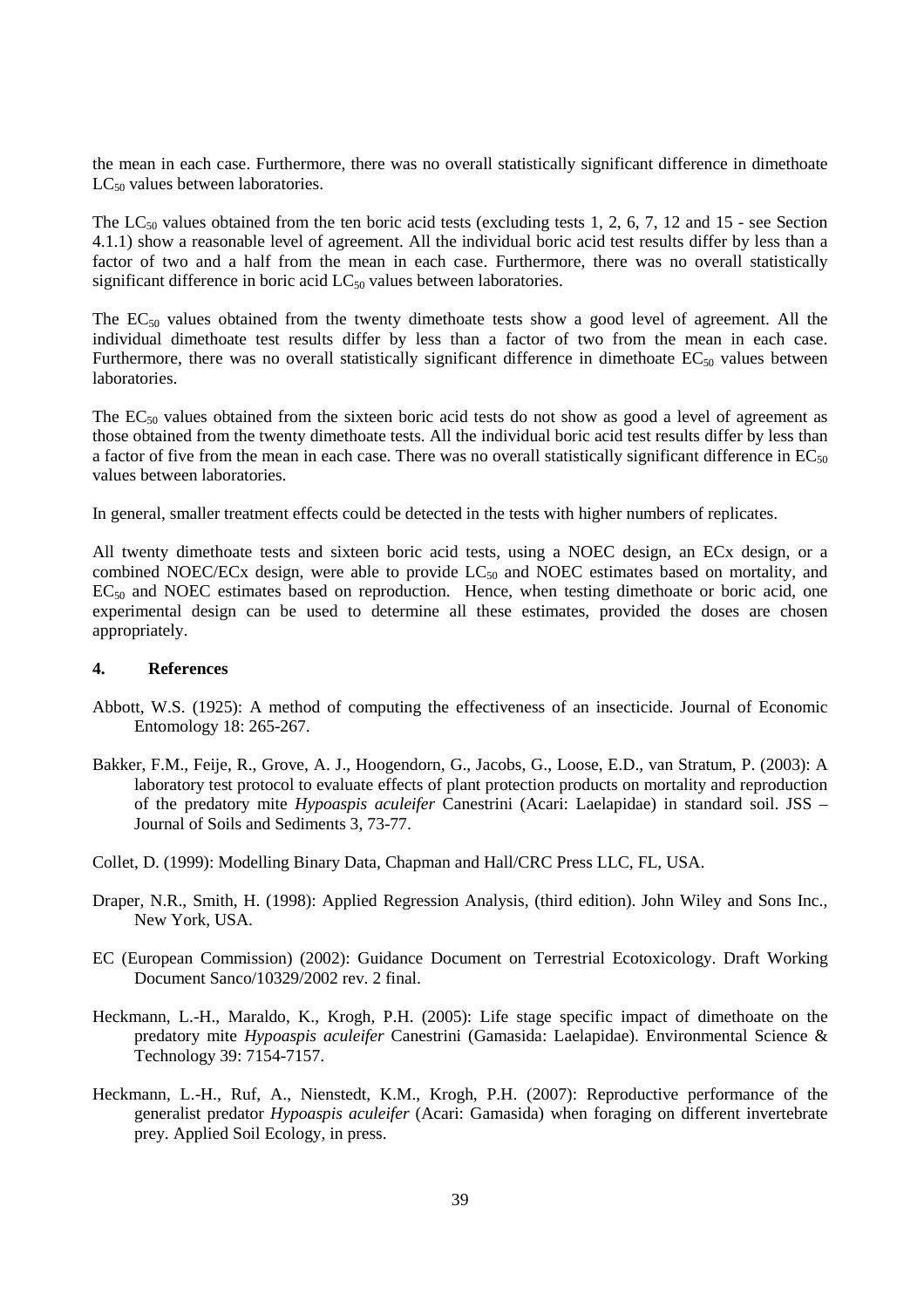- Hollander, M., Wolfe, D.A. (1999): Nonparametric Statistical Methods (2<sup>nd</sup> edition). John Wiley and Sons Inc., New York, USA.
- Hsu, J. C. (1996): Multiple Comparisons, Theory and Methods. Chapman and Hall, London, UK.
- ISO (International Organization for Standardization) (1999): Soil Quality Inhibition of reproduction of Collembola (Folsomia candida) by soil pollutants. ISO 11267. Geneva, Switzerland.
- Karg, W. (1993): Die freilebenden Gamasina (Gamasides), Raubmilben. 2<sup>nd</sup> edition In: Dahl, F. (Hrsg.): Die Tierwelt Deutschlands 59. Teil: 523 pp.; Jena (G. Fischer).
- Krogh, P.H., Axelsen, J.A. (1998): Test on the predatory mite *Hypoaspis aculeifer* preying on the collembolan *Folsomia fimetaria*. In: Lokke, H., van Gestel, C.A.M.: Handbook of soil invertebrate toxicity tests. John Wiley Sons, Chichester, p 239-251.
- Løkke, H., Janssen, C.R., Lanno, R.P., Römbke, J., Rundgren, S.,Van Straalen, N.M. (2002): Soil Toxicity Tests – Invertebrates. In: Test Methods to Determine Hazards of Sparingly Soluble Metal Compounds in Soils. Fairbrother, A., Glazebrook, P.W., Van Straalen, N.M., Tarazona, J.V. (eds.). SETAC Press, Pensacola, USA. 128 pp.
- OECD (Organisation for Economic Co-operation and Development) (2004): OECD-Guideline for Testing of Chemicals No. 220. Enchytraeidae Reproduction Test., Paris, France.
- OECD (Organisation for Economic Co-Operation and Development) (2005a): Guidance document on the validation and international acceptance of new or updated test methods for hazard assessment. *OECD Environment, Health and Safety Publications, Series on Testing and Assessment* No. 34: 96 pp. Paris, France.
- OECD (Organisation for Economic Co-Operation and Development) (2005b): Guideline Proposal for the Testing of Chemicals – Predatory mite reproduction test in soil (*Hypoaspis (Geolaelaps) aculeifer*), (fifth draft, March 2005).
- Ruf, A. (1991): Do females eat males?: Laboratory studies on the population development of *Hypoaspis aculeifer* (Acari: Parasitiformes). In: Dusbabek, F., Bukva, V. (eds.): Modern Acarology. Academia Prague & SPD Academic Publishing, The Hague, Vol. 2: 487-492
- Ruf, A. (1995): Sex ratio and clutch size control in the soil inhabiting predatory mite *Hypoaspis aculeifer* (Canestrini 1883) (Mesostigmata, Dermanyssidae). Proc. 2nd Symp. EURAAC: 241-249.
- Ruf, A. (1996): Life-history patterns in soil-inhabiting mesostigmatid mites. Proc. IXth Internat. Congr. Acarol. 1994, Columbus, Ohio: 621-628.
- SAS Software, Version 9.1 of the SAS System for Windows. Copyright © (2002-2003): SAS Institute Inc. SAS and all other SAS Institute Inc. product or service names are registered trademarks of SAS Institute Inc., Cary, NC, USA.
- Schlosser, H.-J., Riepert, F. (1991/92): Entwicklung eines Prüfverfahrens für Chemikalien an Bodenraubmilben (Gamasina). Teil 1: Biologie der Bodenraubmilbe *Hypoaspis aculeifer* Canestrini, 1883 (Gamasina) unter Laborbedingungen. Zool. Beiträge 34: 395-433.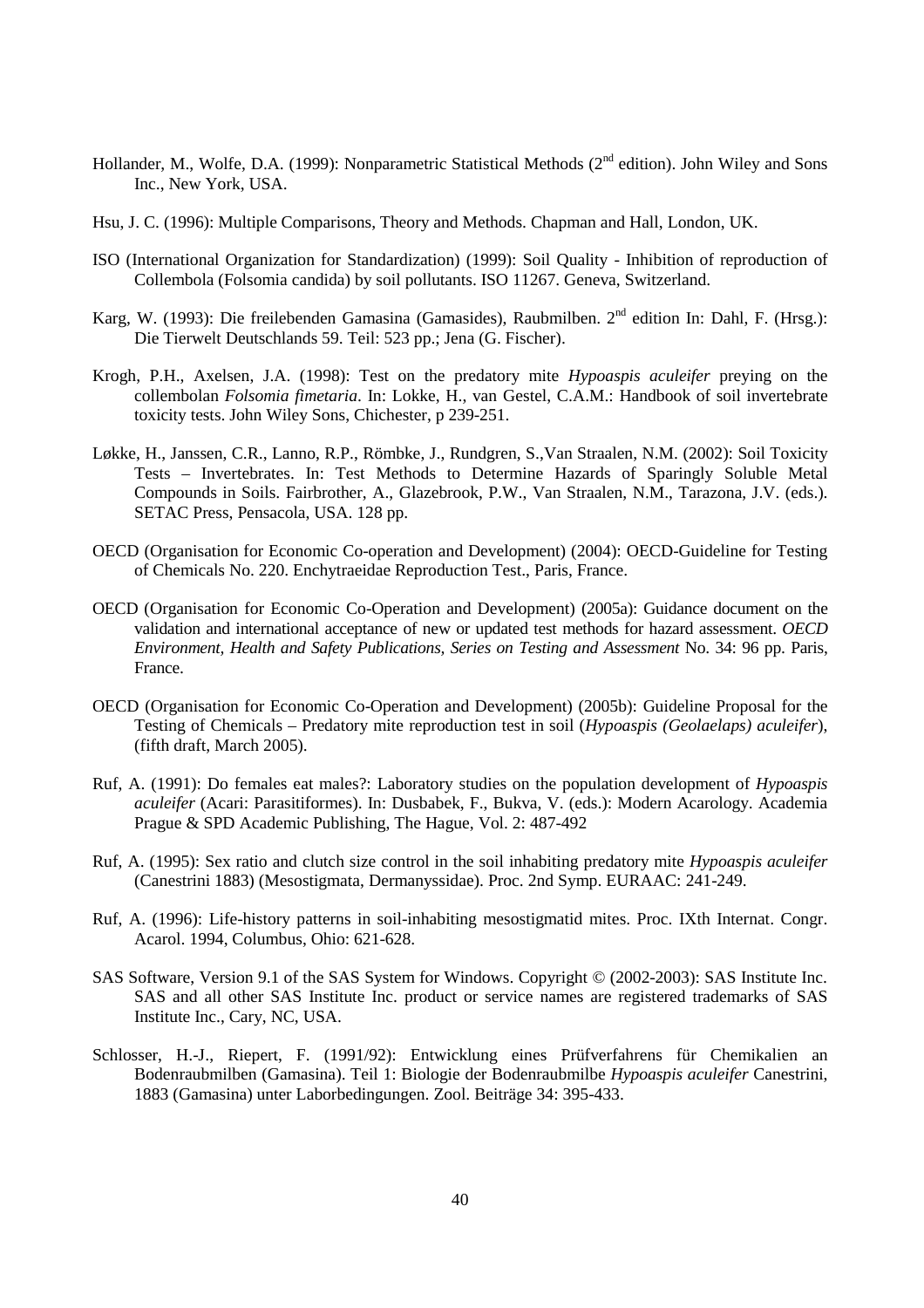- Schlosser, H.-J. & Riepert, F. (1992). Entwicklung eines Prüfverfahrens für Chemikalien an Bodenraubmilben (Gamasina). Teil 2: Erste Ergebnisse mit Lindan und Kaliumdichromat in subletaler Dosierung. Zool. Beitr. N.F. 34: 413-433.
- Sokal, R.R., Rohlf, F.J. (1995): Biometry: The Principles and Practice of Statistics in Biological Research, (third edition). W. H. Freeman and Company, New York, USA.

Van Ewijk, P.H., Hoekstra, J.A. (1993): Calculation of the EC50 and Its Confidence Interval When Subtoxic Stimulus Is Present. Ecotoxicology Environmental Safety 25: 25-32.